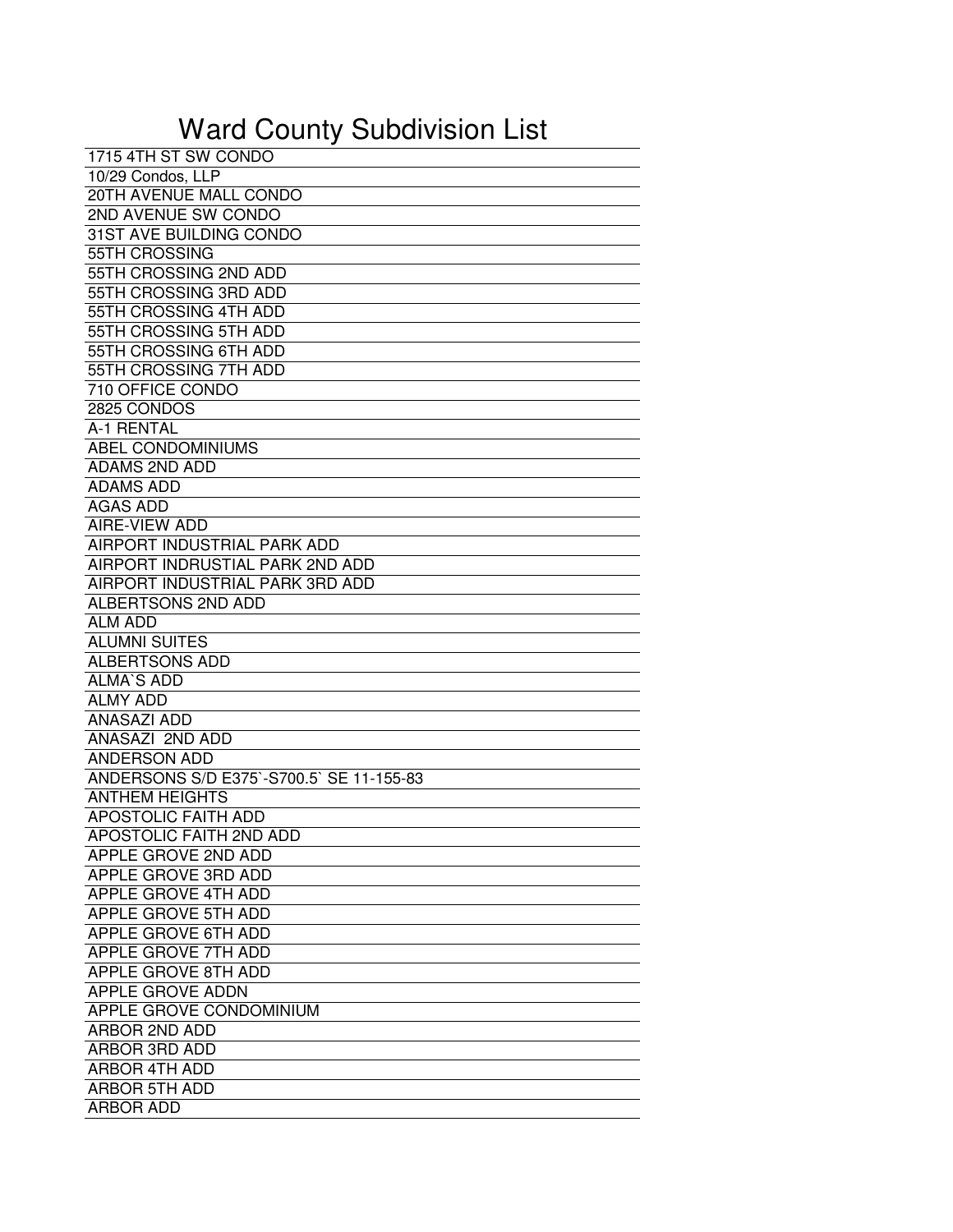| ARBOR CREST CONDO                       |
|-----------------------------------------|
| ARBOR-R/A LOTS 11 & 12 BLK 2            |
| ARBOR-REVISION BERGS S/D BLK 4 EXC S250 |
| <b>ASCHENBRENNER ADD</b>                |
| <b>ASK 1ST ADD SURREY</b>               |
| <b>ASK ADDN BURLINGTON</b>              |
| ASK 2ND ADD-BERTHOLD                    |
| <b>ASSELS 2ND ADD</b>                   |
| <b>AURELIA</b>                          |
| <b>BDK ADD</b>                          |
| <b>BALL PARK ADD</b>                    |
| <b>BALLANTYNE ADD</b>                   |
| <b>BALLANTYNE 2ND ADD</b>               |
| <b>BALLANTYNE 3RD ADD</b>               |
| <b>BARTRAMS S/D</b>                     |
| <b>BARTSCHS ADDITION</b>                |
| <b>BATTLE GROUND ADD</b>                |
| <b>BAYOU ADD</b>                        |
| <b>BEACON ADD (THE)</b>                 |
| <b>BEAVER CREEK ESTATES</b>             |
| BEAVER CREEK ESTATES 2ND ADD            |
| <b>BEAVER CREEK ESTATES 3RD ADD</b>     |
| <b>BEAVER CREEK ESTATES 4TH ADD</b>     |
| <b>BEETER ADD</b>                       |
| BEETER ADDN S/D L 1                     |
| BEETER 2ND ADD                          |
| BEETER 3RD ADD                          |
| <b>BEHMS 1ST ADDN</b>                   |
| <b>BEHMS 2ND ADD</b>                    |
| BEHMS S/D OTL 13 21-155-83              |
| <b>BEHRENS 1ST ADDN</b>                 |
| BEL AIR 10TH ADD                        |
| <b>BEL AIR 11TH</b>                     |
| <b>BEL AIR 12TH ADD</b>                 |
| BEL AIR 12TH ADD REPLAT                 |
| BEL AIR 13TH ADDITION                   |
| <b>BEL AIR 14TH ADDITION</b>            |
| <b>BEL AIR 15TH ADDITION</b>            |
| <b>BEL AIR 16TH ADDITION</b>            |
| BEL AIR 17TH ADD                        |
| <b>BEL AIR 18TH ADD</b>                 |
| <b>BEL AIR 19TH ADD</b>                 |
| BEL AIR 20TH ADD                        |
| BEL AIR 21ST ADD                        |
| BEL AIR 22ND ADD                        |
| BEL AIR 23RD ADD                        |
| <b>BEL AIR 2ND ADD</b>                  |
| <b>BEL AIR 2ND REPLAT</b>               |
| BEL AIR 3RD ADD                         |
| <b>BEL AIR 4TH ADD</b>                  |
| <b>BEL AIR 5TH ADD</b>                  |
|                                         |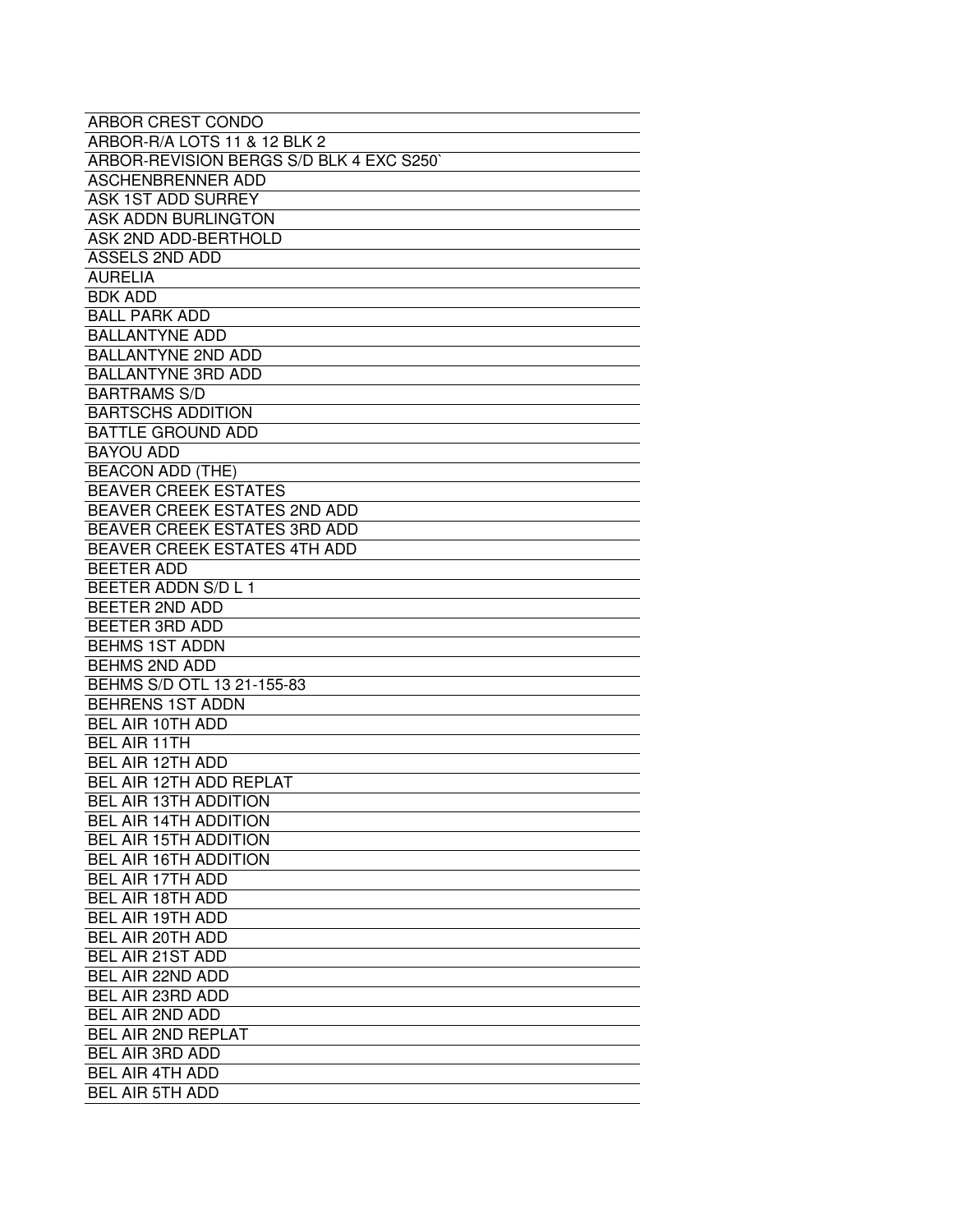| <b>BEL AIR 6TH ADD</b>                   |
|------------------------------------------|
| <b>BEL AIR 7TH ADD</b>                   |
| <b>BEL AIR 8TH ADD</b>                   |
| <b>BEL AIR 9TH ADD</b>                   |
| <b>BEL AIR ADD</b>                       |
| <b>BEL AIR HEIGHTS CONDOS</b>            |
| BEL AIR TWIN HOMES ADD                   |
| BEL AIR TWIN HOMES 2ND ADD               |
| <b>BELMONT ADD</b>                       |
| <b>BELMONT 2ND ADD</b>                   |
| BELMONT-WASVICKS REAR LOTS 116 117 & 118 |
| <b>BELVIEW 1ST ADDN</b>                  |
| <b>BELVIEW 2ND ADD</b>                   |
|                                          |
| <b>BELVIEW 3RD ADD</b>                   |
| <b>BELVIEW ADD</b>                       |
| <b>BENNO ACRES ADD</b>                   |
| BENTON COURT-AMENDED PLAT                |
| BERTHAS S/D OLT 4 17-155-83              |
| <b>BERTHOLD-ORIGINAL</b>                 |
| BERTHOLD PRAIRIE ROSE ESTATES-BERTHOLD   |
| <b>BESSERUD ADDITION</b>                 |
| <b>BEVERLY HILLS ADD</b>                 |
| BEVERLY HILLS-S/D LOT 1                  |
| <b>BIG FOUR ADD</b>                      |
| <b>BILTMORE VILLAS 2ND ADD</b>           |
| <b>BILTMORE VILLAS ADD</b>               |
| <b>BILTMORE VILLAS CONDO</b>             |
| <b>BLACK WATER RANCH ADD</b>             |
| <b>BLAISDELL BIRD ADD</b>                |
| <b>BLAISDELLS ADD BERTHOLD</b>           |
| <b>BLAKE/EKBLAD CONDOS</b>               |
| <b>BLUFFS ADD</b>                        |
| <b>BLUFFS 2ND ADD</b>                    |
| <b>BLUFFS 3RD ADD</b>                    |
| <b>B-N INDUSTRIAL PARK ADDN</b>          |
| <b>B-N INDUSTRIAL PARK ADD 2ND ADD</b>   |
| <b>BOEHMS 1ST ADD</b>                    |
| <b>BOEINGS 1ST ADD BERTHOLD</b>          |
| <b>BOEINGS 2ND ADD BERTHOLD</b>          |
| <b>BOK ADD</b>                           |
| <b>BOLTON HEIGHTS ADD</b>                |
| <b>BOLTON HEIGHTS 2ND ADD</b>            |
| <b>BOLTON HEIGHTS 3RD ADD</b>            |
| <b>BOLTON HEIGHTS 4TH ADD</b>            |
| <b>BOLTON HEIGHTS 5TH ADD</b>            |
| <b>BOLTON HEIGHTS 6TH ADD</b>            |
| <b>BOLTON HEIGHTS 7TH ADD</b>            |
| <b>BOLTON HEIGHTS 8TH ADD</b>            |
| <b>BOLTON HEIGHTS 9TH ADD</b>            |
| <b>BOLTON HEIGHTS 10TH ADD</b>           |
| <b>BOSTON HEIGHTS ADD</b>                |
|                                          |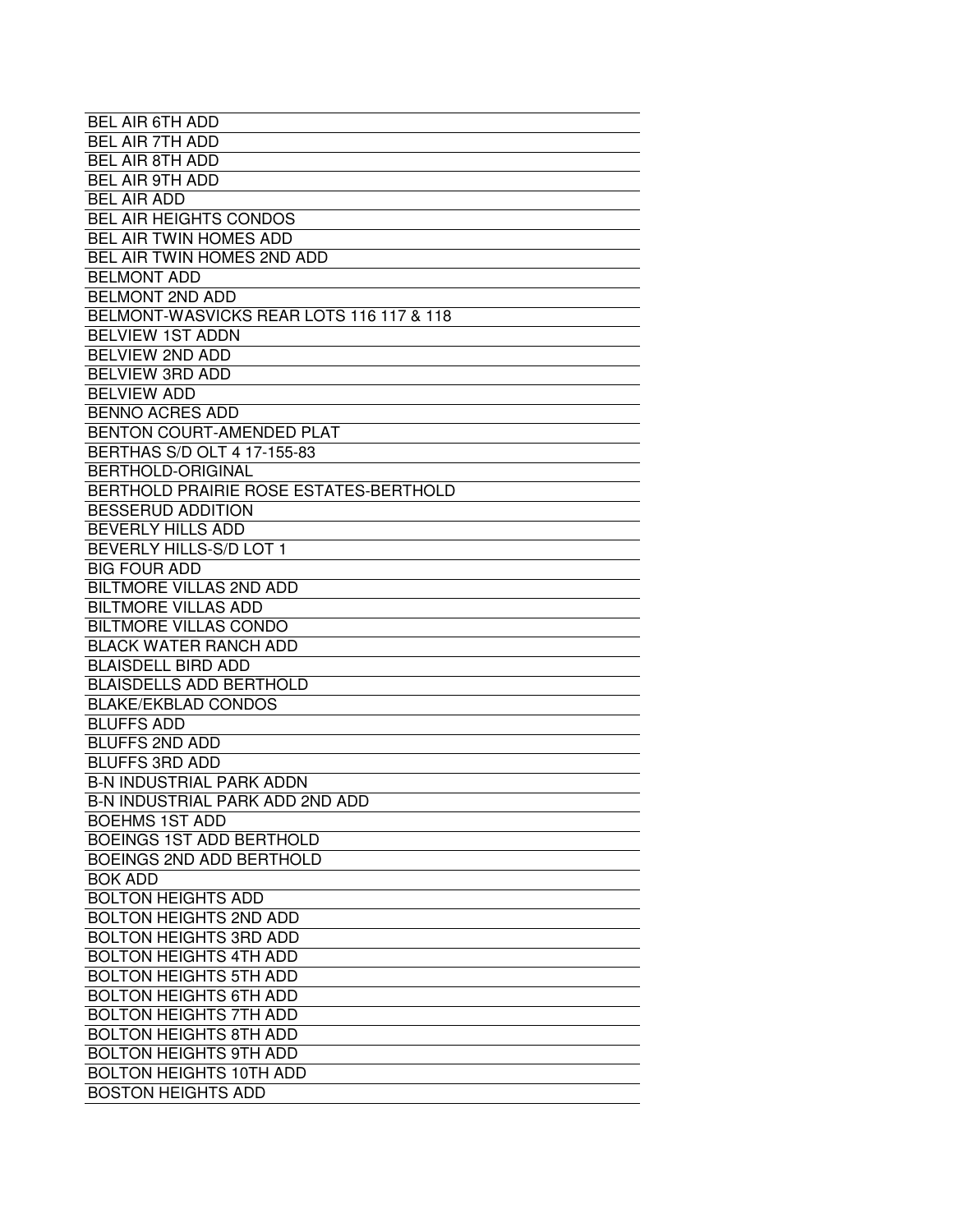| <b>BOURGAULT ADDITION</b>            |
|--------------------------------------|
| <b>BOW CREEK CONDO</b>               |
| <b>BOYCE'S ADD</b>                   |
| <b>BRAND CONDOS</b>                  |
| <b>BRECKENRIDGE CONDOS</b>           |
| <b>BRECKENRIDGE-II CONDO</b>         |
| BREKKES S/D PORT NWNW 27-155-83      |
| <b>BREYS ADD SURREY</b>              |
| <b>BRIDGEVIEW PARK 2ND ADD</b>       |
| <b>BRIDGEVIEW PARK ADD</b>           |
| <b>BRIGGS/MARSLAND S/D</b>           |
| <b>BROADWAY CENTER 1ST ADD</b>       |
| <b>BROADWAY HEIGHTS 1ST ADD</b>      |
|                                      |
| <b>BROADWAY HEIGHTS 2ND ADD</b>      |
| <b>BROBST S/D - SURREY</b>           |
| <b>BROOKDALE S/D</b>                 |
| <b>BROOKLYN ADD</b>                  |
| <b>BROOKLYN 2ND ADD</b>              |
| BROOKLYN-MILLERS R/A BLKS 72 & 73    |
| BROOKLYN-REEVES & VAN R/A POR BLK 41 |
| BROOKLYN-WEATHERWAX R/A BLK 19       |
| BROOKLYN-WITTENBORNS S/D BLKS 4 & 5  |
| <b>BROOKS 1ST ADDN</b>               |
| <b>BROOKS RANCH S/D</b>              |
| <b>BROOKS-STRUCKNESS ADD</b>         |
| <b>BROOKVIEW 2ND ADD</b>             |
| <b>BROOKVIEW 3RD ADD</b>             |
| <b>BROOKVIEW 4TH ADD</b>             |
| <b>BROOKVIEW 5TH ADD</b>             |
| <b>BROOKVIEW 6TH ADD</b>             |
| <b>BROOKVIEW 8TH ADD</b>             |
| <b>BROOKVIEW ADD</b>                 |
| <b>BROWNSTONE ADD-SURREY</b>         |
| <b>BRUINS ADD</b>                    |
| <b>BRUTGER ADD</b>                   |
| <b>BRYANTT ADD</b>                   |
| BRYN MAWR 2ND S/D                    |
| <b>BUGBEE ADD</b>                    |
| <b>BURCKHARDS PLACE-MAKOTI</b>       |
| <b>BURDICK EAST CONDO</b>            |
| <b>BURDICK EXPRESS 2ND ADD</b>       |
| <b>BURDICK EXPRESS 3RD ADD</b>       |
| <b>BURDICK EXPRESS 4TH ADD</b>       |
| <b>BURDICK EXPRESS 5TH ADD</b>       |
| <b>BURDICK EXPRESS ADD</b>           |
| <b>BURDICK EXPRESSWAY CONDO</b>      |
| <b>BURLINGTON CEMETERY 2ND ADD</b>   |
|                                      |
| <b>BURLINGTON FIRE STATION ADD</b>   |
| <b>BURLINGTON HEIGHTS ADD</b>        |
| <b>BURLINGTON HEIGHTS 2ND ADD</b>    |
| <b>BURLINGTON HEIGHTS 3RD</b>        |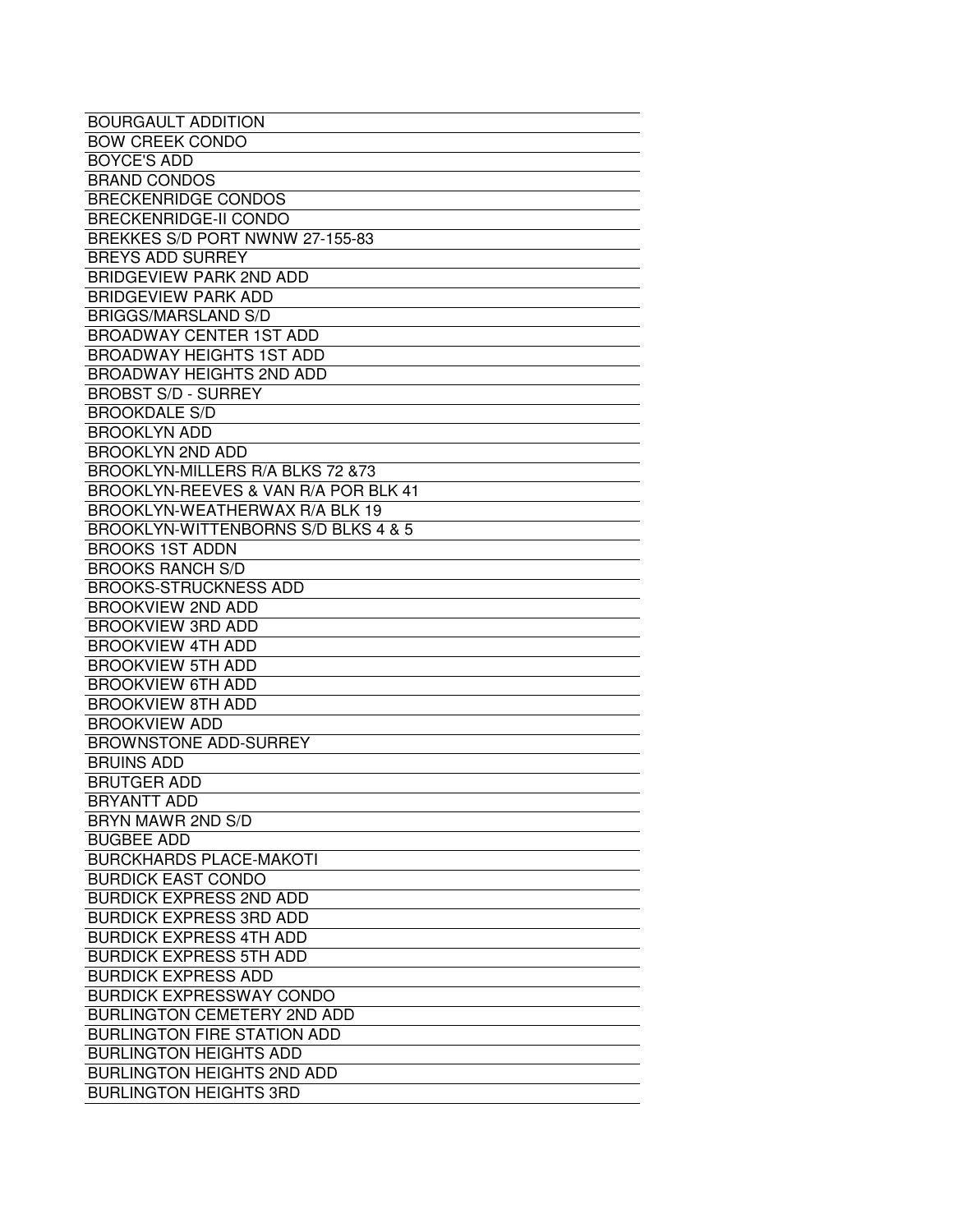| <b>BURLINGTON-ORIGINAL</b>               |
|------------------------------------------|
| <b>BUSCHS 1ST ADD SAWYER</b>             |
| <b>BUSCHS 2ND ADD SAWYER</b>             |
| <b>BUSCHS 3RD ADDITION SAWYER</b>        |
| <b>CALIFORNIA RANCHOS ADD</b>            |
| <b>CAMPBELLS 1ST ADD</b>                 |
| <b>CAMPUS VIEW CONDOMINIUM</b>           |
| <b>CANDO HILLS ADD</b>                   |
| <b>CARLSONS 2ND REPLAT</b>               |
| <b>CARLSONS ADD</b>                      |
| <b>CARNEY ADD</b>                        |
| <b>CARPIO- ORIGINAL</b>                  |
| <b>CARROLL ADD SURREY</b>                |
| <b>CASSEDAYS PLAT DONNYBROOK</b>         |
| <b>CEDAR LAKE CONDOS</b>                 |
| <b>CEDAR RIDGE COSSING S/D</b>           |
| <b>CEDAR VILLAS 2ND ADD</b>              |
| <b>CEDAR VILLAS ADD</b>                  |
| <b>CEDAR VILLAS-REPLAT</b>               |
| CEDARWOOD CONDOMINIUMS                   |
| <b>CENEX 1ST ADD</b>                     |
| <b>CENEX 2ND ADD</b>                     |
| <b>CENEX 3RD ADD</b>                     |
| <b>CENTENNIAL 2ND ADD</b>                |
| <b>CENTENNIAL 3RD ADD</b><br>W           |
| <b>CENTENNIAL ADD</b>                    |
| <b>CENTENNIAL HEIGHTS CONDO</b>          |
| CENTENNIAL-S/D L 6-10                    |
| CENTENNIAL-S/D N1/2 L22 ALL 23 S32 L24   |
| <b>CENTERVIEW ADD</b>                    |
| CENTERVIEW ADD-REPLAT OF L1 & 2          |
| <b>CENTERVIEW 2ND ADD</b>                |
| CENTRAL AVENUE CONDOMINIUM               |
| <b>CHAPARELLE S-D</b>                    |
| <b>CHARLEBOIS ADD</b>                    |
| CHARLEBOIS-BONDS R/A L 1 & N1/2 L2 BLK 1 |
| CHARLEBOIS-BRITTINS R/A L 12-14 BLK 5    |
| CHARLEBOIS-R/A L 1 & 2 BLK 6             |
| CHARLEBOIS-R/A L1 - 3 BLK 7              |
| CHARLEBOIS-SCHOLBERGS R/A LT 12-14 BLK 6 |
| <b>CHRIST LUTHERAN ADD</b>               |
| <b>CIMARRON I</b>                        |
| <b>CIMARRON ASSOCIATION</b>              |
| <b>CIMARRON TOWNHOMES</b>                |
| <b>CIMARRON TOWNHOMES 2ND ADD</b>        |
| <b>CIMARRON TOWNHOMES 3RD ADDITION</b>   |
| <b>CIMARRON TOWNHOMES II CONDO</b>       |
| <b>CIRCLE P RANCHES ADD</b>              |
| CITY CENTER SOUTH CONDO                  |
| <b>CITY VIEW CONDO</b>                   |
| <b>CLEMENTICH ADD BURLINGTON</b>         |
|                                          |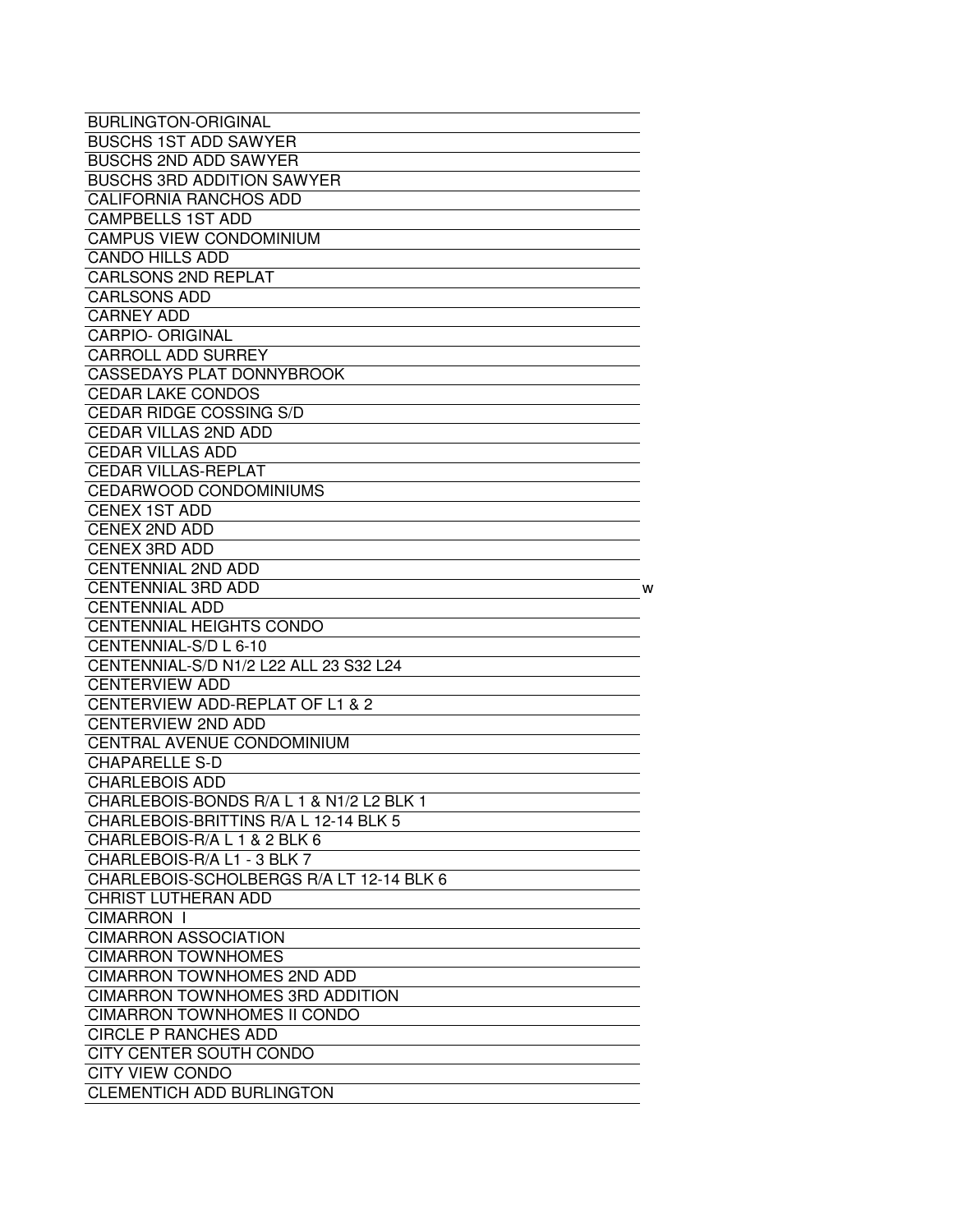| <b>COADYS 1ST ADD KENMARE</b>            |
|------------------------------------------|
| COADYS 1ST- COADYS S-D B 8               |
| COADYS 1ST-RE OF L17 B5 OF REP OF B3,4,5 |
| COADYS 1ST-REPLAT B3,4 & 5 KENMARE       |
| <b>COADYS 2ND ADD KENMARE</b>            |
| <b>COADYS 3RD ADD KENMARE</b>            |
| <b>COEN AND KELLER ADD</b>               |
| <b>COGDILL S/D</b>                       |
| <b>COLLEGE CONDO</b>                     |
| <b>COLLEGE MANOR TOWNHOMES</b>           |
| <b>COLLEGE SUBDIVISION</b>               |
| <b>COLTONS 2ND BURLINGTON</b>            |
| COLTONS 3RD ADD BURLINGTON               |
| COLTONS 4TH ADD BURLINGTON               |
| <b>COLTONS ADD BURLINGTON</b>            |
| <b>COMFORT HOMES 3RD ADD</b>             |
| <b>COMMERCIAL WEST ADD</b>               |
| COMMERCIAL WEST ADD-S-D OF LOT 18        |
| <b>CONEY ISLAND ADD</b>                  |
| CONEY ISLAND-AURLANDS S/D L 1 BLK 3      |
| <b>CONNORS REARRANGEMENT</b>             |
| <b>CONRAD COOK 1ST ADD</b>               |
| <b>COOK-BUCH SUBDIVISION</b>             |
| <b>COOKS COURT ADD</b>                   |
| CORNER EXPRESS 2ND ADD                   |
| <b>CORNER EXPRESS 3RD ADD</b>            |
| <b>CORNER EXPRESS ADD</b>                |
| COTTONWOODS 2ND ADDITION                 |
| COTTONWOODS 3RD ADDITION                 |
| COTTONWOODS 4TH ADDITION                 |
| COTTONWOODS ADD                          |
| <b>COULEE TOWNSITE</b>                   |
| <b>COULEE VIEW ESTATES</b>               |
| <b>COUNTRY ADD</b>                       |
|                                          |
| <b>COUNTRY CLUB ACRES</b>                |
| COUNTRY CLUB ACRES 2ND ADD               |
| <b>COUNTRY CLUB HEIGHTS 1ST ADD</b>      |
| <b>COUNTRY CLUB HEIGHTS 2ND ADD</b>      |
| <b>COUNTRY CLUB HEIGHTS 3RD ADD</b>      |
| <b>COUNTRY CLUB HEIGHTS 4TH ADD</b>      |
| COUNTRY CLUB MANOR 1ST ADD               |
| COUNTRY CLUB MANOR 2ND ADD               |
| <b>COUNTRY CLUB MANOR 3RD ADD</b>        |
| <b>COUNTRY CLUB MANOR 4TH ADD</b>        |
| COUNTRY CLUB MANOR 4TH-ABC OF L32,33,34  |
| <b>COUNTRY CLUB MANOR 5TH ADD</b>        |
| COUNTRY CLUB VILLAGE CONDOS - CEDAR      |
| COUNTRY CLUB VILLAGE CONDOS - JUNIPER    |
| COUNTRY CLUB VILLAGE CONDOS - SPRUCE     |
| COUNTRY SIDE VILLAS 2ND ADD              |
| COUNTRY SIDE VILLAS 3RD ADD              |
|                                          |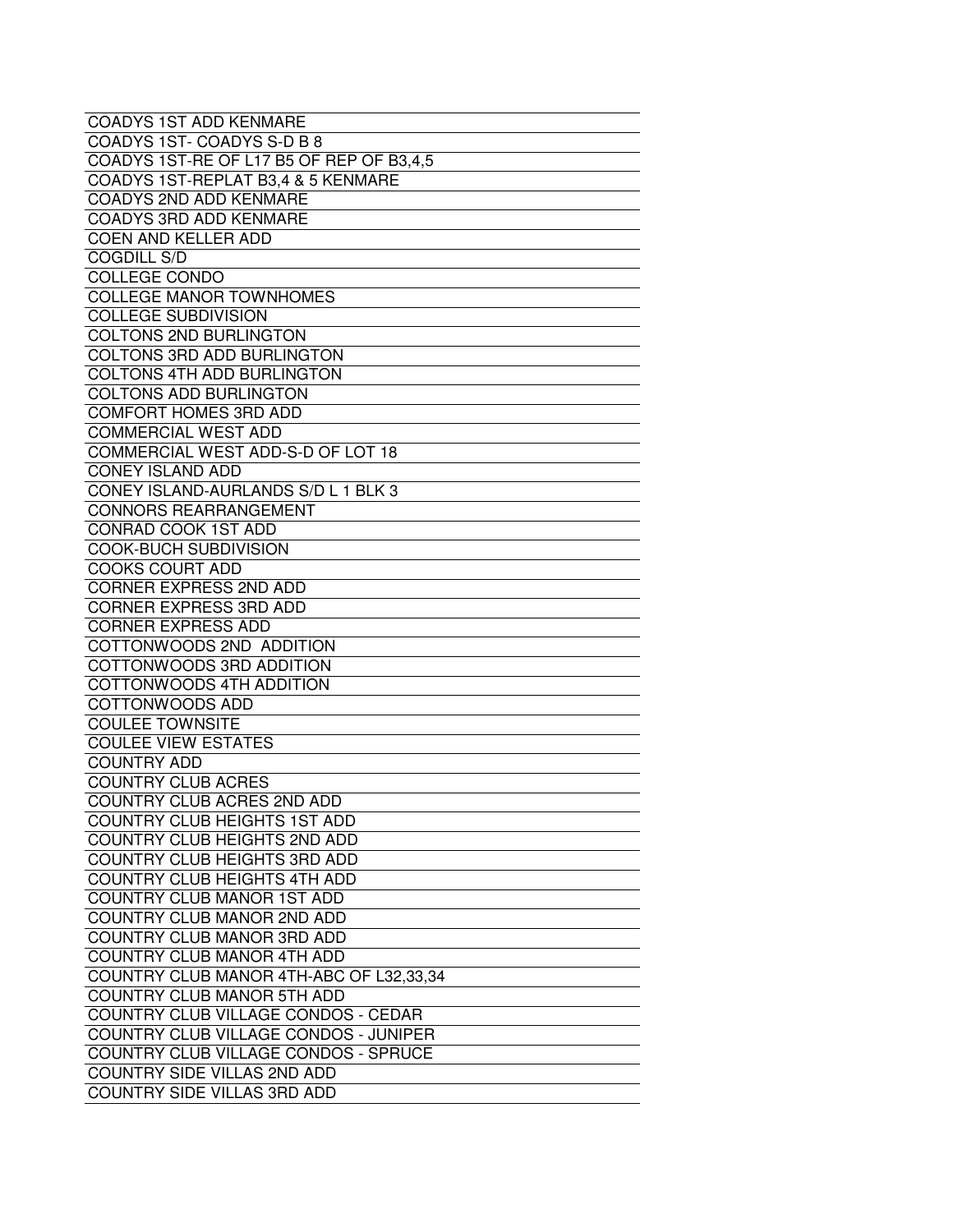| <b>COUNTRY SIDE VILLAS 4TH ADD</b>       |
|------------------------------------------|
| <b>COUNTRY SIDE VILLAS 5TH ADD</b>       |
| <b>COUNTRY SIDE VILLAS ADD</b>           |
| COUNTRY SIDE VILLAS DAHLIEN-WESTON ADD   |
| <b>CRAFT CONDOS</b>                      |
| <b>CREEK ADDN</b>                        |
| CREEKWOOD 1ST S/D                        |
| CREEKWOOD 2ND S/D                        |
| CREEKWOOD 2ND S/D-REPLAT OF L1-5         |
| CREEKWOOD 3RD S/D                        |
| <b>CREEKWOOD S/D</b>                     |
| <b>CRESTVIEW ESTATES</b>                 |
| <b>CRESTVIEW ESTATES 2ND ADDITION</b>    |
| <b>CRESTVIEW HEIGHTS ADD</b>             |
| CRESTVIEW HEIGHTS ADD - REPLAT OF LOT 63 |
| <b>CROSSROADS 1ST ADD</b>                |
| <b>CROSSROADS 2ND ADD</b>                |
| <b>CROWS 1ST ADD DONNYBROOK</b>          |
| <b>CROWS PLAT DONNYBROOK</b>             |
| <b>CRYSTAL SPRINGS 2ND ADDN</b>          |
| <b>CRYSTAL SPRINGS 3RD ADD</b>           |
| <b>CRYSTAL SPRINGS ADDN</b>              |
| <b>CULLIGAN ADD</b>                      |
| <b>CURFMANS ADD</b>                      |
| <b>CURRIER 1ST ADD</b>                   |
| <b>CURRIER 2ND ADD</b>                   |
| <b>CYPRESS ASSETS ADD</b>                |
| DACOTAH 2ND ADDN-R/A L 9 - 17 BLK 2      |
| DACOTAH HOMES 1ST ADD                    |
| DACOTAH HOMES 2ND - 1ST S/D BLKS 5 & 6   |
| DACOTAH HOMES 2ND - 2ND S/D BLKS 5 & 6   |
| DACOTAH HOMES 2ND - 3RD S/D BLKS 6 & 7   |
| DACOTAH HOMES 2ND - S/D BLK 4            |
| DACOTAH HOMES 2ND ADD                    |
| DACOTAH HOMES 3RD ADD                    |
| DACOTAH HOMES 4TH ADD                    |
| DACOTAH HOMES 5TH ADD                    |
| DAHLS S/D L 1 & 3 SEC 24-155-83          |
| <b>DAHLYS ADDN</b>                       |
| DAHLY-PALEN ADD                          |
| DAKOTA CONDOS                            |
| <b>DAKOTA ESTATES</b>                    |
| DAKOTA ESTATES 2ND ADDN                  |
| <b>DAKOTA ESTATES 3RD</b>                |
| DAKOTA ESTATES 4TH ADDN                  |
| DAKOTA ESTATES 5TH ADD                   |
| DAKOTA ESTATES 5TH ADD REPLAT            |
| DAKOTA ESTATES 6TH ADD                   |
| DAKOTA ESTATES 7TH ADD                   |
| DAKOTA LAKE CONDOS                       |
| <b>DAKOTA LANE I CONDOS</b>              |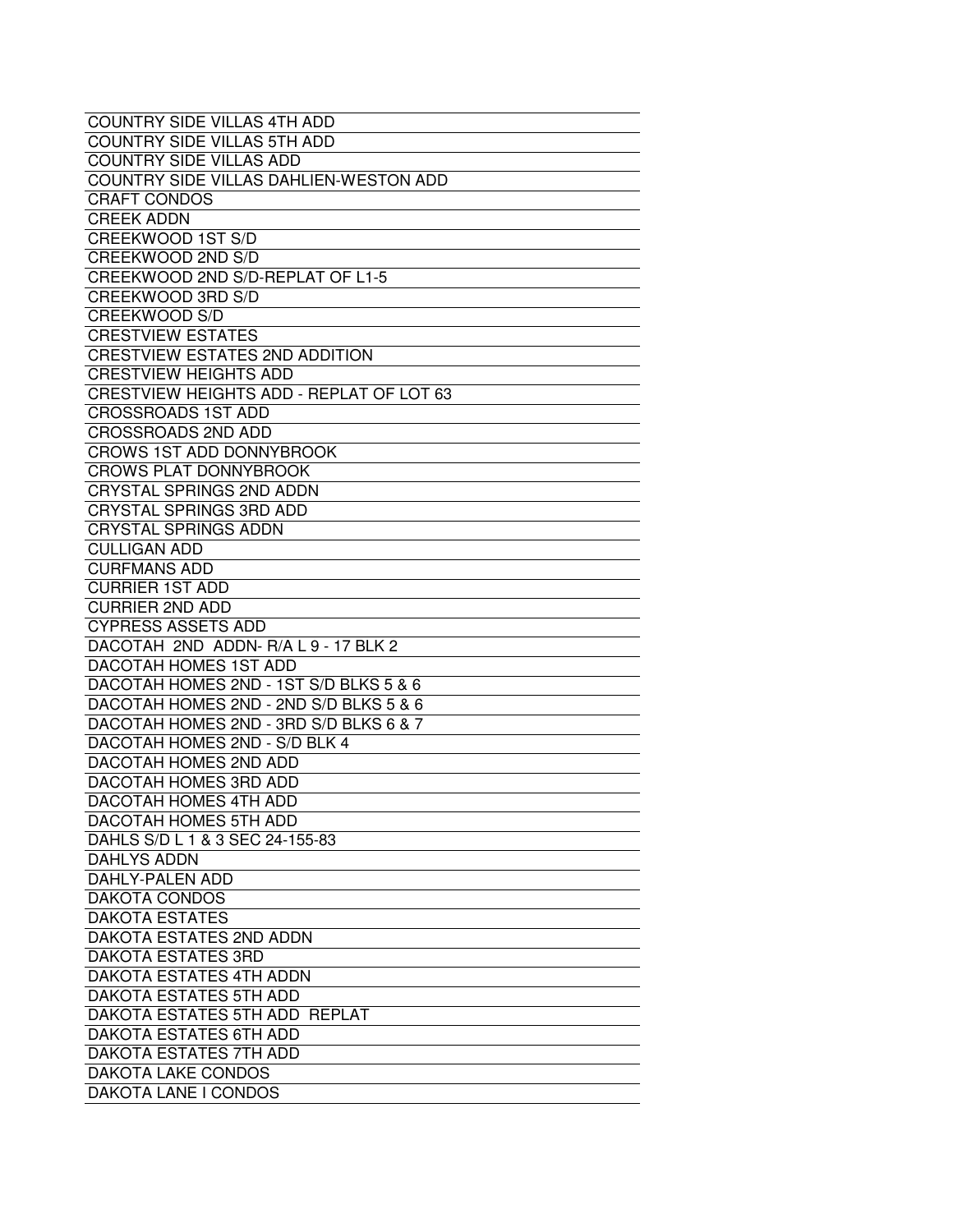| <b>DAKOTA RIDGE ESTATES</b>           |
|---------------------------------------|
| DAKOTA RIDGE ESTATES 2ND ADD          |
| <b>DAKOTA RIDGE ESTATES 3RD ADD</b>   |
| <b>DAKOTA ROSE ADDITION</b>           |
| DAKOTA ROSE I CONDOMINIUM             |
| DAKOTA ROSE II CONDOMINIUMS           |
| DAKOTA SOUTH CONDO #10                |
| DAKOTA SOUTH CONDO #11                |
| DAKOTA SOUTH CONDO #12                |
| DAKOTA SOUTH CONDO #14                |
| DAKOTA SOUTH CONDO #15                |
| DAKOTA SOUTH CONDO #16                |
| DAKOTA SOUTH CONDO #17                |
| DAKOTA SOUTH CONDO #4                 |
| DAKOTA SOUTH CONDO #5                 |
| DAKOTA SOUTH CONDO #6                 |
| DAKOTA SOUTH CONDO #7                 |
| DAKOTA SOUTH CONDO #8                 |
| DAKOTA SOUTH CONDO #9                 |
| DAKOTA SOUTH CONDO I                  |
| <b>DAKOTA SOUTH CONDO II</b>          |
| <b>DAKOTA SOUTH CONDO III</b>         |
| DAKOTA SQUARE 2ND ADD                 |
| DAKOTA SQUARE 3RD ADD                 |
| <b>DAKOTA SUN CONDOS</b>              |
| DAKOTA VIEW CONDOS                    |
| <b>DALIN ADD</b>                      |
| DAMA S/D OLT 13 SEC 23-155-83         |
| <b>DAVIDSONS ADD</b>                  |
| <b>DAVIS ADD</b>                      |
| <b>DAWN TO DUSK ADD</b>               |
| <b>DEAN STUART S/D</b>                |
| <b>DEDRICKS 1ST ADD</b>               |
| <b>DEER CREEK ADD</b>                 |
| DEER CREEK 2ND ADD                    |
| <b>DEER RIDGE DRIVE</b>               |
| <b>DEER RUN PLACE</b>                 |
| DEL ACRES S/D                         |
| <b>DELMAR R/A</b>                     |
| <b>DES LACS- ORIGINAL</b>             |
| DESOUR VALLEY ADD BURLINGTON          |
| DICKERSONS S/D OLT 15 SEC 25-155-83   |
| DIERDORFFS 1ST ADD SURREY             |
| DIERDORFFS 2ND ADD SURREY             |
| DIERDORFFS 2ND ADD-LINNERTZ S-D L1 B1 |
| <b>DIETZ REPLAT</b>                   |
| <b>DOLANS REARR EAST SIDE ESTATES</b> |
| DONS ADD                              |
| <b>DOUGLAS- ORIGINAL</b>              |
| DRANGSTVEEDS S/D OLT 6                |
| DRESHERS 1ST ADD SURREY               |
|                                       |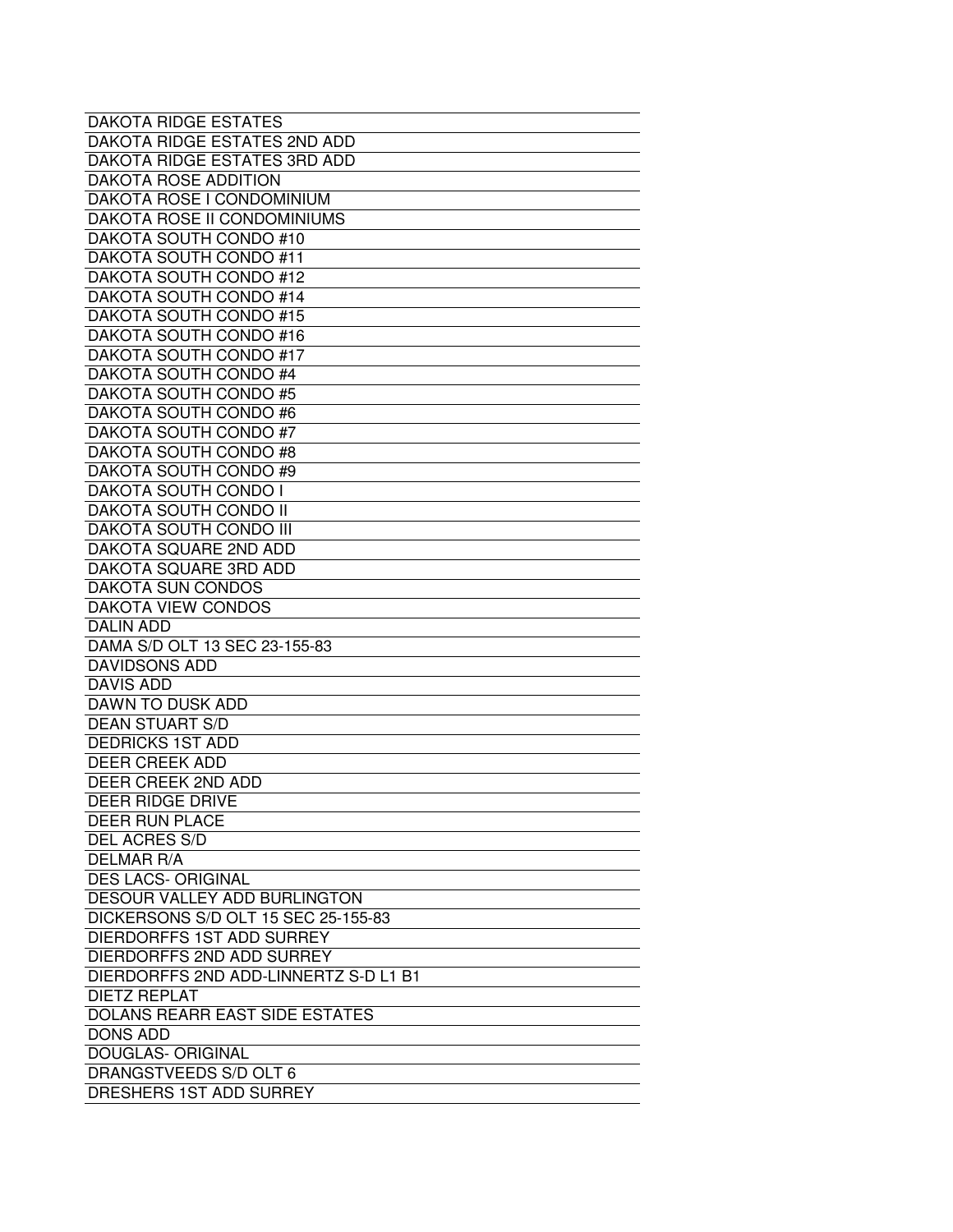| DRESHERS 1ST ADD-O`CONNELL`S S-D L1 B3  |
|-----------------------------------------|
| DRESHERS 1ST ADD-S-D N1/2 L1 B2         |
| DRESHERS 2ND ADD SURREY                 |
| <b>DUCHSHERER ADD</b>                   |
| <b>DUNKEL S/D</b>                       |
| <b>DUNKELS RAILROAD ADD</b>             |
| DUNNAM'S 1ST ADD CARPIO                 |
| DURANGO HILLS 2ND BURLINGTON            |
| DURANGO HILLS ADD BURLINGTON            |
| <b>EAGLE ADD</b>                        |
| <b>EAGLES LANDING</b>                   |
| EAGLES LANDING 2ND ADD                  |
| <b>EARLYS S/D FOXHOLM</b>               |
| <b>EAST INDUSTRIAL ADD</b>              |
| EAST INDUSTRIAL 2ND ADD                 |
| <b>EAST SIDE ADD</b>                    |
| EAST SIDE 2nd ADD                       |
|                                         |
| EAST SIDE 3RD ADD BERTHOLD              |
| <b>EAST SIDE CONDOMINIUM</b>            |
| <b>EAST SIDE ESTATES 2ND ADD</b>        |
| <b>EAST SIDE ESTATES 4TH ADD</b>        |
| <b>EAST SIDE ESTATES ADD</b>            |
| EAST SIDE ESTATES-REARR OF L11 & 12 B11 |
| <b>EASTLAND PARK ESTATES - SURREY</b>   |
| EASTLAND PARK ESTATES-REPLAT-SURREY     |
| <b>EASTRIDGE ADD</b>                    |
| EASTWOOD PARK - S/D BLKS 9 & 10         |
| <b>EASTWOOD PARK ADD</b>                |
| EASTWOOD PARK-HELTZEL'S REAR            |
| <b>ECHO ESTATES</b>                     |
| <b>EDGEVIEW ESTATES 1ST</b>             |
| <b>EDGEVIEW ESTATES 2ND ADD</b>         |
| <b>EDGEVIEW ESTATES 3RD ADD</b>         |
| <b>EDGEVIEW ESTATES 4TH ADD</b>         |
| <b>EDGEVIEW ESTATES 5TH ADD</b>         |
| <b>EDGEVIEW ESTATES 6TH ADD</b>         |
| <b>EDGEVIEW ESTATES 7TH ADD</b>         |
| EDGEVIEW NORTH CONDO                    |
| EDGEVIEW SOUTH CONDO                    |
| EDGEWOOD 10TH ADDN                      |
| EDGEWOOD 12TH ADD                       |
| EDGEWOOD 13TH ADD                       |
| EDGEWOOD 14TH ADD                       |
| EDGEWOOD 15TH ADD                       |
| EDGEWOOD 16TH ADD                       |
| EDGEWOOD 16TH ADD-REPLAT OF LOTS 3-6    |
| EDGEWOOD 17TH ADD                       |
| EDGEWOOD 18TH ADD                       |
| EDGEWOOD 19TH ADD                       |
| EDGEWOOD 1ST                            |
| EDGEWOOD 2ND ADDN                       |
|                                         |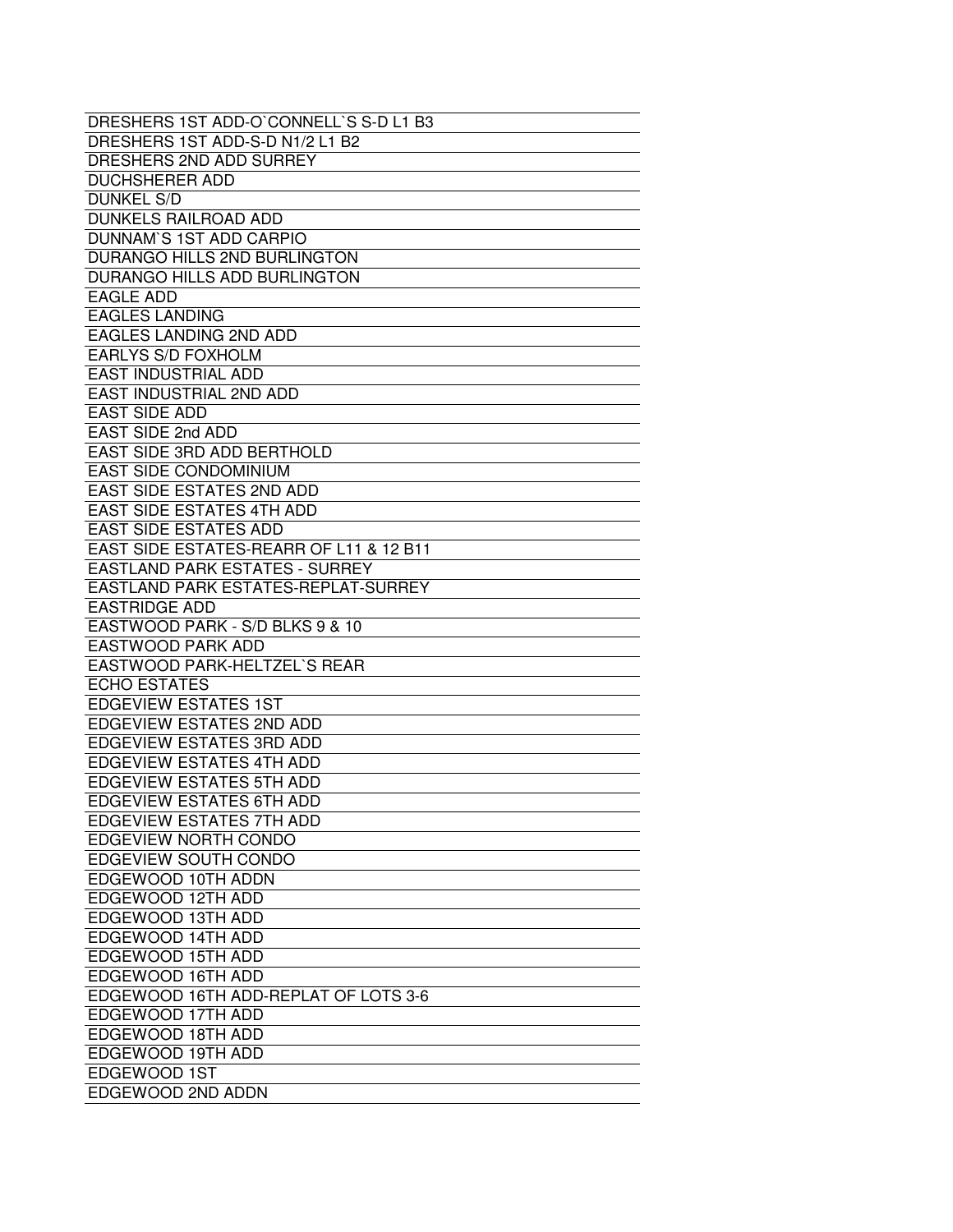| EDGEWOOD 3RD ADDITION                   |
|-----------------------------------------|
| <b>EDGEWOOD 4TH ADDITION</b>            |
| <b>EDGEWOOD 5TH ADDITION</b>            |
| <b>EDGEWOOD 6TH ADDITION</b>            |
| EDGEWOOD 7TH ADDITION                   |
| <b>EDGEWOOD 8TH ADDITION</b>            |
| EDGEWOOD 9TH ADDN                       |
| EDGEWOOD VISTA S/D                      |
| <b>EDISON 2ND ADD</b>                   |
| <b>EDISON 3RD ADD</b>                   |
| <b>EDISON 4TH ADD</b>                   |
| <b>EDISON 5TH ADD</b>                   |
| <b>EDISON 6TH ADD</b>                   |
| <b>EDISON ADD</b>                       |
| <b>EDWARDS ADDITION</b>                 |
| <b>EGGE ADD</b>                         |
| <b>EHRS 2ND - REPLAT BLK 1</b>          |
| EHRS 2ND ADD                            |
| EHRS 3RD ADD                            |
| EHRS 4TH - R/A L 1 - 5 BLK 1            |
| EHRS 4TH ADD                            |
| <b>EHRS 5TH ADD</b>                     |
| EHRS 5TH REPLAT OF L13 & 14 B 1         |
| EHRS 6TH ADD                            |
| <b>EHRS ADD</b>                         |
| EIGHTH AVENUE PROFESSIONAL CONDOS       |
| <b>EISENZIMMER S/D</b>                  |
| <b>EKREMS - SHIRLEYS S/D BLK 1</b>      |
| <b>EKREMS ADD</b>                       |
| ELBOW PARK MANOR - FAIRWAY R/A          |
| ELBOW PARK MANOR 2ND ADDITION           |
| ELBOW PARK MANOR 3RD ADD                |
| ELBOW PARK MANOR 4TH ADD                |
| ELBOW PARK MANOR ADD                    |
| ELBOW PARK MANOR R/A L 6 - 8            |
| ELBOW PARK MANOR-GALMAC S/D B 2 FAIRWAY |
| ELEVENTH AVENUE NE ADD                  |
| <b>ELK HEIGHTS ADDN</b>                 |
| ELK HEIGHTS 2ND ADD                     |
| ELK MEADOWS 2ND ADD                     |
| ELK MEADOWS 3RD ADD                     |
| ELK MEADOWS 4TH ADD                     |
| ELK MEADOWS 5TH ADD                     |
| <b>ELK MEADOWS ADD</b>                  |
| ELK RIDGE 2ND ADDITION                  |
| ELK RIDGE 2ND CONDOMINIUMS              |
| ELK RIDGE 3RD ADD                       |
| ELK RIDGE 4TH ADD                       |
| ELK RIDGE 5TH ADD                       |
| <b>ELK RIDGE ADDITION</b>               |
| ELK RIDGE CONDOMINIUM                   |
|                                         |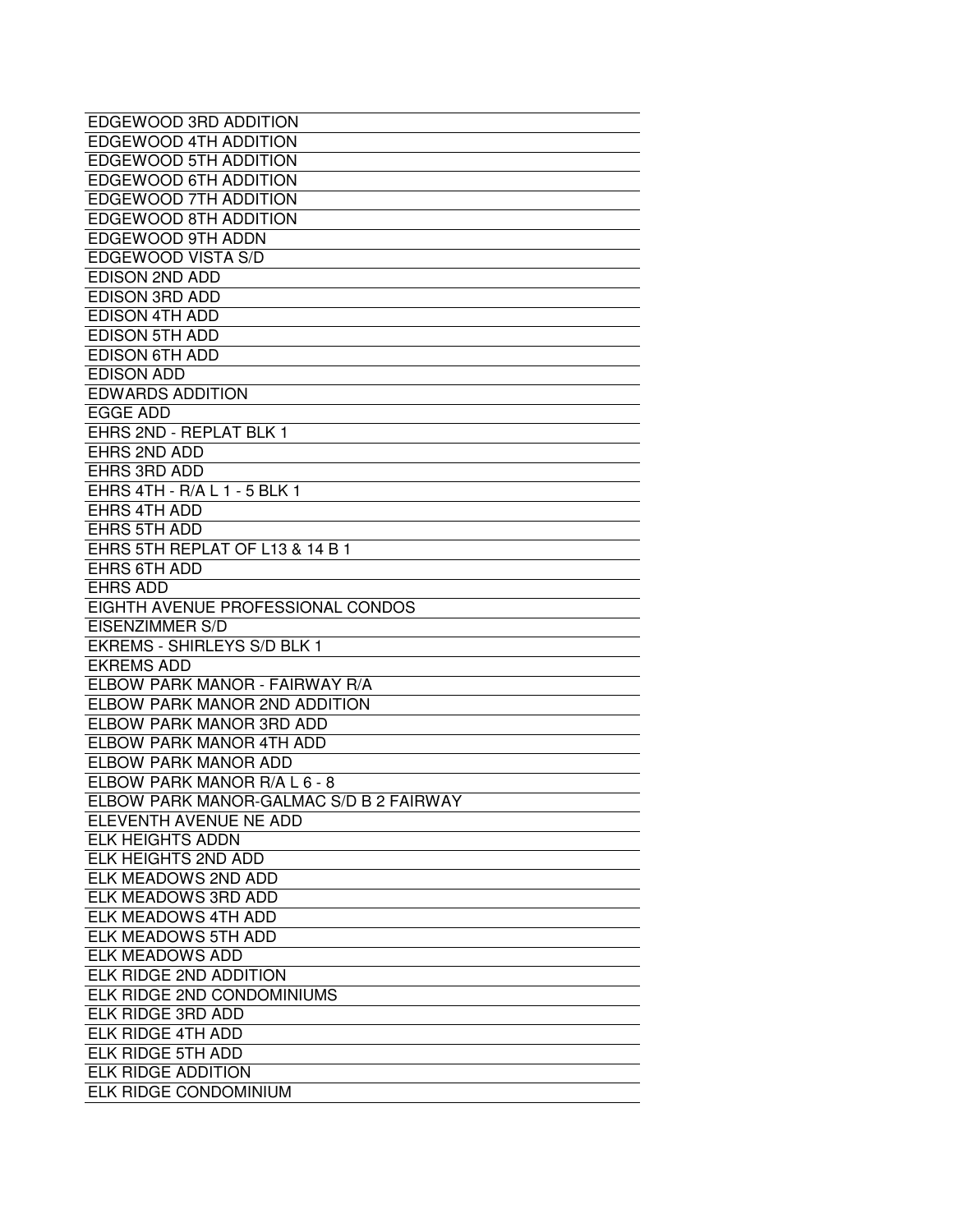| <b>ELM LANDING ADD</b>                     |
|--------------------------------------------|
| ELMWOOD ADD                                |
| <b>EMERALD SUITES CONDO</b>                |
| <b>EMERALD SUITES II CONDO</b>             |
| <b>ENGERS 1ST ADD</b>                      |
| <b>ENERGY PARK 1ST ADD</b>                 |
| <b>ENERGY PARK 2ND ADD</b>                 |
| <b>ENERGY PARK 3RD ADD</b>                 |
| <b>ENERGY PARK 4TH ADD</b>                 |
| <b>ENERGY PARK 5TH ADD</b>                 |
| <b>ENERGY PARK WEST</b>                    |
| <b>ENERGY PARK WEST 2ND ADD</b>            |
| ERDMANS S/D OLT 12 SEC 20-155-82           |
| <b>ERICKSON SUBDIVIVSION</b>               |
| <b>ERICS 1ST ADD SURREY</b>                |
| <b>EVENSON ADD</b>                         |
| <b>EVERGREEN 2ND S/D</b>                   |
| <b>EVERGREEN 3RD S/D</b>                   |
| <b>EVERGREEN 4TH S/D</b>                   |
| <b>EVERGREEN SUBDIVISION</b>               |
| <b>EXPRESSWAY ADD</b>                      |
| <b>EXTENSION 3RD ST NE</b>                 |
| <b>FAIR CONDOS</b>                         |
| <b>FAIRMOUNT ADD</b>                       |
| FAIRMOUNT-REPLAT POR L 2 & 3               |
| <b>FAIRVIEW ADD</b>                        |
| FAIRVIEW-LAQUAS R/A LOTS 3 & 4 BLK 3       |
| FAIRVIEW-SCHOENWALDS R/A L 10-12 BLK 2     |
| <b>FAIRVILLE ADD</b>                       |
| <b>FARMSTEAD ESTATES</b>                   |
| <b>FARROH'S S/D</b>                        |
| <b>FARSTADS 2ND ADD</b>                    |
| <b>FARSTADS 3RD ADD</b>                    |
| <b>FARSTADS ADDN</b>                       |
| FEISTS 1ST ADD-BLOCK 1                     |
| FIFTH AVENUE CONDOS                        |
| <b>FILLMORE NORTH</b>                      |
| FIRE HALL ADD KENMARE                      |
| <b>FIRE STATION ADD</b>                    |
| FIRE STATION ADD-REPLAT PT L1 AND SUB A L1 |
| FIRE STATION-S/D L 2                       |
| FIRESIDE I CONDOS                          |
| <b>FIRESIDE II CONDOS</b>                  |
| FIRST ADD TO MINOT                         |
| FIRST ADD TO MINOT BAKERS R/A POR BLK 30   |
| FIRST ADD TO MINOT R/A LOTS 4 - 6 BLK 24   |
| <b>FLEXI-COIL ADDITION</b>                 |
|                                            |
| <b>FLICKERTAIL ADD</b>                     |
| FLICKERTAIL 2ND ADD                        |
| <b>FLORALDALE ADD</b>                      |
| FLOYD ROLL ADD                             |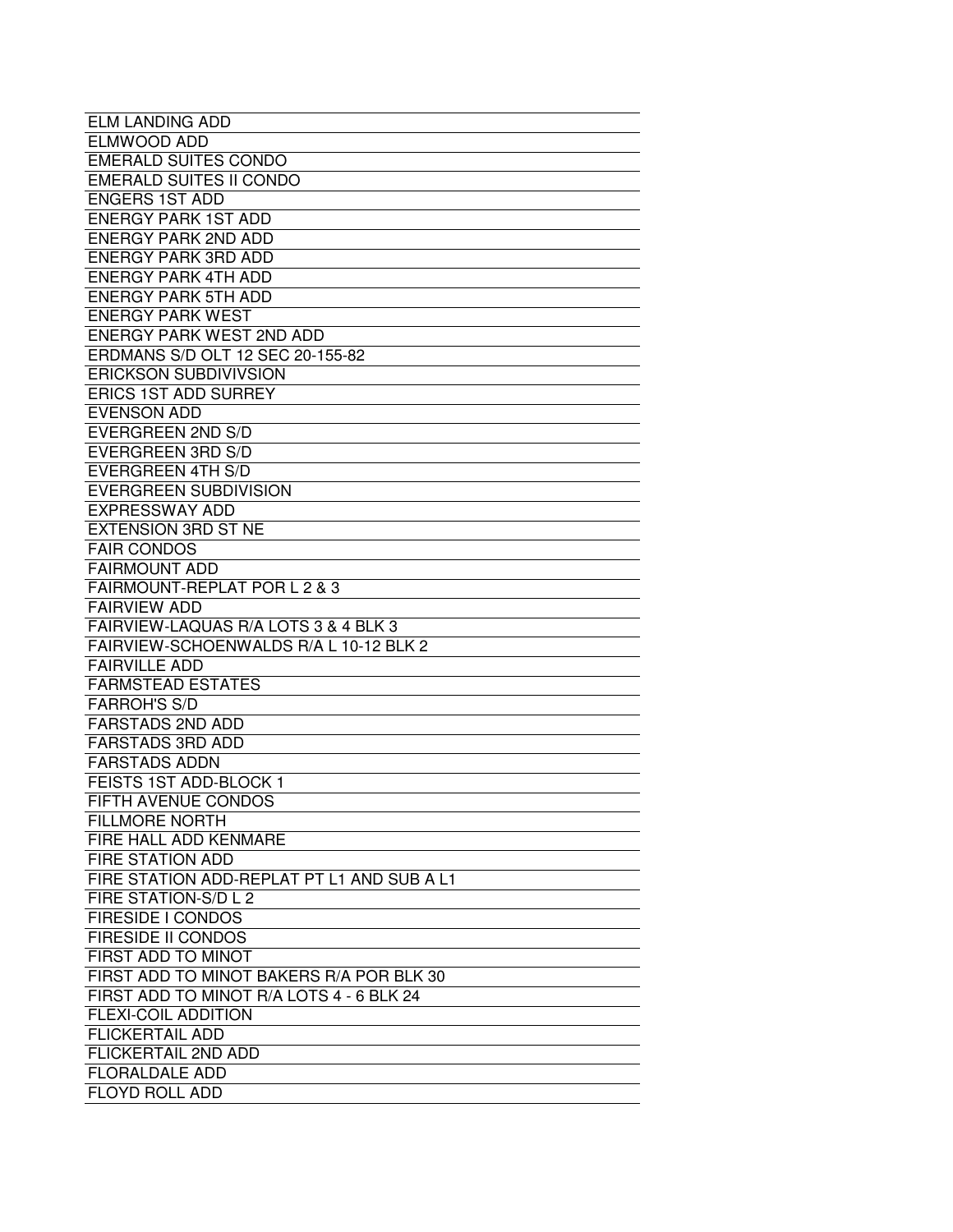| <b>FLYNNS S/D</b>                       |
|-----------------------------------------|
| <b>FOLLY BROOK</b>                      |
| <b>FOOTHILLS CONDO</b>                  |
| FOREST ACRES-AMENDED PLAT & R/A         |
| <b>FORSBERGS 1ST ADD</b>                |
| FORSBERGS 2ND - CORTLAND S/D OLT 1      |
| FORSBERGS 2ND - FORSBERG S/D OLT 2      |
| <b>FORSBERGS 2ND ADD</b>                |
| <b>FORSBERGS 3RD ADD</b>                |
| <b>FORSBERGS 4TH ADD</b>                |
| <b>FORSBERGS 5TH ADD</b>                |
| <b>FOX HILLS ADDITION</b>               |
| FOX HILLS 2ND ADD                       |
| G E S STORAGE CONDO                     |
| <b>GANDOLF ADD</b>                      |
| GARDEN - S/D BLK 1                      |
| <b>GARDEN HOME ADD</b>                  |
| <b>GARDEN OF GETHSEMANE</b>             |
| <b>GARDEN VALLEY ADD</b>                |
| <b>GARDEN VIEW CONDOS</b>               |
| <b>GARFIELD ADD</b>                     |
| <b>GARNET CONDOS</b>                    |
| <b>GEHLS ADDITION</b>                   |
| <b>GEORGIAN CONDOS</b>                  |
| <b>GLACIAL MANOR ADD</b>                |
| GLACIAL POINT - REPLAT OF LOT 69        |
| GLACIAL POINT - REPLAT LOTS 63 - 65     |
| <b>GLACIAL POINT - S/D LOT 1B</b>       |
| <b>GLACIAL POINT 2ND ADDITION</b>       |
| <b>GLACIAL POINT ADD</b>                |
| <b>GLACIAL VIEW MANOR CONDOS</b>        |
| <b>GLENWOOD PARK ADD</b>                |
| GOHEENS - LARSONS REPLAT PORT L2&3 B2   |
| GOHEENS - LOTS 8A & 8B BLOCK 3          |
| <b>GOHEENS ADD</b>                      |
| <b>GOLD NUGGET - FEISTS S/D</b>         |
| GOLD NUGGET - HEIZELMANS R/A POR BLK 12 |
| <b>GOLD NUGGET 2ND ADD</b>              |
| <b>GOLD NUGGET 3RD ADD</b>              |
| <b>GOLD NUGGET 4TH ADD</b>              |
| <b>GOLD NUGGET 5TH ADD</b>              |
| <b>GOLD NUGGET 6TH ADD</b>              |
| <b>GOLD NUGGET ADD</b>                  |
| <b>GOLDEN ACRES S/D</b>                 |
| GOLD NUGGET ADD-REPL PRT OF B1 & OTHERS |
| GOLDEN RIDGE ADD- AMENDED PLAT          |
| <b>GOLDEN RIDGE ADDITION</b>            |
| <b>GOLDEN SUNSET ESTATES</b>            |
| <b>GOLDEN VALLEY 2ND ADDITION</b>       |
| <b>GOLDEN VALLEY ADDITION</b>           |
| <b>GOLF ADD</b>                         |
|                                         |
|                                         |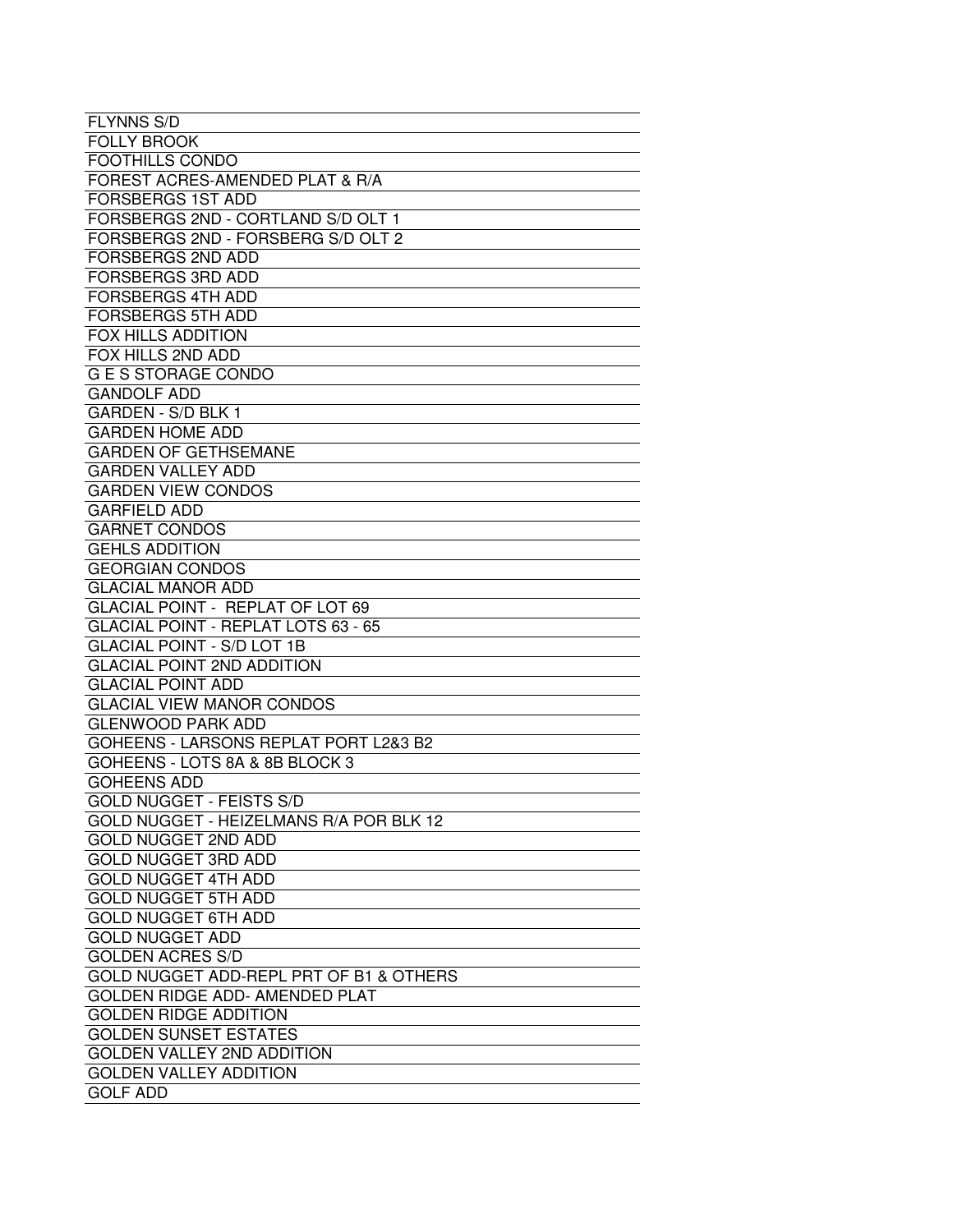| <b>GOWANS ACRES</b>                      |
|------------------------------------------|
| <b>GOWANS ACRES 2ND ADD</b>              |
| <b>GRABOWS S/D</b>                       |
| <b>GOWANS ACRES 3RD ADD</b>              |
| <b>GOWANS ACRES 4TH ADD</b>              |
| <b>GRACELAND CONDOS</b>                  |
| <b>GRACE MEADOW</b>                      |
| <b>GRAN VISTA ESTATES S/D</b>            |
| <b>GRAND VIEW HEIGHTS CONDO</b>          |
| <b>GRAND VIEW MANOR CONDO</b>            |
| <b>GRAND VIEW PARK &amp; BLVD</b>        |
| <b>GRANLYS ADD DES LACS</b>              |
| <b>GRAVEL PRODUCTS ADD</b>               |
| <b>GRAVEL PRODUCTS 2ND ADD</b>           |
| <b>GREAT LAKES ADD</b>                   |
| GREEN ACRES 2ND - WALKERS R/A L 35 - 38  |
| GREEN ACRES 2ND - WEYMOUTHS R/A L 26-31  |
| <b>GREEN ACRES 2ND ADD</b>               |
| GREEN ACRES 3RD - S/D L 1, 2, 45,46 & 47 |
| <b>GREEN ACRES 3RD ADD</b>               |
| <b>GREEN ACRES ADD</b>                   |
| <b>GREEN ACRES-AMENDED PLAT</b>          |
| <b>GREEN GABLES 1ST ADD</b>              |
| <b>GREEN GABLES ADD</b>                  |
| <b>GREENLAND ADD</b>                     |
| <b>GREENLAND 2ND ADD</b>                 |
| <b>GREEN THUMB ADD</b>                   |
| <b>GREEN VALLEY R/A</b>                  |
| <b>GREEN VALLEY 2ND ADD</b>              |
| <b>GROVE ADD</b>                         |
| HACIENDA ACRES 2ND ADD BURLINGTON        |
| <b>HACIENDA ACRES ADD BURLINGTON</b>     |
| HACIENDA ACRES 3RD ADD BURLINGTON        |
| <b>HACIENDA ACRES 4TH ADD</b>            |
| <b>HACIENDA HILLS 2ND ADD</b>            |
| <b>HACIENDA HILLS 3RD</b>                |
| HACIENDA HILLS 4TH ADDITION              |
| HACIENDA HILLS 5TH ADD                   |
| <b>HACIENDA HILLS 6TH ADD</b>            |
| HACIENDA HILLS 7TH ADD                   |
| HACIENDA HILLS 8TH ADD                   |
| <b>HACIENDA HILLS 10TH ADD</b>           |
| <b>HACIENDA HILLS ADD</b>                |
| HACIENDA HILLS REPLAT OF L 7,8 & 9       |
| HALVORS S/D OLT 14 - R/A                 |
| HALVORS S/D OLT 14 - R/A LOTS 2 - 6      |
| <b>HANSONS ADD</b>                       |
| HAPPY NEIGHBORS CONDOMINIUM              |
| HAPPY VALLEY 1ST ADD                     |
| HAPPY VALLEY 1ST ADD-REAR OF L2.3.4 B2   |
| HAPPY VALLEY 1ST-PANKOW S-D              |
|                                          |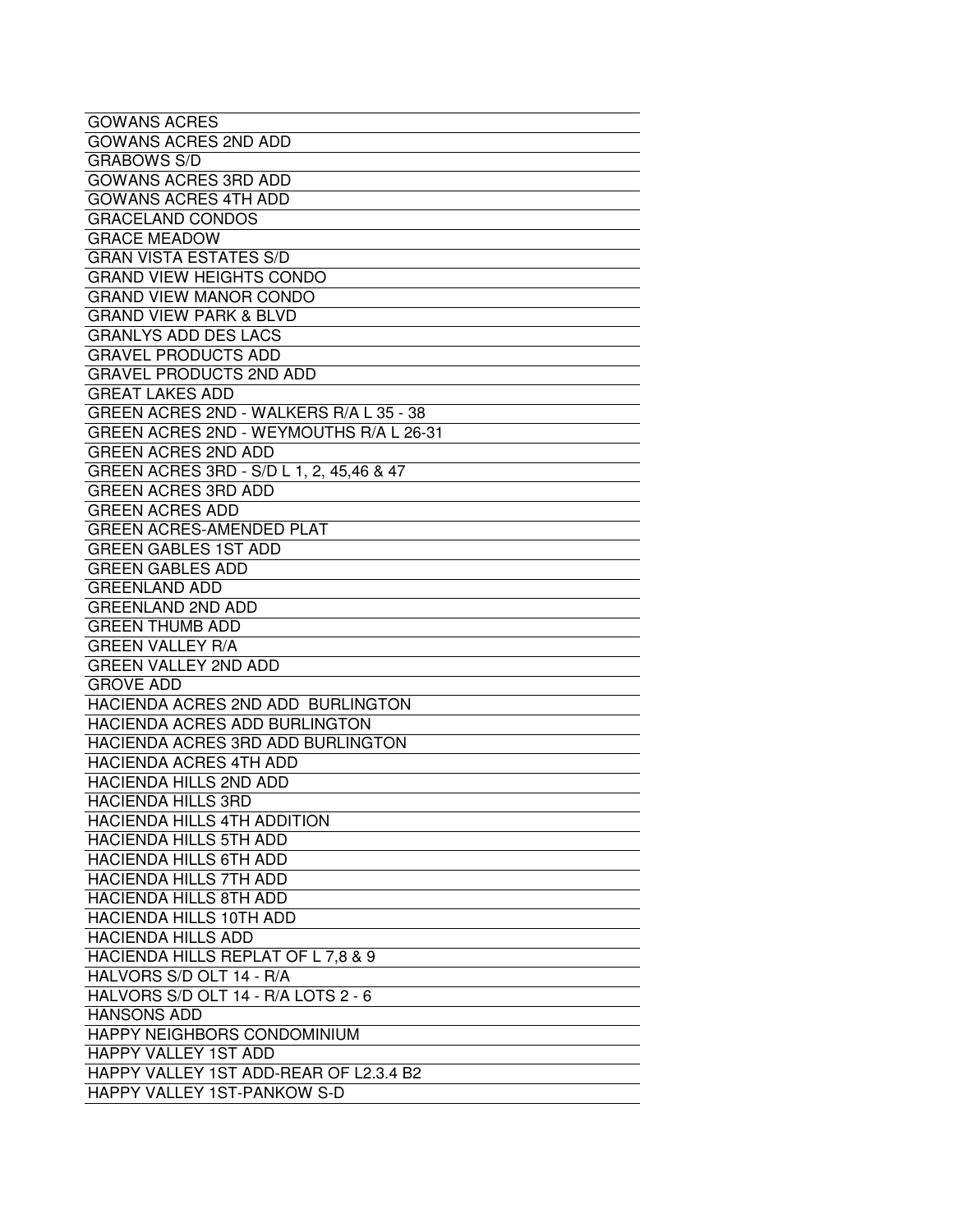| <b>HAPPY VALLEY 2ND ADD</b>                 |
|---------------------------------------------|
| <b>HAPPY VALLEY 3RD ADD</b>                 |
| HAPPY VALLEY-REPL OF L 12-22 B 1 & L5 B2    |
| HAPPY VALLEY STORAGE CONDO                  |
| <b>HAPPY VALLEY STORAGE CONDO 2</b>         |
| HAPPY VALLEY STORAGE CONDO 3                |
| <b>HARDYS ADD</b>                           |
| <b>HARMONS 1 ST ADD</b>                     |
| <b>HARMONS 2ND ADD</b>                      |
| <b>HARRISON ESTATES</b>                     |
| <b>HARRISON ESTATES 2ND ADD</b>             |
| <b>HARRISONS ADD</b>                        |
| <b>HARTLAND</b>                             |
| <b>HARVEST HEIGHTS 1ST ADD</b>              |
| HARVEST HEIGHTS 2ND ADD-BURLINGTON          |
| <b>HASE ADD</b>                             |
| <b>HASE 2ND ADD</b>                         |
| <b>HAUGEN ADD</b>                           |
| <b>HAUGEN 2ND ADD</b>                       |
| <b>HAVICAN ADD</b>                          |
| <b>HAWKS VIEW ADD</b>                       |
| <b>HEATHMONT CONDOS</b>                     |
| <b>HECKER'S 5TH ADDITION</b>                |
| HECKERS 2ND - JOHNERSONS S/D LOTS 8 - 10    |
| <b>HECKERS 2ND ADD</b>                      |
| HECKERS 3RD - ELLIS S/D LOT 1 BLK 3         |
| <b>HECKERS 3RD ADD</b>                      |
| <b>HECKERS 4TH ADDN</b>                     |
| <b>HECKER'S 6TH ADD</b>                     |
| <b>HECKERS 5TH ADD</b>                      |
| <b>HECKERS ADD</b>                          |
| <b>HECKERS ADD-REPLAT OF LOTS 4 &amp; 5</b> |
| <b>HEIDRICH HOMES 1ST ADD</b>               |
| <b>HEIDRICH HOMES 2ND ADD</b>               |
| <b>HEIDRICH HOMES 3RD ADD</b>               |
| HEIDRICH HOMES 4TH ADD                      |
| <b>HENDRECKSONS 1ST ADD</b>                 |
| <b>HENDRECKSONS 2ND ADD</b>                 |
| HENDRECKSONS 2ND-WALTONS RALT 1-3 BLK 5     |
| <b>HENDRECKSONS 3RD ADD</b>                 |
| HENDRECKSONS 3RD ADD-S/D LTS 1 & 2 BLK 9    |
| HENDRECKSONS 3RD-GUNNS RALT 3 & 4 BLK 1     |
| HERR'S R/A LOTS 12 & 13 POINTE OF VIEW S/D  |
| <b>HERZIG ADD BURLINGTON</b>                |
| HERZIG ADD RA LT 2 & 3                      |
| <b>HETLANDS 1ST ADD</b>                     |
| <b>HIGH PLAINS ADD</b>                      |
| <b>HIGHLAND ACRES 1ST ADD</b>               |
| HIGHLAND ACRES 2ND - R/A LOTS 53 & 54       |
| <b>HIGHLAND ACRES 2ND ADD</b>               |
| <b>HIGHLAND ACRES 3RD ADD</b>               |
|                                             |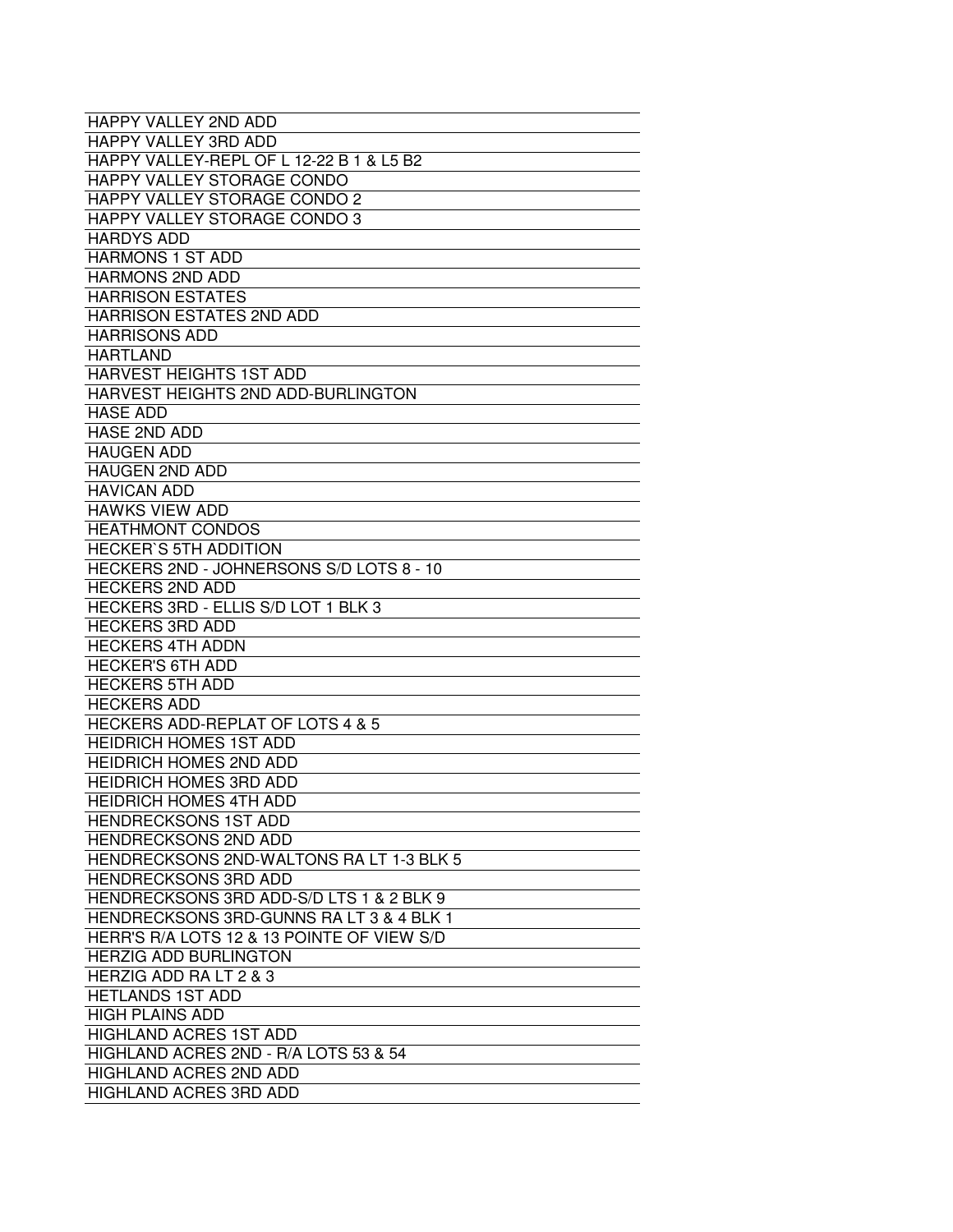| <b>HIGHLANDER ESTATES S/D</b>                  |
|------------------------------------------------|
| <b>HIGHLANDER ESTATES 2ND S/D</b>              |
| <b>HIGHLAND PLAZA ADD</b>                      |
| <b>HIGHLANDS RANCH</b>                         |
| <b>HIGHLANDS RANCH 2ND</b>                     |
| <b>HIGHLANDS RANCH 3RD ADD-BURLINGTON</b>      |
| <b>HIGHWAY 2ND S-D</b>                         |
| <b>HIGHWAY 3RD S-D</b>                         |
| HIGHWAY S/D - REPLAT BLK 2                     |
| <b>HIGHWAY S/D ADD</b>                         |
| <b>HIGHWAY S/D-REPLAT CORRECTED PLAT BLK 4</b> |
| <b>HILLSIDE ADD BURLINGTON</b>                 |
| <b>HILLTOP 2ND ADD</b>                         |
| <b>HILLTOP 3RD ADD</b>                         |
| <b>HILLTOP 4TH ADD</b>                         |
| <b>HILLTOP 5TH ADD</b>                         |
| <b>HILLTOP ADD</b>                             |
| <b>HOCKSPEIRS ADD SAWYER</b>                   |
| <b>HOLBACH 1ST ADD</b>                         |
| <b>HOLBACH HOMESTEAD</b>                       |
| <b>HOLBROOKS 1ST ADD DONNYBROOK</b>            |
| <b>HOLENS ADD DOUGLAS</b>                      |
| <b>HOLLAND ADD SURREY</b>                      |
| HOME ACRES - BODIENS S/D POR BLK 3             |
| HOME ACRES - POLSFUTS S/D LOT 4 BLK 1          |
| HOME ACRES - R/A WEST 1/2 BLK 1                |
| HOME ACRES - WALSHS S/D POR BLK 3              |
| <b>HOME ACRES 2ND ADD</b>                      |
| HOME ACRES 3RD ADDN                            |
| HOME ACRES 4TH ADDN                            |
| <b>HOME ACRES ADD</b>                          |
| HOME ACRES-REPLAT FELBERS R/A LOTS 2 - 5       |
| <b>HOMESTEAD HILLS ADD</b>                     |
| <b>HOPPMANS ADD</b>                            |
| <b>HOVDES ADD</b>                              |
| <b>HOWARDS ADD</b>                             |
| HUNTERS RIDGE CONDOS                           |
| HUNTERS RIDGE II CONDOS                        |
| <b>HUNTERS RIDGE III CONDOS</b>                |
| HUNTERS RIDGE IV CONDOS                        |
| HUNTINGTON ESTATES 2ND ADDN                    |
| HUNTINGTON ESTATES 3RD ADD                     |
| HUNTINGTON ESTATES 4TH ADD                     |
| HUNTINGTON ESTATES 5TH ADD                     |
| HUNTINGTON ESTATES ADDITION                    |
| HUNTINGTON VILLAGE 1ST ADDN                    |
| HUNTINGTON VILLAGE 1ST-REPLAT                  |
| HUNTINGTON VILLAGE 2ND ADDITION                |
| HUNTINGTON VILLAGE 3RD ADD                     |
| <b>HUWE HEIGHTS ADD</b>                        |
| HUWE HEIGHTS 2ND ADD                           |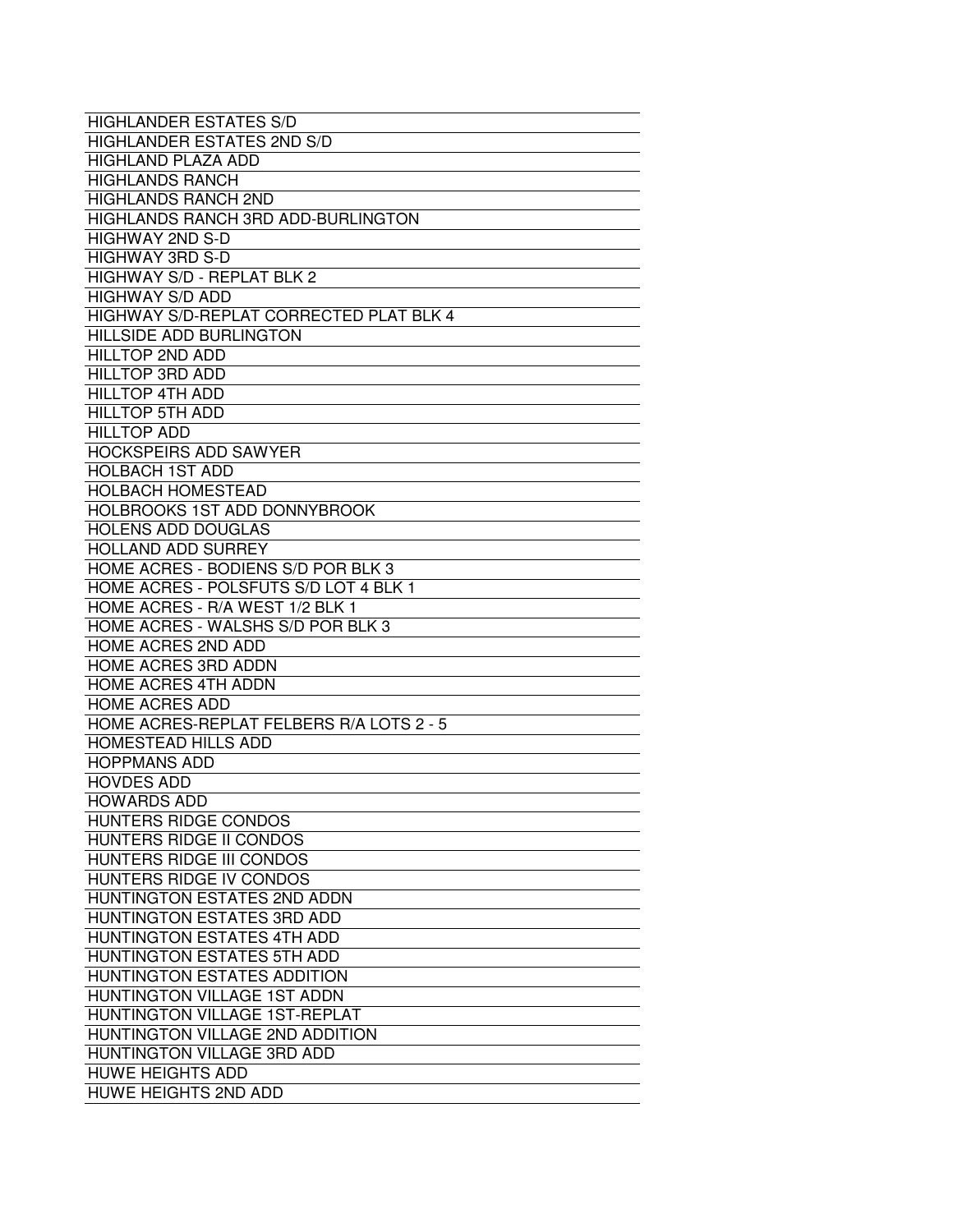| <b>HUWE HEIGHTS 3RD ADD</b>           |
|---------------------------------------|
| <b>IDLEWILD ADD</b>                   |
| <b>IDELWILD 2ND ADD</b>               |
| <b>IDELWILD 3ND ADD</b>               |
| <b>IDELWILD 4TH ADD</b>               |
| <b>I KEATING ADDITION</b>             |
| <b>ING ADD</b>                        |
| <b>INTERCHANGE 10TH ADD</b>           |
| <b>INTERCHANGE 11TH ADD</b>           |
| <b>INTERCHANGE 12TH ADD</b>           |
| <b>INTERCHANGE 13TH ADD</b>           |
| <b>INTERCHANGE 2ND ADD</b>            |
| <b>INTERCHANGE 3RD ADD</b>            |
| <b>INTERCHANGE 4TH ADD</b>            |
| <b>INTERCHANGE 4TH ADD-REPLAT</b>     |
| <b>INTERCHANGE 5TH ADD</b>            |
| <b>INTERCHANGE 6TH ADDITION</b>       |
| <b>INTERCHANGE 7TH ADDN</b>           |
| <b>INTERCHANGE 8TH ADDN</b>           |
| <b>INTERCHANGE 9TH ADD</b>            |
| <b>INTERCHANGE ADDITION</b>           |
| <b>IRET 1ST ADD</b>                   |
| <b>IRET 2ND ADD</b>                   |
| IRWINS S/D W192 OLT 1 SEC 18-155-82   |
| ISSELS S/D OLT 1 SEC 23-155-83        |
| <b>JACKS 1ST ADDN</b>                 |
| JACKS 3RD ADD-FIRST S-D PT OF L2,5& 6 |
| <b>JACKS 3RD ADDITION</b>             |
| JACKS 3RD-FRANK'S S-D L4              |
| <b>JACKS 4TH ADDITION</b>             |
| <b>JACKS 5TH ADD</b>                  |
| <b>JACKS 6TH ADD</b>                  |
| <b>JACOBSONS ADD</b>                  |
| <b>JASON ESTATES ADD</b>              |
| JEFFERYS 1ST ADD                      |
| <b>JENSENS ADD</b>                    |
| <b>JOHNSONS 1ST ADD MAKOTI</b>        |
| JOHNSONS 1ST ADD TO HARTLAND          |
| <b>JOHNSONS 1ST BURLINGTON</b>        |
| JOHNSONS 2ND ADD BURLINGTON           |
| JOHNSONS 3RD ADD TO BURLINGTON        |
| JOHNSONS 2ND ADD MAKOTI               |
| JOHNSONS 2ND ADD TO HARTLAND          |
| JOHNSONS 3RD ADD TO HARTLAND          |
| <b>JOST 3RD ADD BURLINGTON</b>        |
| <b>JOST 4TH ADD BURLINGTON</b>        |
| <b>JOSTS 2ND ADD BURLINGTON</b>       |
| <b>JOSTS 5TH ADD BURLINGTON</b>       |
| <b>JOSTS ADD BURLINGTON</b>           |
| <b>JOYCES S/D</b>                     |
| <b>JUNEBERRY JUNCTION</b>             |
|                                       |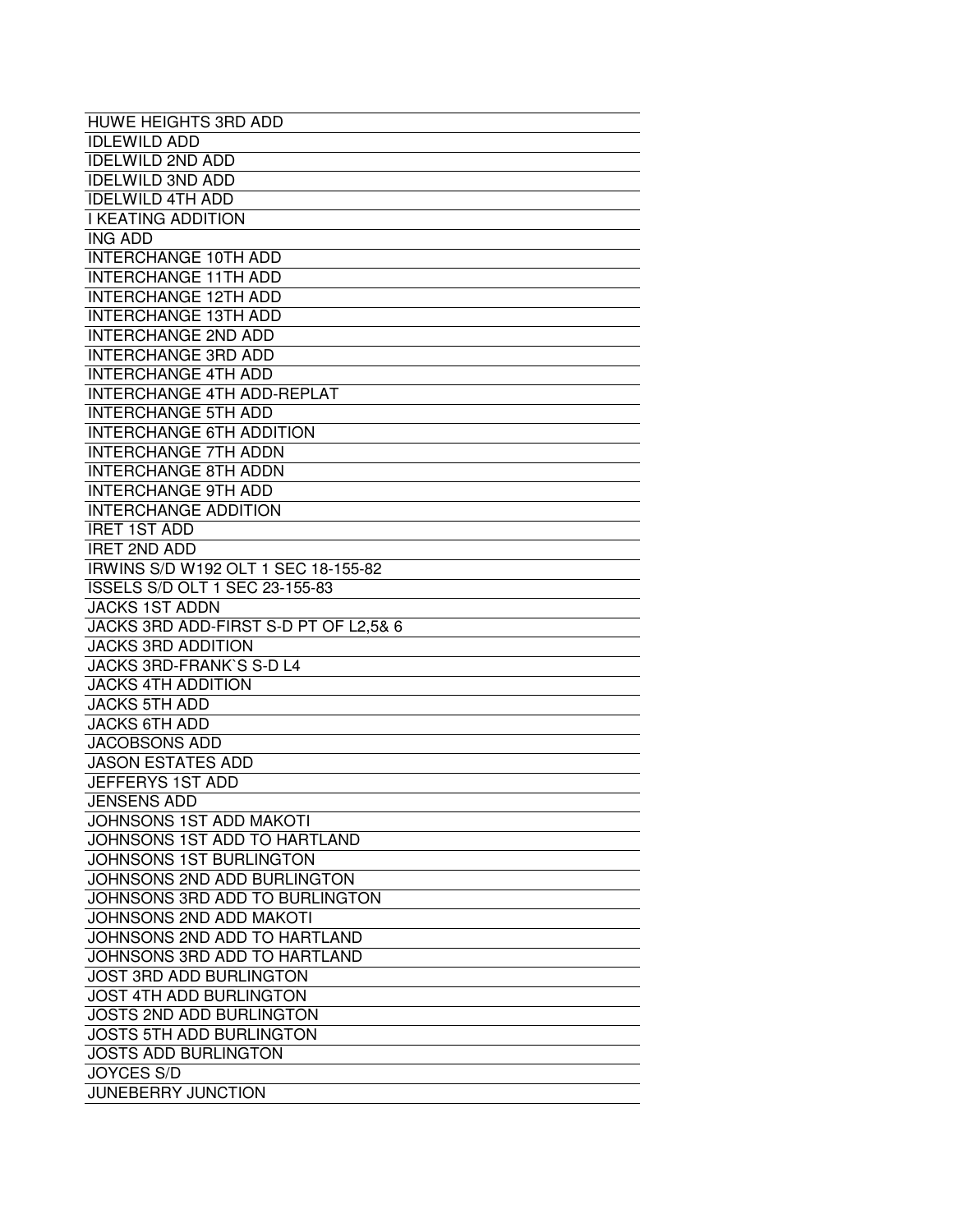| JUNEBERRY JUNCTION REPL AT OF L 5 & 6    |
|------------------------------------------|
| <b>KELLER CONDOS</b>                     |
| <b>KELLER'S ADD</b>                      |
| <b>KEMPER ADD</b>                        |
| <b>KENASTON</b>                          |
| <b>KENMARE-ORIGINAL</b>                  |
| KEMPER ADD REPLAT OF Lts 2 & 3           |
| <b>KESTERS ADD</b>                       |
| <b>KEVSKE CORNERS ADD</b>                |
| <b>KEVSKE CORNERS 2ND ADD</b>            |
| <b>KEYES 2ND ADD</b>                     |
| <b>KEYES AMEN PLAT</b>                   |
| <b>KEYES AMEN PLAT - REPLAT BLK 1</b>    |
| KEYES AMENDED PLAT-S/D LOTS A.B & N1/2 C |
| KIGHTLINGER ADD                          |
| KILLIANS PLAT DONNYBROOK                 |
| <b>KIMBALLS ADD</b>                      |
| KIMBALLS ADDITION BURLINGTON             |
| <b>KINGS COURT</b>                       |
| KITTELSONS S/D POR SEC 23-155-83         |
| <b>KITTELSONS 2ND S/D</b>                |
| <b>KLIMPELS ADD SAWYER</b>               |
| <b>KLINGBEIL ADD</b>                     |
| KLUVER ADD BURLINGTON                    |
| KNOLLWOOD I CONDOS                       |
| KNOLLWOOD II CONDOS                      |
| KNORRS S/D OLT 20 SEC 13-155-83          |
| KNUDSONS 2ND ADD SURREY                  |
| KNUDSONS ADD SURREY                      |
| <b>KOKOT S/D</b>                         |
| KOKOT 2ND ADD                            |
| <b>KOPPER SUNRISE ADD</b>                |
| <b>KOPPER SUNRISE 2ND ADD</b>            |
| <b>KORSLEIN S-D</b>                      |
| <b>KRAFTS 1ST S/D</b>                    |
| <b>KRAFTS 2ND ADD</b>                    |
| <b>KRAFTS 3RD ADD</b>                    |
| KREBSBACH ADD- AMENDED PLAT B 3          |
| <b>KREBSBACH SECOND ADDN</b>             |
| KREBSBACH THIRD ADDITION                 |
| KUM & GO ADD                             |
| <b>KYLES ADDITION</b>                    |
| <b>LAFARGE ADD</b>                       |
| <b>LAFARGE 2ND ADD</b>                   |
| LAKESHORE AMUSEMENT PARK                 |
| <b>LAKESIDE 10TH ADD</b>                 |
| <b>LAKESIDE 11TH ADD</b>                 |
| <b>LAKESIDE 12TH ADD</b>                 |
| <b>LAKESIDE 13TH ADD</b>                 |
| <b>LAKESIDE 14TH ADD</b>                 |
| <b>LAKESIDE 15TH ADD</b>                 |
|                                          |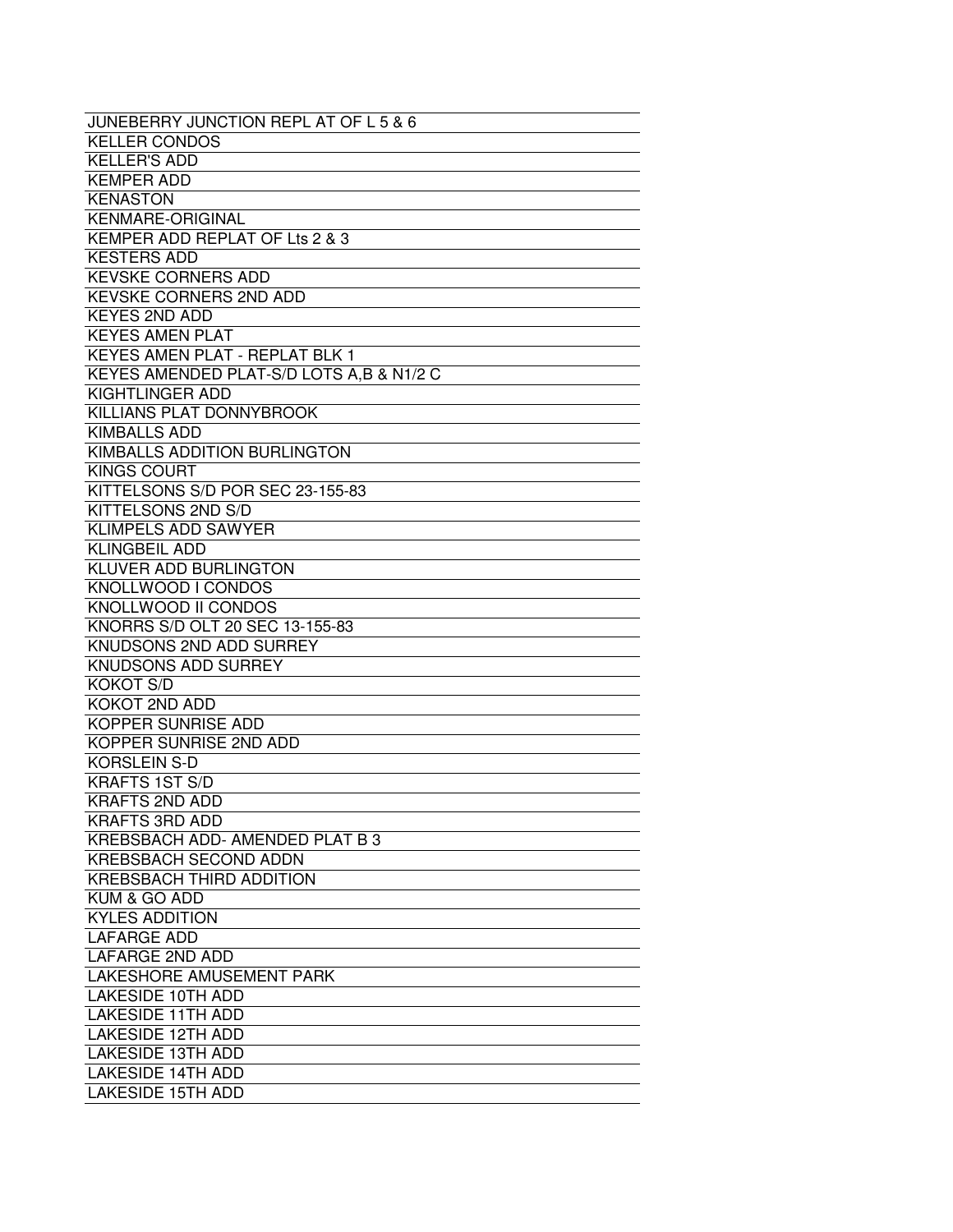| LAKESIDE 16TH ADD                        |
|------------------------------------------|
| <b>LAKESIDE 17TH ADD</b>                 |
| <b>LAKESIDE 18TH ADD</b>                 |
| <b>LAKESIDE 19TH ADD</b>                 |
| <b>LAKESIDE 21ST ADD</b>                 |
| <b>LAKESIDE 22ND ADD</b>                 |
| <b>LAKESIDE 1ST ADD</b>                  |
| <b>LAKESIDE 2ND ADD</b>                  |
| <b>LAKESIDE 3RD ADD</b>                  |
| <b>LAKESIDE 4TH ADDITION</b>             |
| <b>LAKESIDE 5TH ADDN</b>                 |
| <b>LAKESIDE 6TH ADDN</b>                 |
| <b>LAKESIDE 7TH ADD</b>                  |
| <b>LAKESIDE 8TH ADD</b>                  |
| <b>LAKESIDE 9TH ADD</b>                  |
| <b>LAKESIDE ADD</b>                      |
| <b>LAKESIDE ADDITION DOUGLAS</b>         |
| <b>LAKESIDE CONDO</b>                    |
| <b>LAKESIDE CONDO II</b>                 |
| <b>LAKESIDE CONDO III</b>                |
| <b>LAKESIDE CONDO IV</b>                 |
| <b>LAKESIDE CONDO V</b>                  |
| <b>LAKESIDE TWIN HOMES 1ST</b>           |
| LAKESIDE TWIN HOMES 2ND ADDITION         |
| LAKESIDE TWIN HOMES 3RD ADD              |
| <b>LAKESIDE VILLA CONDO</b>              |
| <b>LAKESIDE VILLA CONDO II</b>           |
| <b>LAKESIDE VILLA CONDO III</b>          |
| LAKEVIEW - S/D LOTS 3 & 4 BLK 3          |
| LAKEVIEW - S/D OF LAKE                   |
| <b>LAKEVIEW 2ND ADD</b>                  |
|                                          |
| <b>LAKEVIEW 2ND ADDITION BURLINGTON</b>  |
| <b>LAKEVIEW 3RD ADD</b>                  |
| <b>LAKEVIEW 4TH ADD</b>                  |
| <b>LAKEVIEW ADD</b>                      |
| <b>LAKEVIEW ADD BURLINGTON</b>           |
| <b>LAKEVIEW ADDN KENMARE</b>             |
| LAKEVIEW ADD-NORMAL S/D BLK 1            |
| <b>LAKEVIEW CONDOS</b>                   |
| LAKEVIEW S/D BLKS 23 & 25                |
| LAKEVIEW S/D E119' L1&N15' E119' L2 B14  |
| LAKEVIEW S/D LOT 4 & E1/3 LOT 5 BLK 12   |
| LAKEVIEW S/D LOTS 6 & 7 BLK 20           |
| LAKEVIEW-BONDS S/D POR L2 & 3 BLK 24     |
| LAKEVIEW-COREYS REPLAT LOTS 6 & 7 BLK 16 |
| LAKEVIEW-ELLIOTTS R/A LOT 1 BLK 13       |
| LAKEVIEW-FYLKENS R/A LOTS 8 & 9 BLK 2    |
| LAKEVIEW-GROWS S/D LOTS 6 & 7 BLK 5      |
| LAKEVIEW-HAGEN & NESS S/D LOT 2&3 BLK 12 |
| LAKEVIEW-OENS S/D POR LOT 2 BLK 22       |
| LAKEVIEW-R/A LOT 6 BLK 3                 |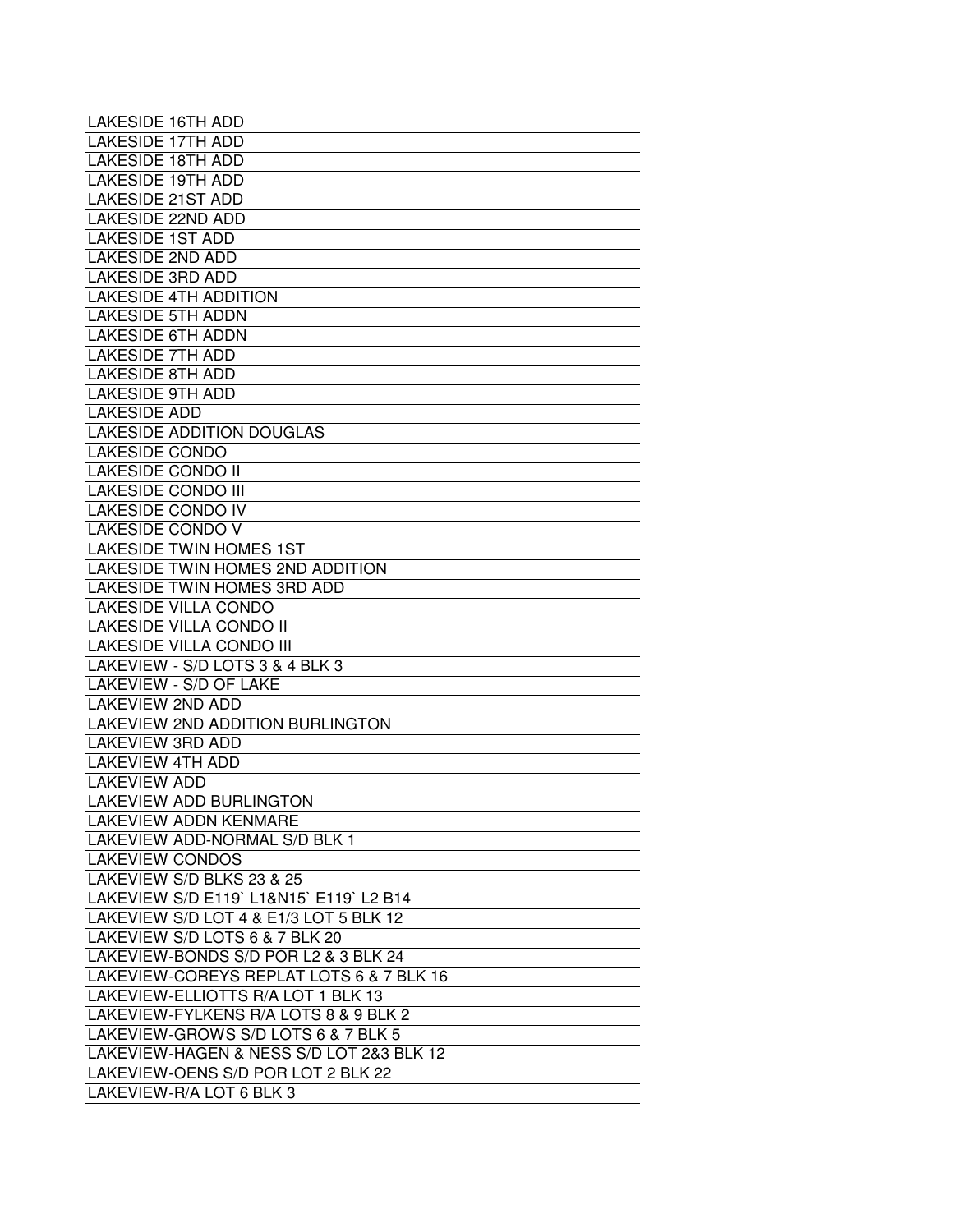| LAKEVIEW-R/A LOTS 4 - 6 BLK 11           |
|------------------------------------------|
| LAKEVIEW-R/A LOTS 5 & 6 BLK 8            |
| LAKEVIEW-REPLAT OF LOT 11 BLK 10         |
| LAKEVIEW-RUUDS RA LOT 5-7 S/D L3&4 BLK 3 |
| LAKEVIEW-S/D LOTS 5 & 6 BLK 9            |
| LAKEWOOD PATIO HOMES I CONDOS            |
| <b>LANDMARK ADD</b>                      |
| <b>LARSONS 1ST ADD</b>                   |
| <b>LARSONS 2ND ADD</b>                   |
| LARSONS 1ST ADD FOXHOLM                  |
| <b>LARSONS 2ND PLAT FOXHOLM</b>          |
| <b>LAVIOLETTE ADD</b>                    |
| LAWS S/D OF OTL 3 SEC 2-155-84           |
| LEE & JACOBSON 1ST ADD                   |
| LEE & JACOBSON ADDN-FORSBERGS R/A        |
| LEES ADD DESLACS                         |
| <b>LEES ADDN</b>                         |
| LEES BEACON HILL ADD                     |
| <b>LEIER ADD</b>                         |
| LEIER 2ND ADD                            |
| LEIER 3RD ADD                            |
| <b>LEISURE CONDOS</b>                    |
| LEITES S/D                               |
| LENOX PARK - RYGMYRS R/A                 |
| LENOX PARK - WASVICKS R/A LOTS 77 & 78   |
| <b>LENOX PARK ADD</b>                    |
| LENOX PARK 2ND ADD                       |
| <b>LIECHTY HOMES 1ST ADD</b>             |
| <b>LIECHTY HOMES 2ND ADD</b>             |
| <b>LIECHTY HOMES 3RD ADD</b>             |
| <b>LEICHTY HOMES 4TH ADD</b>             |
| LIECHTY HOMES 5TH ADD                    |
| <b>LIECHTY HOMES 6TH ADD</b>             |
| LIGHTHALLS S/D OLT 3 SEC 27-155-83       |
| LINCOLN CONDO                            |
| LINDAHLS ADDITION SAWYER                 |
| LINHAS 2ND ADD                           |
| <b>LINHAS 3RD ADD</b>                    |
| LINHAS 4TH ADD                           |
| <b>LINHAS 5TH ADD</b>                    |
| LINHAS PLAT ADD                          |
| <b>LINNS PLAT DONNYBROOK</b>             |
| LITTLE PONDEROSA 2ND ADD                 |
| <b>LITTLE PONDEROSA S-D</b>              |
| LIVINGSTON VALLEY SOUTH ADD              |
| <b>LIVINGSTONS 2ND ADD</b>               |
| LIVINGSTONS 3RD ADD                      |
| <b>LIVINGSTONS 4TH ADD</b>               |
| <b>LIVINGSTONS 5TH ADD</b>               |
| <b>LIVINGSTONS 6TH ADD</b>               |
| <b>LIVINGSTONS ADD</b>                   |
|                                          |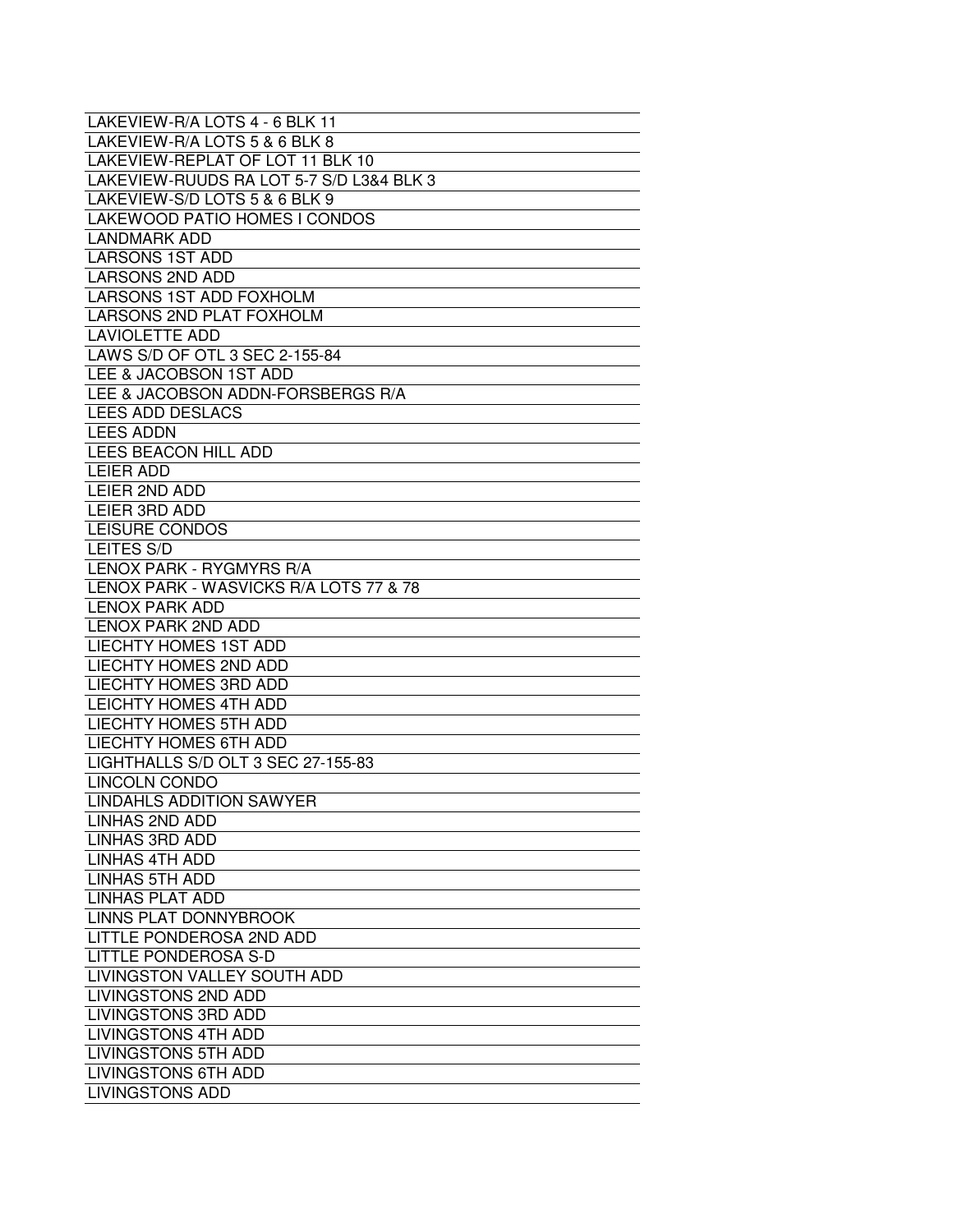| <b>LIVINGSTONS 7TH ADD</b>               |
|------------------------------------------|
| <b>LLOYDS</b>                            |
| LLOYDS R/A PORT 15-155-83 & B4&5 BEL AIR |
| LLOYDS-ROGERS R/A W1/2 BLK 4 E1/2 BLK 5  |
| <b>LOCHTHOWE ADD</b>                     |
| <b>LOCHTHOWE 2ND ADD</b>                 |
| <b>LOCHTHOWE S/D</b>                     |
| <b>LOGAN HEIGHTS S/D</b>                 |
| <b>LOGAN TOWNSITE</b>                    |
| <b>LORNA 2ND ADD</b>                     |
| <b>LORNA ADD</b>                         |
| <b>LOWES GARDENS ADD</b>                 |
| <b>LYNCHS 2ND ADD</b>                    |
| <b>LYNCHS ADD</b>                        |
| <b>MADC 1ST ADD</b>                      |
| <b>MAGIC CITY INDUSTRIAL PARK ADD</b>    |
| <b>MAGIC CITY WALMART</b>                |
| <b>MAGNUSON S/D</b>                      |
| MAHONEYS 2ND ADD SURREY                  |
| <b>MAHONEYS 3RD ADD SURREY</b>           |
| <b>MAHONEYS 4TH ADD REPLAT OF</b>        |
| <b>MAHONEYS 4TH ADD SURREY</b>           |
| MAYONEYS 5TH ADD SURREY                  |
| <b>MAHONEYS ADD SURREY</b>               |
| <b>MAGIC MEADOWS</b>                     |
| <b>MAKEEF ADD</b>                        |
| MAKOTI- BLKS 12 THRU 15                  |
| MAKOTI- BLKS 16 THRU 18                  |
| <b>MAKOTI-ORIGINAL</b>                   |
| <b>MALCHOSE ADD</b>                      |
| <b>MANORCARE ADD</b>                     |
| <b>MAPLE LEIF ADD</b>                    |
| <b>MAR SON ADDITION</b>                  |
| MAR SON 2ND ADD                          |
| MAR SON 3RD ADD                          |
| <b>MARKET AT NORTH HILL ADD</b>          |
| <b>MARIAN HEIGHTS 1ST ADD</b>            |
| <b>MARIAN HEIGHTS 2ND ADD</b>            |
| MARIAN HEIGHTS 3RD - R/A LOTS 1-7 BLK 5  |
| <b>MARIAN HEIGHTS 3RD ADD</b>            |
| <b>MARIAN HEIGHTS PARK CONDOS</b>        |
| <b>MASTER BLOCK ADDITION</b>             |
| <b>MATTERN ADDITION</b>                  |
| <b>MAYFAIR 2ND</b>                       |
| <b>MAYFAIR 3RD ADD</b>                   |
| <b>MAYFAIR CONDOS</b>                    |
|                                          |
| <b>MAYFAIR 3RD ADD</b>                   |
| MAYFAIR-R/A LOTS 8,13,14,15 R/A BLK 2    |
| MAYFAIR-REPLAT & R/A BLK 1               |
| <b>MCGRAY &amp; HARVEY ADD RYDER</b>     |
| <b>MCNAMARA ADD</b>                      |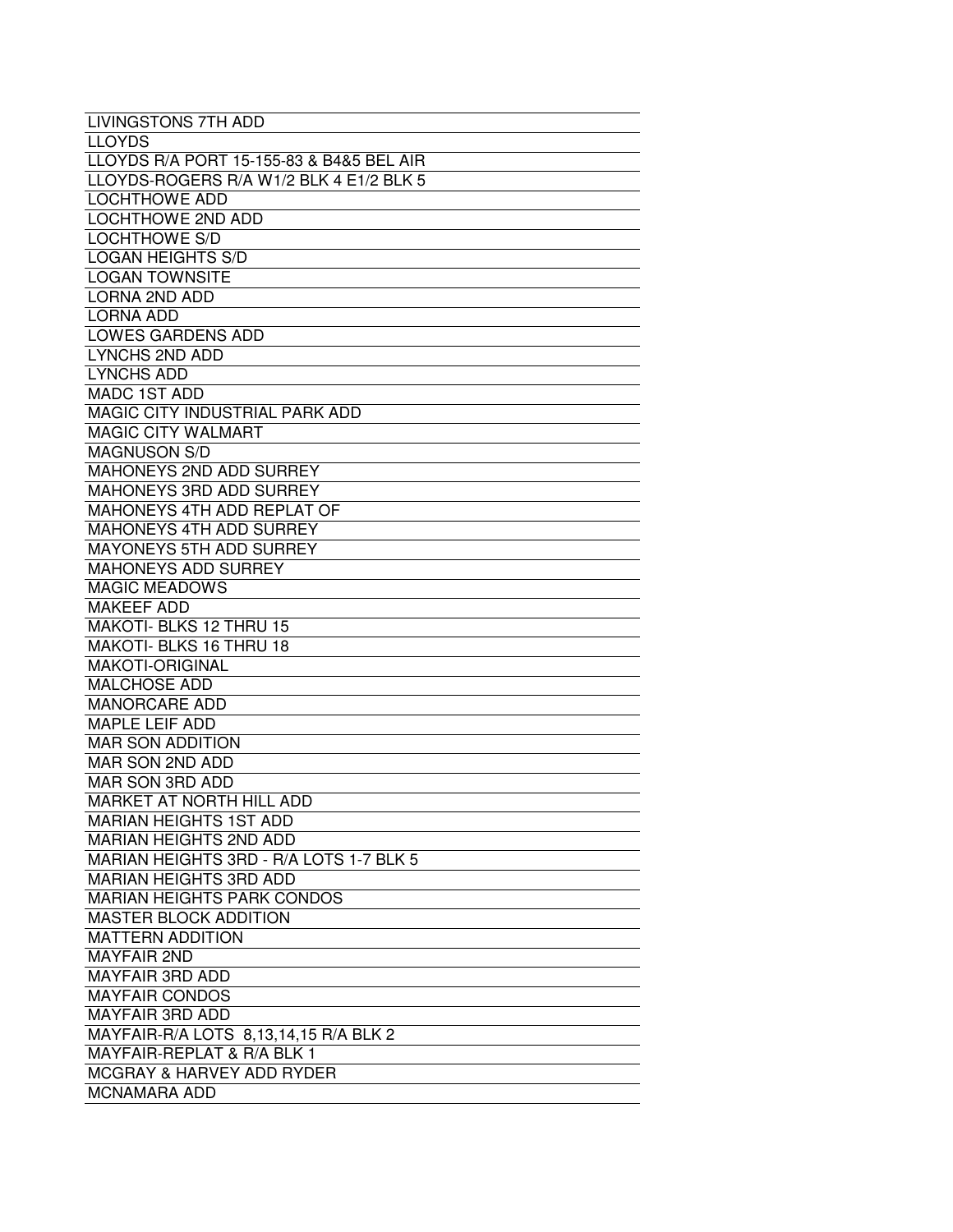| MEADOWBROOK 2ND-AM PL L1&2 & 6-10 B3     |
|------------------------------------------|
| <b>MEADOWBROOK ESTATES 2ND ADD</b>       |
| <b>MEADOWBROOK ESTATES 3RD ADD</b>       |
| <b>MEADOWBROOK ESTATES 4TH ADD</b>       |
| <b>MEADOWBROOK ESTATES 5TH ADD</b>       |
| <b>MEADOWBROOK ESTATES 6TH ADD</b>       |
| <b>MEADOWBROOK ESTATES 7TH ADD</b>       |
| MEADOWBROOK ESTATES 8TH ADD              |
| <b>MEADOWBROOK ESTATES ADD</b>           |
| <b>MEADOWBROOK ESTATES S/D BLK 3</b>     |
| MEADOWBROOK ESTATES-REPLAT L7&8 B1       |
| <b>MEADOW RIDGE ADD</b>                  |
| <b>MEADOWS 2ND ADD</b>                   |
| <b>MEADOWS ADD (THE)</b>                 |
| <b>MEADOWVIEW 2ND ADD</b>                |
| MEADOWVIEW 3RD ADD                       |
| <b>MEADOWVIEW ADD</b>                    |
| <b>MELGAARD ADD</b>                      |
| <b>MELLUM'S 1ST ADDITION</b>             |
| <b>MENARD 2ND ADDN</b>                   |
| <b>MENARD 3RD ADD</b>                    |
| MENARD 4TH ADD                           |
| <b>MENARD 5TH ADD</b>                    |
| <b>MENARD 6TH ADD</b>                    |
| <b>MENARD ADDITION</b>                   |
| <b>METHODIST CHURCH R/A BLK 2</b>        |
| METHODIST CHURCH R/A BLKS 7 & 8          |
| <b>METRO SQUARE ADD</b>                  |
| <b>METZ ADD</b>                          |
| MIDWEST SHOP CONDOS                      |
| <b>MIKKLAND PARK ADD</b>                 |
| MILITARY DISCHARGE INDEX                 |
| <b>MILLA VISTA ADD</b>                   |
| <b>MILLBANKS MILE</b>                    |
| MILLERS ADD-BURLINGTON                   |
| MILLERS ADD- REAR OF                     |
| MILLERS 2ND ADD                          |
| MILLERS CRESTVIEW 1 ST ADD               |
| MILLERS CRESTVIEW 2ND ADD                |
| MILLERS CRESTVIEW 2ND R/A LOTS 1-4 BLK 1 |
| MINOT AG COMPLEX 1ST ADD                 |
|                                          |
| MINOT AG COMPLEX 2ND ADD                 |
| MINOT AG COMPLEX 3RD ADD                 |
| MINOT AG COMPLEX 4TH ADD                 |
| MINOT AG COMPLEX 6TH ADD                 |
| MINOT AG COMPLEX 7TH ADD                 |
| <b>MINOT FLOUR MILL SITE - REVISED</b>   |
| MINOT INDUSTRIAL PARK 2ND ADDN           |
| MINOT INDUSTRIAL PARK ADD                |
| MINOT INTERNATIONAL AIRPORT 1ST ADD      |
| MINOT INTERNATIONAL AIRPORT 2ND ADD      |
|                                          |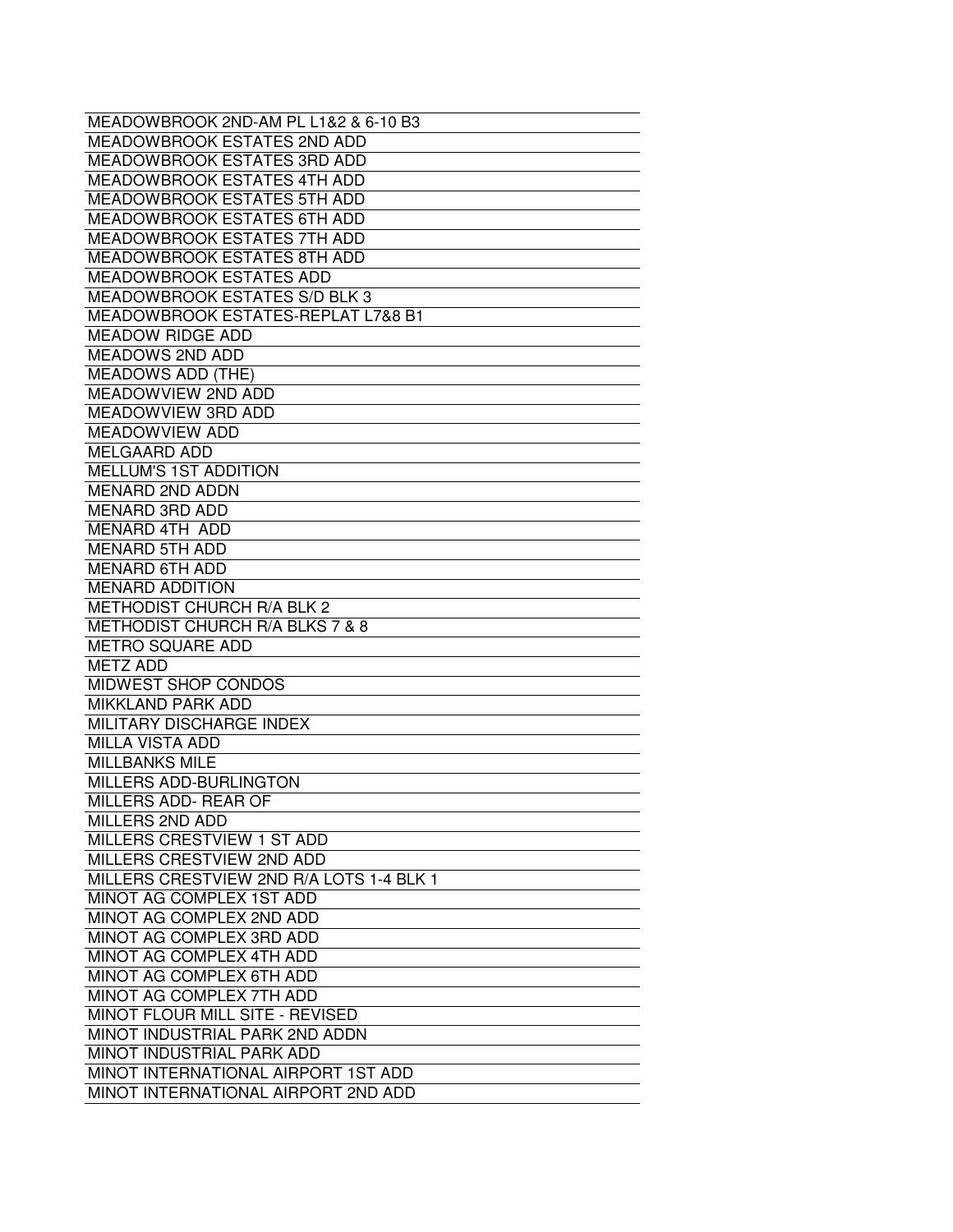| MINOT INTERNATIONAL AIRPORT 3RD ADD        |
|--------------------------------------------|
| MINOT INTERNATIONAL AIRPORT SOUTH SIDE ADD |
| <b>MINOT METRO ADD</b>                     |
| <b>MINOT MILLING ADD</b>                   |
| MINOT MOBILE ESTATES CONDO                 |
| <b>MINOT ORIGINAL</b>                      |
| <b>MINOT PARTNERS ADD</b>                  |
| <b>MINOT PLACE ROWHOMES</b>                |
| <b>MINOT PLACE S/D</b>                     |
| <b>MINOT PLACE 2ND S/D</b>                 |
| MINOT PRAIRIE INDUSTRIAL PARK ADD          |
| <b>MINOT SAND &amp; GRAVEL ADD</b>         |
| MINOT VISTA 2ND ADD                        |
| <b>MINOT VISTA ADD</b>                     |
| <b>MOCKS ADD</b>                           |
| <b>MOCKS 2ND ADD</b>                       |
| MONAGIN'S S/D OTLS 12 & 17 12-155-84       |
| <b>MONARCH PRODUCTS ADDITION</b>           |
| MONARCH PRODUCTS 2ND ADD                   |
| <b>MOORLAND ADD</b>                        |
| MOORLAND-FOUTZ S/D L2 & W1/2 L 3 & 4 ETC   |
| <b>MORNINGSIDE ADD</b>                     |
| MORNINGSIDE ADD-EHR'S REP OF L1 B1         |
|                                            |
| <b>MORNINGSIDE 2ND ADD</b>                 |
| MORNINGSIDE 3RD ADD                        |
| <b>MORTHY S/D</b>                          |
| MRS. ANNIE ROACH'S SUBDIVISION             |
| <b>MYERS 1ST ADD TO SURREY</b>             |
| MYERS 2ND ADD TO SURREY                    |
| MYERS 4TH ADD TO SURREY                    |
| MYERS 5TH ADD TO SURREY                    |
| <b>MYERS 6TH ADD TO SURREY</b>             |
| MUHLBRADTS ADD                             |
| <b>MYRE MANOR CONDOS</b>                   |
| NANTUCKET CONDOMINIUM                      |
| NAPA VALLEY - R/A POR BLKS 8 & 9           |
| NAPA VALLEY 10TH ADD                       |
| NAPA VALLEY 11TH ADD                       |
| NAPA VALLEY 12TH ADD                       |
| NAPA VALLEY 13TH ADD                       |
| NAPA VALLEY 14TH ADD                       |
| NAPA VALLEY 15TH ADD                       |
| NAPA VALLEY 16TH ADD                       |
| NAPA VALLEY 17TH ADD                       |
| NAPA VALLEY 18TH ADD                       |
| NAPA VALLEY 2ND ADDITION                   |
| NAPA VALLEY 3RD ADDITION                   |
| NAPA VALLEY 4TH ADDITION                   |
| NAPA VALLEY 5TH ADDITION                   |
| NAPA VALLEY 6TH ADDN                       |
|                                            |
| NAPA VALLEY 7TH ADD                        |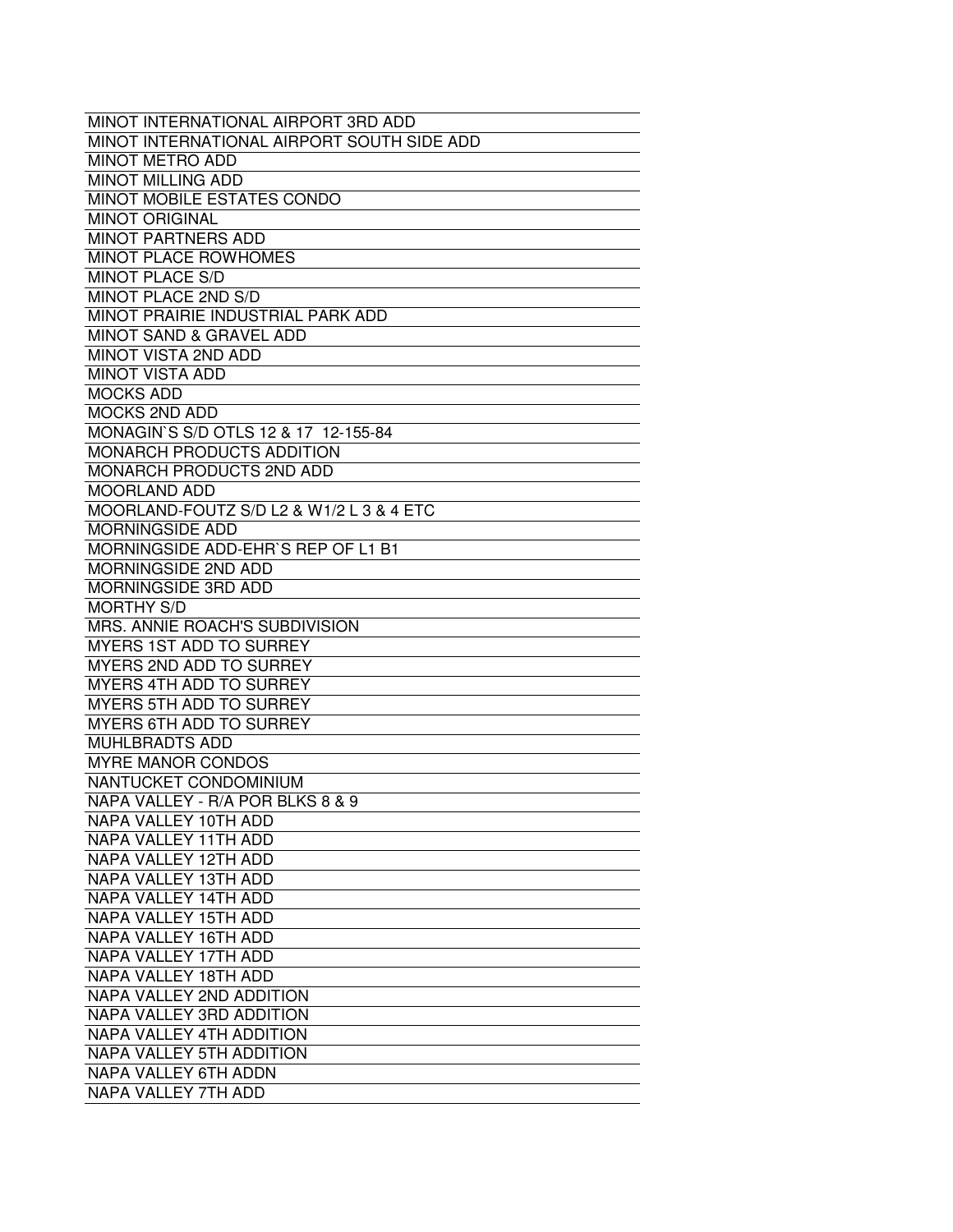| NAPA VALLEY 8TH ADD                      |
|------------------------------------------|
| NAPA VALLEY 9TH ADD                      |
| <b>NAPA VALLEY ADD</b>                   |
| <b>NASH FINCH 2ND ADDITION</b>           |
| <b>NASH FINCH ADDITION</b>               |
| <b>NASH-FINCH 3RD ADDITION</b>           |
| NAUTHS R/A L2OF OTL 5 23-155-83          |
| <b>NEDROSE 2ND ADD</b>                   |
| <b>NEDROSE ADD</b>                       |
| <b>NELSONS ADD MAKOTI</b>                |
| <b>NESHEM - PETERSON ADD BERTHOLD</b>    |
| <b>NEWCOMB ADD</b>                       |
| NICOLE BROCK 2ND                         |
| NICOLE BROCK ADD                         |
| NIEDERRITERS PLAT KENMARE                |
| NIEDERRITERS 2ND ADD                     |
| NIEDERRITERS 3RD ADD                     |
| NIEDERRITERS 4TH ADD                     |
| NIEDERRITERS 5TH ADD                     |
| <b>NIESS ENTERPRISES ADD</b>             |
| <b>NIOBE TOWNSITE</b>                    |
| NOBLE INN ADD                            |
| <b>NODAK KLASSICS ADD</b>                |
| <b>NODAK KLASSICS 2ND ADD</b>            |
| <b>NORDSTROM &amp; HANSON S/D</b>        |
| NORDSTROM & HANSON S/D - 2ND S/D L 31    |
| NORDSTROM & HANSON S/D L 17 - 31         |
| NORDSTROM & HANSON S/D 1ST S/D L 31      |
| <b>NORHEIM HEIGHTS ADD</b>               |
| <b>NORMAL PARK ADD</b>                   |
| NORTHDALE VILLA CONDO                    |
| NORTHEAST BUSINESS PARK ADD              |
| NORTHEAST BUSINESS PARK 2ND ADD          |
| NORTHEAST INDUSTRIAL ADD                 |
| <b>NORTH HILL PATIO HOMES</b>            |
| NORTH HILL TOWNHOMES ADD                 |
| NORTH MINOT 2ND ADD                      |
| NORTH MINOT 3RD ADD                      |
| NORTH MINOT 4TH ADD                      |
| NORTH MINOT 5TH ADD                      |
| NORTH MINOT ADD                          |
| NORTH MINOT-BRIDES S/D L 7 BLK 1         |
| NORTH MINOT-BRYN MAWR S/D L 3 BLK 13     |
| NORTH MINOT-LEES S/D L 4 BLK 13          |
| NORTH MINOT-LYMANS S/D BLK 7             |
| NORTH MINOT-OTTINE ADDN TO               |
| NORTH MINOT-R/A L8&9 BLK 1 BRYN MAWR S/D |
| NORTH MINOT-RICHARDS S/D L 11 BLK 1      |
| <b>NORTH MINOT-S/D BLK 14</b>            |
| NORTH MINOT-S/D L 2 & 3 BLK 12           |
| NORTH MINOT-S/D L 3 BLK 8                |
|                                          |
|                                          |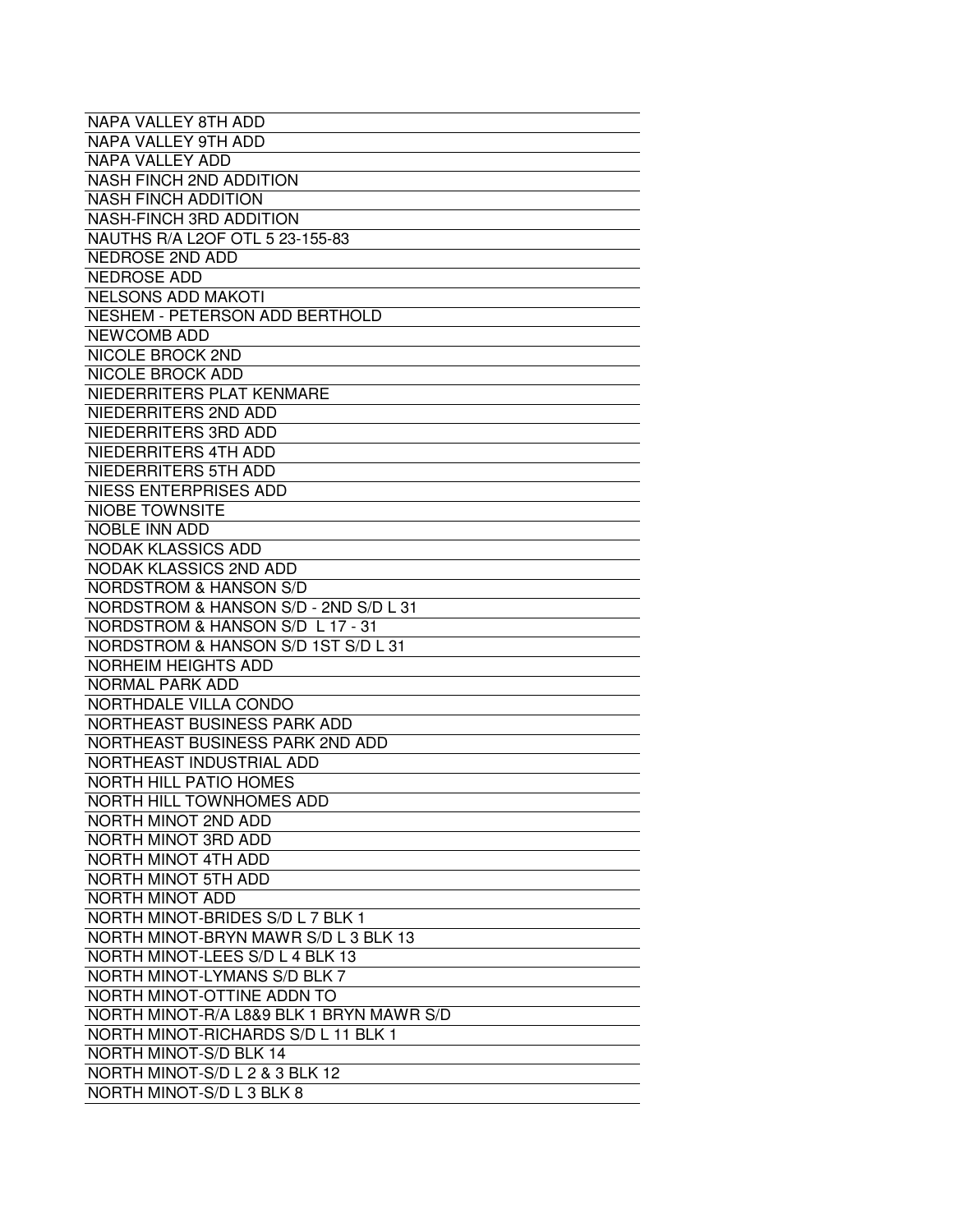| NORTH MINOT-S/D L2&3 B2 SOMERS LAND CO  |
|-----------------------------------------|
| NORTH MINOT-S/D LOT 11 BLK 12           |
| NORTH MINOT-S/D S193' LOT 3 BLK 5       |
| NORTH MINOT-S/D SOUTH 84' LOT 9 BLK 12  |
| NORTH MINOT-S/D W90.3' L 2 BLK 5        |
| NORTH MINOT-SKIPLES S/D POR L 6&W1/2L5  |
| NORTH MINOT-SOMERS LAND CO TO           |
| <b>NORTH OAKS CONDOS</b>                |
| NORTHDALE 1ST ADD                       |
| NORTHDALE 2ND ADD                       |
| NORTHDALE 3RD ADD                       |
| NORTHDALE 4TH ADD                       |
| NORTHDALE 5TH ADD                       |
| NORTHEAST MINOT 1ST ADD                 |
| <b>NORTHERN HIGHLAND</b>                |
| NORTHERN LIGHTS ADD                     |
| NORTHERN LIGHTS 2ND ADD                 |
| NORTHERN LIGHTS 3RD ADD                 |
| <b>NORTHERN MEADOWS ADD</b>             |
| NORTHERN MEADOWS CONDO                  |
| NORTHERN PLAINS ENERGY PARK             |
| NORTHERN PLAINS ENERGY PARK 2ND ADD     |
| NORTHERN STATES DEVELOPMENT ADD         |
| NORTHERN STATES DEVELOPMENT 2ND         |
| NORTHERN STATES DEVELOPMENT 3RD         |
| NORTHERN STATES DEVELOPMENT 4TH ADD     |
| NORTHERN STATES POWER CO. SITE          |
| NORTHERN VIEW ADD                       |
| <b>NORTHGATE S/D</b>                    |
| <b>NORTHRIDGE VILLAS ADD</b>            |
| NORTHRUP S/D OLT 5 17-155-83            |
| NORTHSIDE 2ND ADDITION                  |
| <b>NORTH SIDE 3RD ADD</b>               |
| <b>NORTH SIDE 4TH ADD</b>               |
| <b>NORTHSIDE ADD</b>                    |
| NORTHWOOD HEIGHTS 2ND ADD KENMARE       |
| NORTHWOOD HEIGHTS ADD KENMARE           |
| NORTONS 2ND ADD                         |
|                                         |
| NORTONS ADD                             |
| <b>NORTONS 3RD ADD</b>                  |
| NORTONS-REPLAT POR BLK 1 ALL BLKS 2 & 3 |
| <b>NOTTING HILL</b>                     |
| NURSERY 2ND ADD                         |
| NURSERY 3RD SUBDIVISION                 |
| <b>NURSERY S/D</b>                      |
| NURSERY S/D-S-D LOT 1                   |
| NYGAARDS ADD BURLINGTON                 |
| O K SUBDIVISION                         |
| O K 2ND SUBDIVISION                     |
| OAK PARK 1ST ADD                        |
| OAK PARK 2ND ADD                        |
|                                         |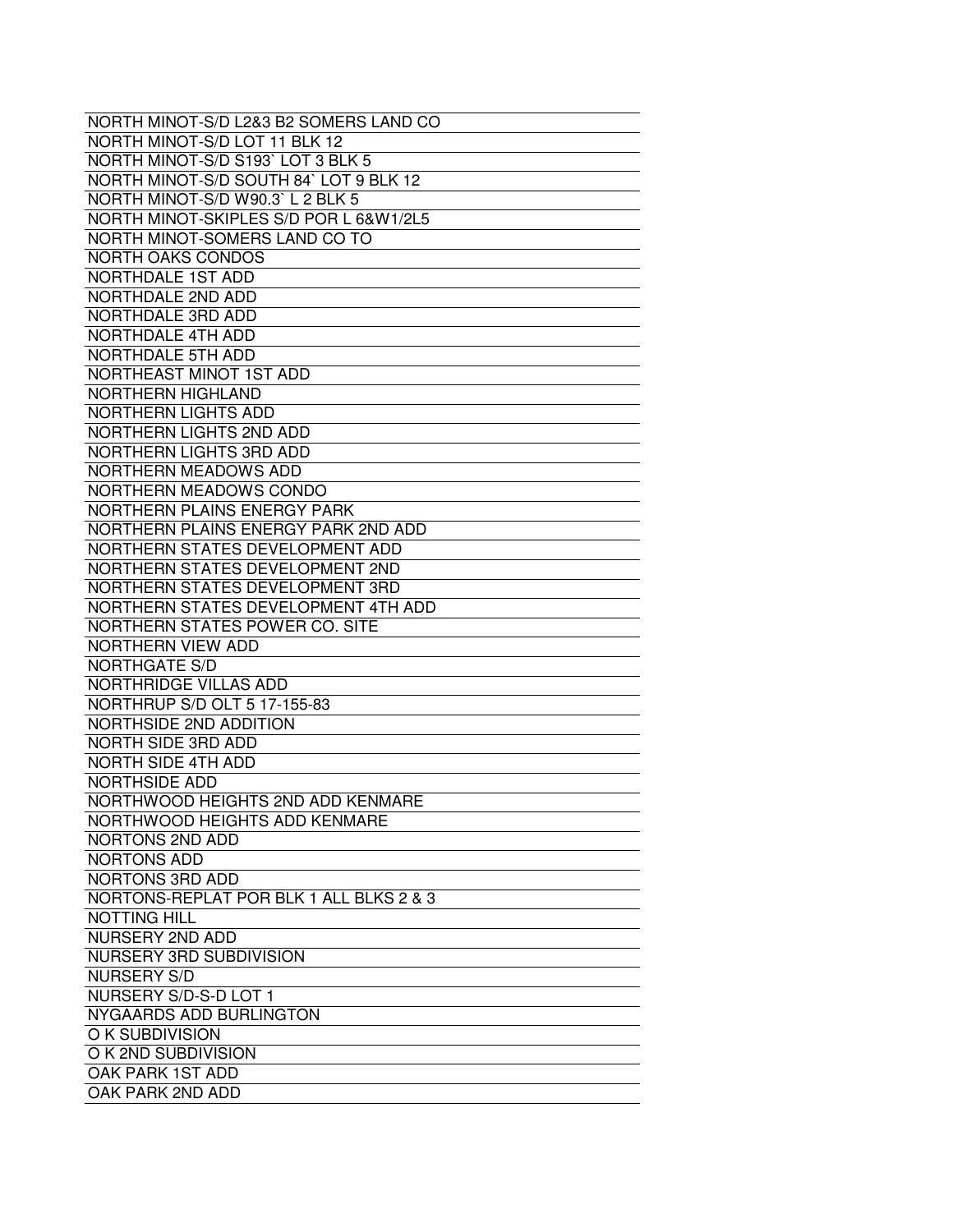| OAK PARK ADD                           |
|----------------------------------------|
| OAK PARK CONDOS                        |
| OAK PARK HOMES - 1ST S/D               |
| OAK PARK HOMES 2ND ADD                 |
| OAK PARK HOMES 3RD ADD                 |
| OAK PARK HOMES ADD                     |
| OAK PARK PLACE ADD                     |
| <b>OAKLAND PARK ADD</b>                |
| <b>ODEGARDS ADD DOUGLAS</b>            |
| <b>OENS 2ND ADD</b>                    |
| <b>OENS ADD</b>                        |
| OENS-HESTEKINDS S/D LOT 1 BLK 1        |
| OENS-S/D BLKS 2 & 3                    |
| <b>OLSONS ADD MAKOTI</b>               |
|                                        |
| ONYX CONDO                             |
| OPSTAD ADD                             |
| <b>OPSTAD 2ND ADD</b>                  |
| <b>OPSTAD 3RD ADD</b>                  |
| <b>OPSTAD 4TH ADD</b>                  |
| <b>OPSTAD 5TH ADD</b>                  |
| ORNDORFS S/D OF SESE 4-154-82          |
| <b>OSCARS 2ND ADD</b>                  |
| <b>OSCARS ADD</b>                      |
| OTTS S/D                               |
| <b>OUTLOT</b>                          |
| OUTLOT 11-S-D OF 22-155-82             |
| OUTLOT 17 13-155-83- S-D OF            |
| OUTLOT 7-S/D OF 10-153-81              |
| OUTLOT A 1-157-86                      |
| <b>OUTLOT C IN 19-155-82</b>           |
| OUTLOT E-REAR L10-13 S/D OF AMEND PLAT |
| OUTLOT E-S/D OF AMENDED PLAT           |
| <b>OVERTON ADD</b>                     |
| PAIGES ADD BERTHOLD                    |
| PAIGES S/D L1 & 2 B4 ORIG BERTHOLD     |
| PAIGES S/D OTL 2 ORIG BERTHOLD         |
| <b>PALMERS S/D</b>                     |
| PARK PLACE CONDOS                      |
| PARK PLACE CONDO II                    |
| PARK PLACE CONDO III                   |
| PARK VIEW ADD CARPIO                   |
| PARKER CENTENNIAL CONDOS               |
| <b>PARKLAND ADD</b>                    |
| PARKLAND 2ND ADD                       |
| PARKLAND-BONDS R/A LOTS 7 & 8 BLK 7    |
| PARKLAND-S/D LOTS 8 & 9 BLK 2          |
| PARKWAY 1ST ADD BURLINGTON             |
| PARKWAY 2ND ADD BURLINGTON             |
|                                        |
| PARKWAY 3RD ADD BURLINGTON             |
| PARKWAY 4TH ADD BURLINGTON             |
| PARKWAY 5TH ADD BURLINGTON             |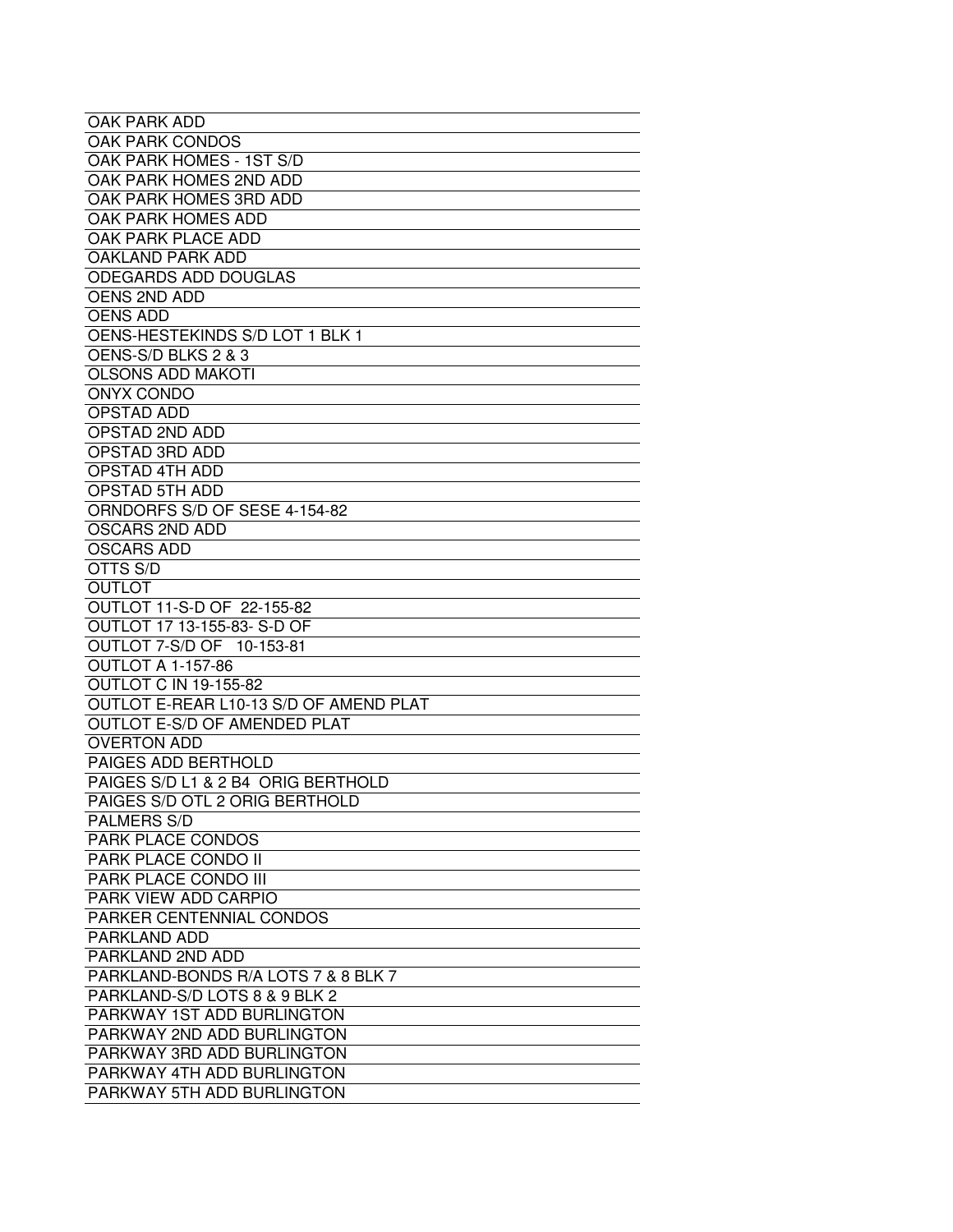| <b>PATTEN ADD</b>                            |
|----------------------------------------------|
| <b>PATTERSONS ADD</b>                        |
| PEACE LUTHERAN CHURCH ADD                    |
| PEARL CONDO                                  |
| PENDLETON ESTATES                            |
| PFAUS ADDITION                               |
| PFAUS ADD SUBLOTS A & B OF LOT 2             |
| PFAUS 2ND ADD                                |
| PHEASANT RUN S-D                             |
|                                              |
| PHEASANT RUN 2ND ADD                         |
| PHEASANT RUN 3RD ADD                         |
| PINE RIDGE ESTATES                           |
| PIONEER ADD SURREY                           |
| <b>PIONEER ESTATES</b>                       |
| PLAINVIEW A&B OF S11'L10 & ALL L11 SDL3      |
| PLAINVIEW 2ND ADD                            |
| PLAINVIEW 3RD ADDITION                       |
| PLAINVIEW 4TH ADD                            |
| <b>PLAINVIEW ADD</b>                         |
| PLAINVIEW ADD-S-D LOT 3                      |
| PLAINVIEW S-D L13-23,27-43,45-53, S-D L3     |
| PLAT OF SUBLOT 1 & 2 OL 45 S/D12-155-84      |
| PLEASANT VALLEY S/D R/A L4-8, BLK 4          |
| PLEASANT VALLEY S/D REPLAT                   |
| PLEASANT VIEW S/D                            |
| PLUM VALLEY CONDO                            |
| POINTE OF VIEW 2ND ADD                       |
| POINTE OF VIEW 3RD ADD                       |
| POINTE OF VIEW S/D                           |
| POLAR BEAR RIDGE                             |
| POLARIS ADDITION                             |
| POWERS 1ST ADDITION DONNYBROOK               |
| POWERS PLAT DONNYBROOK                       |
| PRAIRIE GREEN 10TH ADD                       |
| PRAIRIE GREEN 11TH ADD                       |
| PRAIRIE GREEN 13TH ADD                       |
| PRAIRIE GREEN 14TH ADD                       |
| <b>PRAIRIE GREEN 15TH ADD</b>                |
| <b>PRAIRIE GREEN 16TH ADD</b>                |
| PRAIRIE GREEN 17TH ADD                       |
| PRAIRIE GREEN 18TH ADD                       |
| PRAIRIE GREEN 19TH ADD                       |
| PRAIRIE GREEN 20TH ADD                       |
| PRAIRIE GREEN 21ST ADD                       |
| PRAIRIE GREEN 22ND ADD                       |
| PRAIRIE GREEN 23RD ADD                       |
| <b>PRAIRIE GREEN 2ND ADD</b>                 |
| PRAIRIE GREEN 2ND R/A LOTS 5 & 8 BLK 22      |
| PRAIRIE GREEN 2ND REPLAT BLKS 18 & 19        |
| PRAIRIE GREEN 2ND REPLAT LOTS 2&3 BLK 21     |
| <b>PRAIRIE GREEN 2ND REPLAT PORTS. BLK 2</b> |
|                                              |
|                                              |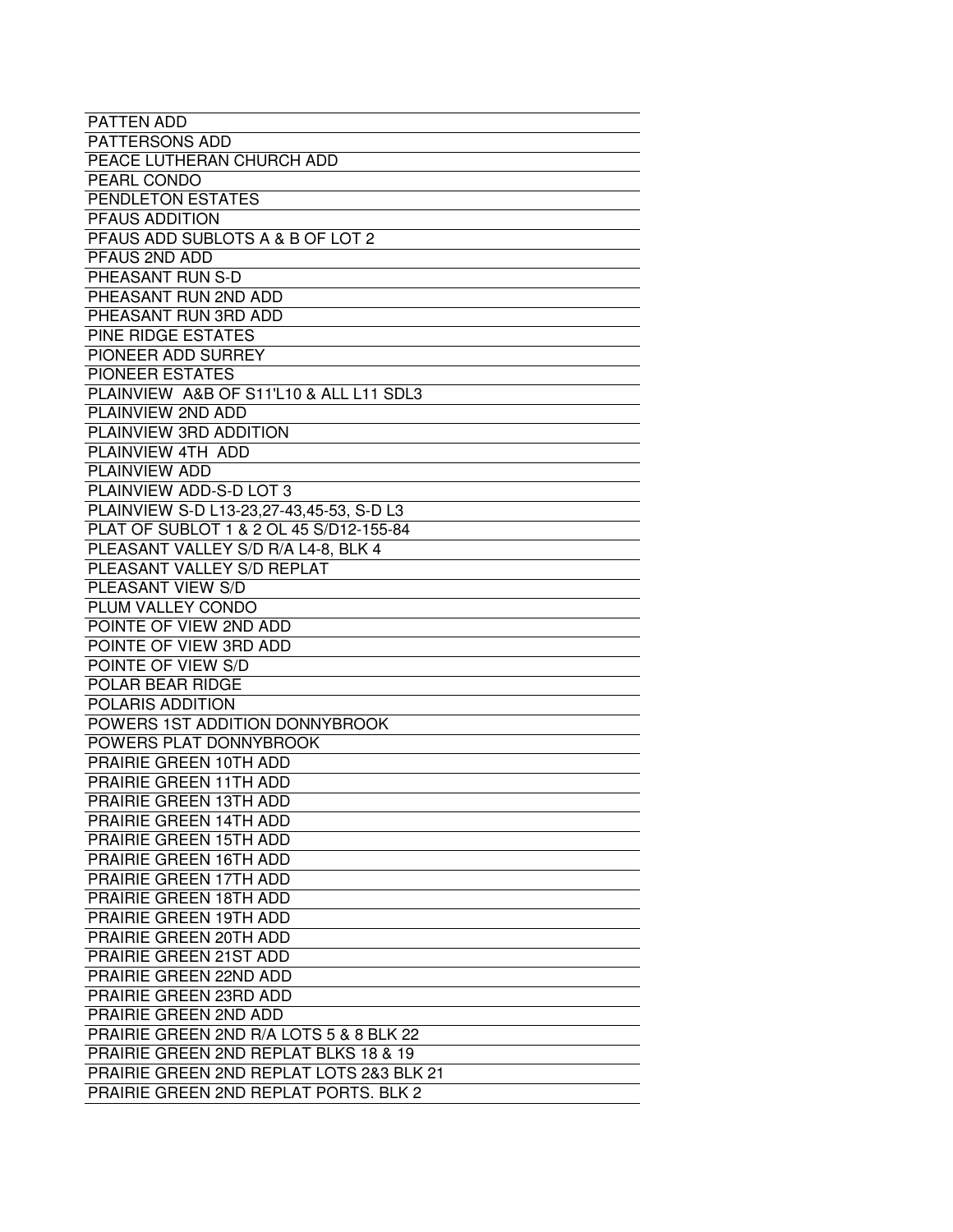| PRAIRIE GREEN 2ND S/D LOT 2 BLK 20          |
|---------------------------------------------|
| PRAIRIE GREEN 2ND S/D LOTS 5-8 BLK 17       |
| PRAIRIE GREEN 3RD ADD                       |
| PRAIRIE GREEN 3RD S/D LOT 1 BLK 7           |
| PRAIRIE GREEN 3RD S/D LOT 3 BLK 2           |
| PRAIRIE GREEN 3RD S/D LOT 7-9 BLK 4         |
| PRAIRIE GREEN 3RD S/D LOTS 1 & 2 BLK 2      |
| <b>PRAIRIE GREEN 4TH ADD</b>                |
| <b>PRAIRIE GREEN 4TH AMENDED PLAT</b>       |
| PRAIRIE GREEN 5TH ADDN                      |
| PRAIRIE GREEN 6TH ADDN                      |
| PRAIRIE GREEN 7TH ADD                       |
| PRAIRIE GREEN 8TH ADD                       |
| <b>PRAIRIE GREEN 9TH ADD</b>                |
| <b>PRAIRIE GREEN ADD</b>                    |
| PRAIRIE GREEN CONDOS                        |
| PRAIRIE GREEN S/D L 15 & 16 AMEN 14-17      |
| <b>PRAIRIE GREEN S/D LOT 13</b>             |
| <b>PRAIRIE GREEN-AMEN PLAT LOTS 14 - 17</b> |
| PRAIRIE GREEN-R/A LOTS 9 THRU 12            |
| PRAIRIE MEADOWS ADD                         |
| PRAIRIE ROSE ADD                            |
| PRAIRIE ROSE 2ND ADD                        |
| <b>PRAIRIE ROSE CONDO #1</b>                |
| PRAIRIE ROSE CONDO #2                       |
| PRAIRIE ROSE CONDO #3                       |
| <b>PRAIRIE ROSE CONDO #4</b>                |
| <b>PRAIRIE ROSE CONDO #5</b>                |
| PRAIRIE ROSE CONDO #6                       |
| PRAIRIE ROSE CONDO #7                       |
| PRAIRIE ROSE CONDO #8                       |
| PRAIRIE VIEW ADD                            |
| PRAIRIE VIEW ESTATES ADDITION               |
| PRAIRIE VIEW ESTATES 2ND ADD                |
| PRAIRIE VIEW ESTATES 3RD ADD                |
| PRAIRIE VIEW ESTATES 4TH ADD                |
| PRAIRIE VIEW HEIGHTS ADD                    |
| PRAIRIE WYND ADD                            |
| PRAIRIE WYND 4TH ADD                        |
| <b>PRAIRIE WYND 5TH ADD</b>                 |
| PRECISION PLUS ADD                          |
| PREMIERE ADD                                |
| PREMIERE 2ND ADD                            |
| PROSPECT HEIGHTS ADD                        |
| PROSPECT HEIGHTS-CLOONES S/D L 14 & 15      |
|                                             |
| PROSPECT HEIGHTS-S/D L 29 & 30              |
| PROSPECT HEIGHTS-WEEDS S/D L 18 & 19        |
| <b>QUAIL II 79 CONDOS</b>                   |
| <b>QUAIL II 83 CONDO</b>                    |
| <b>QUAIL II CONDOS</b>                      |
| <b>QUAIL III CONDOS</b>                     |
|                                             |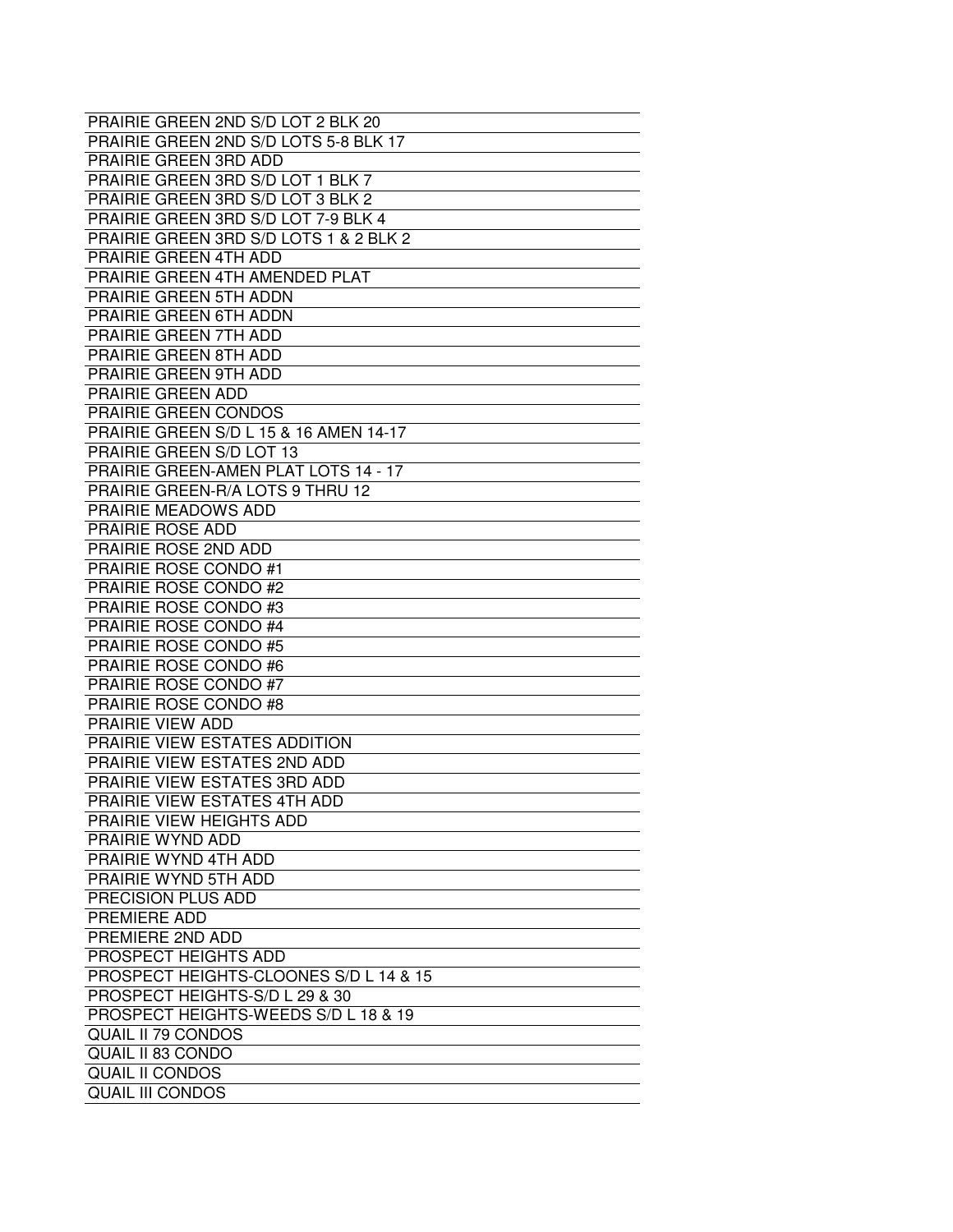| <b>QUALITY CONCRETE 1ST ADD</b>          |
|------------------------------------------|
| <b>QUAIL TOWNHOUSES</b>                  |
| RADIO CITY PARK                          |
| RADIO CITY S/D                           |
| RADIO CITY S/D 2ND ADD                   |
| RADIO CITY S/D BLK 9                     |
| RADIO CITY S/D BLKS 5 - 8                |
| RAINBOW RIDGE 2ND ADDN                   |
| RAINBOW RIDGE 2ND AMENDED PLAT           |
| RAINBOW RIDGE ADD                        |
| RAMBLERS 1ST ADD                         |
| RAMBLING HILLS S-D OTL 14 36-156-84      |
| RAMSTADS 1ST ADD                         |
| RAMSTADS 2ND ADD                         |
| RAMSTADS 3RD ADD                         |
| RAMSTADS 3RD-FORSBERGS R/A PORT BLK 2    |
| RAMSTADS 4TH ADD                         |
| <b>RAMSTADS 5TH ADD</b>                  |
| <b>RAMSTADS RIVERVIEW S/D</b>            |
| RAMSTADS RIVERVIEW 2ND ADD               |
| RAMSTADS RIVERVIEW S/D BLAISDELLS S/D L9 |
| RAMSTADS RIVERVIEW S/D BLAISDELLS SD B13 |
| RAMSTADS RIVERVIEW S/D FISHERS R/A LEWIS |
| RAMSTADS RIVERVIEW S/D GRANDVIEW S/D B11 |
| RAMSTADS RIVERVIEW S/D HIGHLAND S/D OLTA |
| RAMSTADS RIVERVIEW S/D L2 S/D L4 BLK 12  |
| RAMSTADS RIVERVIEW S/D LOT 4 BLK 12      |
| RAMSTADS RIVERVIEW S/D PL PORT L6 S/D L9 |
| RAMSTADS RIVERVIEW S/D R/A HIGHLAND S/D  |
| RAMSTADS RIVERVIEW S/D SLOCUMS HILLSIDE  |
| RAMSTADS RIVERVIEW S/D-ELLISONS R/A GRAN |
| RAMSTADS RIVERVIEW S/D-LEWIS S/D BLK 9   |
| RAMSTADS RIVERVIEW S/D-SUBDIVISION BLK 7 |
| RAMSTADS RIVERVIEW S/D-SUBDIVISION L4 B4 |
| <b>RANDALLS ADD</b>                      |
| RANDALLS 2ND ADD                         |
| RASMUSSENS ADD                           |
| <b>REARR PETERSONS 1ST ADD</b>           |
| <b>REILLY ADD</b>                        |
| REPLAT OF PORT OF OTL 17 35-155-83       |
| REPLAT OTL 25 INC, SUB2 OTL45 12-155-84  |
| RICE LAKE- LAKEVIEW 2ND ADD              |
| <b>RICE LAKE PARK ADD</b>                |
| RICE LAKE PARK-LOTS A & B OF LOT 1 BLK 5 |
| RICE LAKE-CARLSONS ADDN                  |
| RICE LAKE-LAKEVIEW ADD                   |
| RICE LAKE-NESSONS PLAT                   |
| RICE LAKE-NORTH SHORE ADD                |
| RICE LAKE-PETERSENS RICE LAKE S/D        |
| RICE LAKE-REAR OF LOTS 1-4 NESSONS       |
| RICE LAKE-REPLAT OF REAR L1-4 NESSONS    |
|                                          |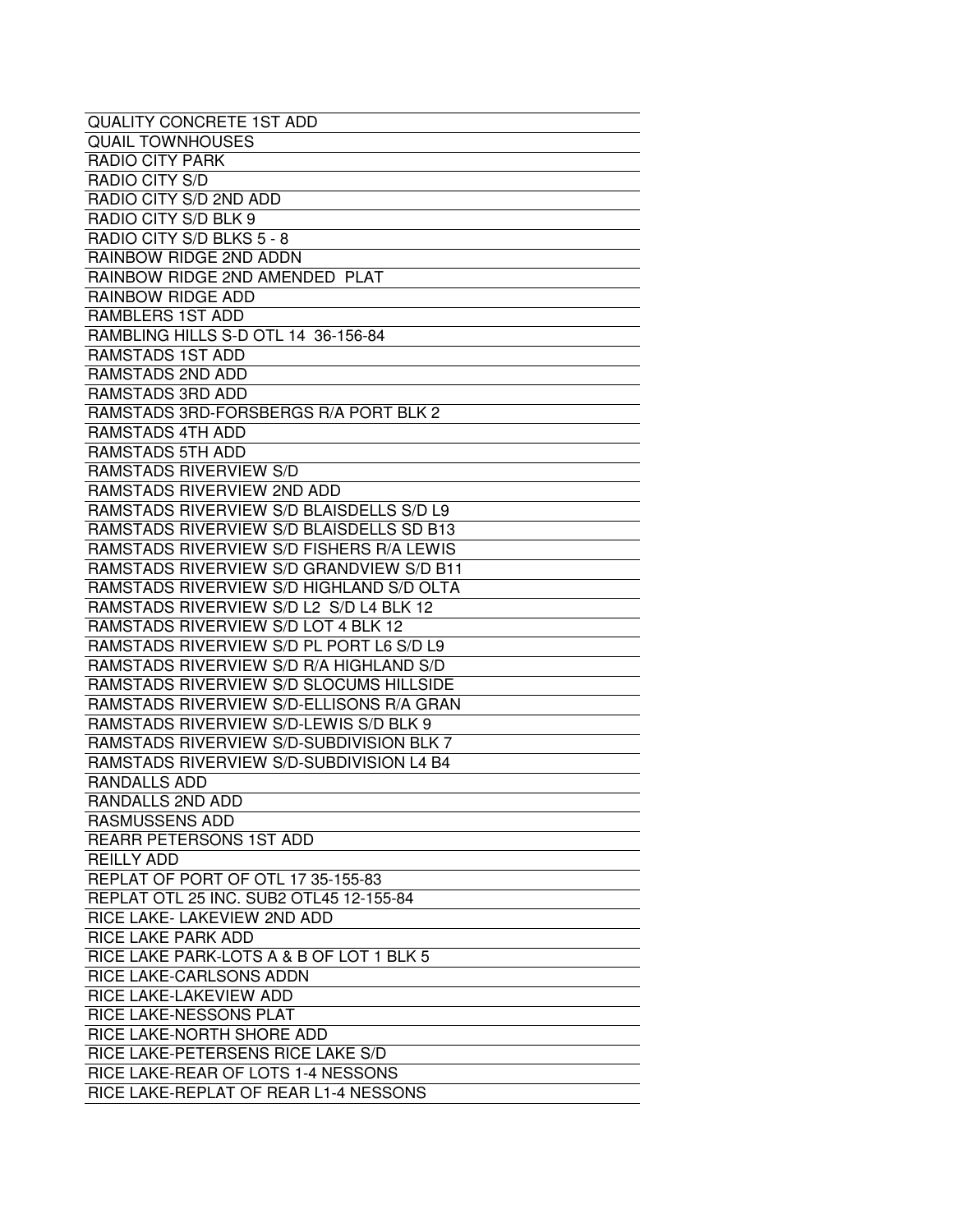| RICE LAKE-SANDY ADD                      |
|------------------------------------------|
| RICE LAKE-SANDY BEACH 2ND ADD            |
| RICE LAKE-SANDY BEACH ADD                |
| RICE LAKE-REPLAT Lts 8&9 SANDY BEACH ADD |
| <b>RICE LAKE-TANDE ADDN</b>              |
| RICE LAKE-WOLFS S/D OF OT L 1&3          |
| RICHMOND CONDO                           |
| <b>RIDGEDALE ACRES 2ND ADD</b>           |
| <b>RIDGEDALE ACRES 3RD ADD</b>           |
| RIDGEDALE ACRES 4TH ADD                  |
| RIDGEDALE ACRES ADDITION                 |
| RIDGEDALE HEIGHTS 1ST - S/D LOT 3        |
| RIDGEDALE HEIGHTS 1ST ADD                |
| RIDGEDALE HEIGHTS 2ND ADDITION           |
|                                          |
| RIDGEDALE HEIGHTS 3RD ADD                |
| RIDGEDALE HEIGHTS 4TH ADD                |
| RIDGEDALE HEIGHTS 5TH ADD                |
| RIDGEDALE INDUSTRIAL PARK                |
| RIDGEDALE INDUSTRIAL PARK 2ND ADD        |
| RIDGEDALE INDUSTRIAL PARK 3RD ADD        |
| RIDGEDALE INDUSTRIAL PARK 4TH ADD        |
| <b>RIDGEVIEW ADD</b>                     |
| RIDGEVIEW-S/D LOTS 7 & 8                 |
| RIDGEWOOD CONDOS                         |
| <b>RIMROCK ADD</b>                       |
| RIVER BROOK CONDO                        |
| <b>RIVER OAKS S/D</b>                    |
| <b>RIVER OAKS 2ND ADD</b>                |
| RIVER OAKS 3RD ADD                       |
| <b>RIVER OAKS 4TH ADD</b>                |
| RIVER PARK - FORSBERGS R/A E1/2 BLK3     |
| RIVER PARK - PLAT OF L 1 OF OUTLOT 2     |
| RIVER PARK - S/D OLT 6                   |
| <b>RIVER PARK 2ND ADD</b>                |
| <b>RIVER PARK 3RD ADD</b>                |
|                                          |
| <b>RIVER PARK ADD</b>                    |
| RIVER PARK R/A LOTS 1 & 2 BLK 3          |
| RIVER PARK - S/D OLTS 3 & 4              |
| RIVER PARK-REPLAT L8 & 9-S/D OLTS 3 & 4  |
| RIVER PARK-S/D E75' L1 B 2               |
| RIVER PARK-S/D LOT 7 S/D OUTLOT 6        |
| <b>RIVERBEND ADD</b>                     |
| <b>RIVERSIDE ADD</b>                     |
| RIVERSIDE PLAT FOXHOLM                   |
| RIVERSIDE PLAT FOXHOLM-1ST ADD           |
| RIVERSIDE-EKREMS S/D LOT 3 BLK 1         |
| RIVERSIDE-OENS S/D POR L 1 BLK 2         |
| RIVERSIDE-PEDERSONS S/D POR L 3 B 1      |
| RIVERSIDE-S/D POR L 14 BLK 2             |
| <b>RIVERWALK S/D</b>                     |
| RIVERWOOD ADD                            |
|                                          |
|                                          |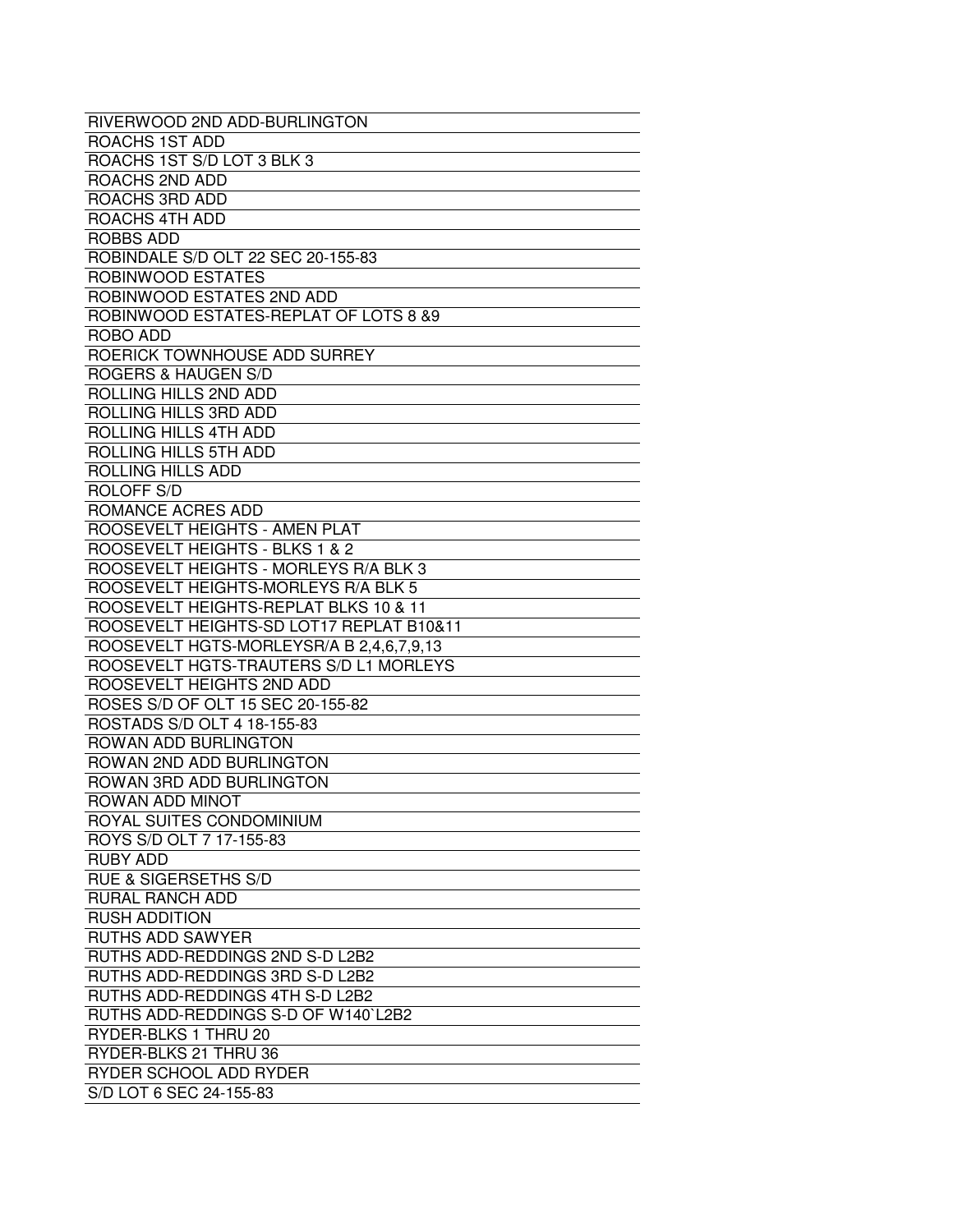| S/D OF E268.6' OLT F S11-153-81          |
|------------------------------------------|
| S/D OF OLT 1 SEC 11-152-85               |
| S/D OF OLT 22 SEC 27-155-83              |
| S/D OF OTL 1 OF ORIGINAL BERTHOLD        |
| S/D OF SUBLOT B OTL 40 26-155-83         |
| S/D OLT 4 SEC 28-155-83                  |
| S/D OUTLOT 5 SEC 23-155-83               |
| SABLE CREST CONDO                        |
| <b>SAETHER ADD</b>                       |
| <b>SAFARI ADDITION</b>                   |
| <b>SANDERS ADDITION</b>                  |
| SATTERTHWAITES S/D OLT 1                 |
| SAWYER- ORIGINAL BLKS 1-4                |
| SAWYER-ORIG. BLKS 5-18 & OTLS(CASSEDAYS) |
| SCHATZ S-D-REPLAT OF L1&2                |
| <b>SCHATZS S-D</b>                       |
| SCHIMKES R/A PORT W MINOT & N MINOT      |
| <b>SCHIMMELPFENNINGS 1ST S/D</b>         |
| <b>SCHOCKS ADDN</b>                      |
| SCHOENWALDS 1ST S/D BURLINGTON           |
| <b>SCHRIOCKS 1ST ADD</b>                 |
| <b>SCHRIOCKS 2ND ADD</b>                 |
| <b>SCHWANDT 1ST ADD</b>                  |
| SEDONA HEIGHTS CONDO                     |
| SEDONA HEIGHTS CONDO II                  |
| <b>SELLS 1ST ADD</b>                     |
| <b>SELLS 2ND ADD</b>                     |
| <b>SEMMEN PLACE</b>                      |
| <b>SERENE ADD</b>                        |
| SERENE ADDITION- PLAT OF BLK 8           |
| <b>SERENE ADD-PLAT BLK 7</b>             |
| <b>SERENE 2ND ADD</b>                    |
| SEVEN COULEE SUBDIVISION                 |
| SEVEN COULEE 2ND SUBDIVISION             |
| <b>SHADY DELL ADD</b>                    |
| SHADY DELL 2ND ADD                       |
| <b>SHADY PINES S/D</b>                   |
| <b>SHILOH ADD</b>                        |
| <b>SHIRLEY PARK CONDOS</b>               |
| SHIRLEYS S/D                             |
| SHOP STORAGE CONDO                       |
| <b>SIGURDSONS ADD</b>                    |
| SIGURDSONS ADD-REPLAT OF                 |
| SILVER FOX HILLS CONDOMINIUMS II         |
| SILVER MANOR CONDOS ON BLK 3 GOHEENS     |
| SILVER SPRINGS ADD-SURREY                |
| SILVER SPRINGS 2ND ADD-SURREY            |
| SILVER SPRINGS 3RD ADD-SURREY            |
| SILVER SPRINGS ADD REPLAT-SURREY         |
| SILVER SPRINGS SOUTH ADD                 |
| SILVER SPRINGS SOUTH 2ND ADD-SURREY      |
|                                          |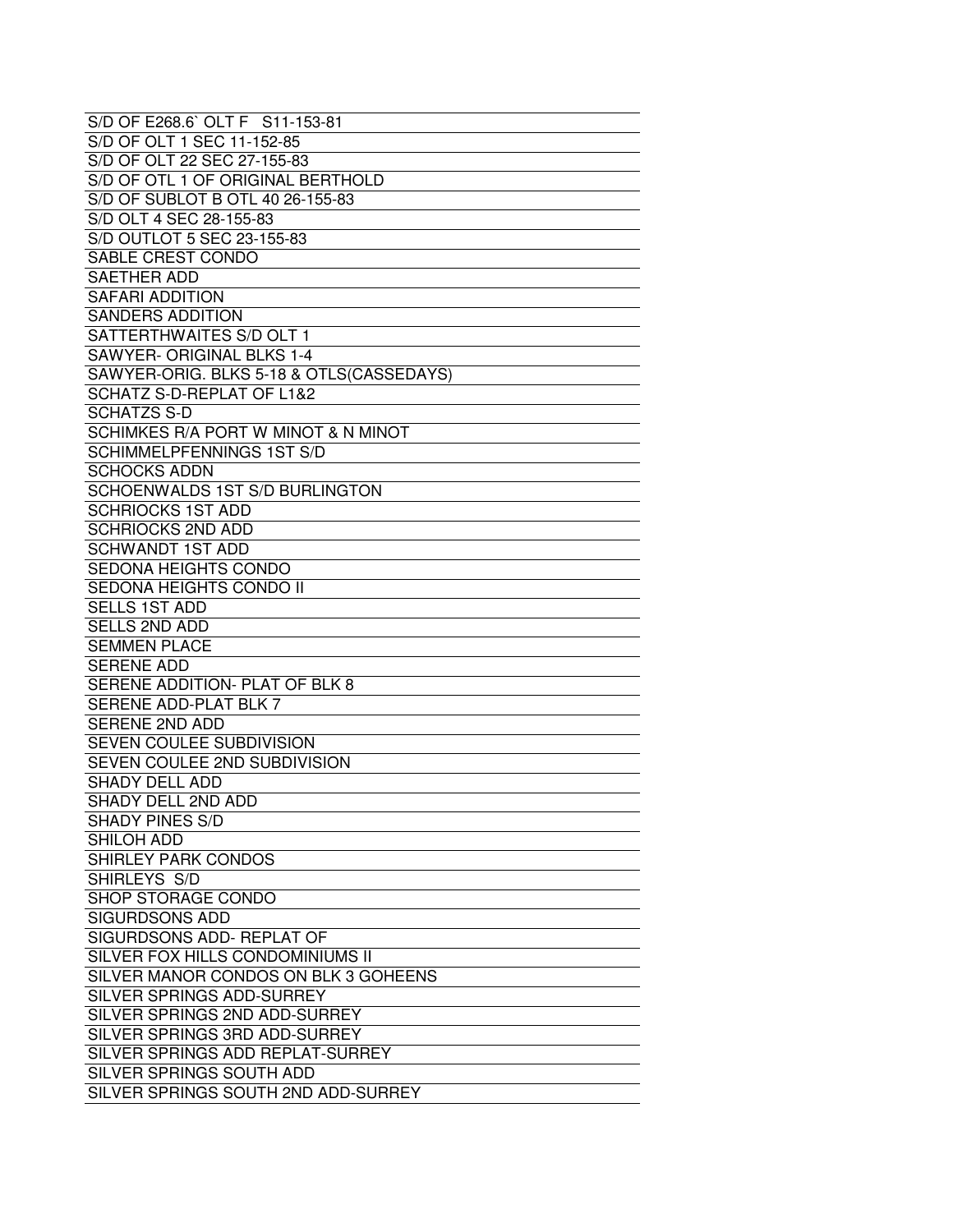| SILVER SPRINGS SOUTH 3RD ADD-SURREY     |
|-----------------------------------------|
| SILVER SPRINGS SOUTH 4TH ADD-SURREY     |
| SILVER SPRINGS SOUTH 5TH ADD-SURREY     |
| SKY HAVEN AIR PARKK S-D                 |
| <b>SKYLINE 2ND ADD</b>                  |
| <b>SKYLINE ADD</b>                      |
| SKYPORT 2ND ADDITION                    |
| <b>SKYPORT 3RD ADD</b>                  |
| <b>SKYPORT 4TH ADD</b>                  |
| <b>SKYPORT 5TH ADD</b>                  |
| <b>SKYPORT 6TH ADD</b>                  |
| <b>SKYPORT 7TH ADD</b>                  |
| <b>SKYPORT 8TH ADD</b>                  |
| <b>SKYPORT 9TH ADD</b>                  |
|                                         |
| <b>SKYPORT S/D</b>                      |
| <b>SLAVICK'S SUBDIVISION</b>            |
| <b>SOCCOR ADD</b>                       |
| SOO LINE 2ND ADD                        |
| SOO LINE 3RD ADDITION                   |
| SOO LINE ADD                            |
| <b>SOO STREET</b>                       |
| SORENSENS 2ND ADD                       |
| <b>SORENSENS 3RD ADD</b>                |
| SORENSENS 4TH ADD                       |
| <b>SORENSONS 5TH ADD</b>                |
| SORENSONS 6TH ADD                       |
| <b>SORENSONS ADD</b>                    |
| SORENSONS ADD-S-D BLK 2                 |
| SOURIS 2ND ADD                          |
| <b>SOURIS ADD</b>                       |
| <b>SOURIS BASIN ADD</b>                 |
| <b>SOURIS PARK ADDITION</b>             |
| SOURIS VIEW CONDOS                      |
| SOUTH MAIN 2ND ADD                      |
| <b>SOUTH MAIN ADDITION</b>              |
| <b>SOUTH MINOT 1ST ADD</b>              |
| <b>SOUTH MINOT ADD</b>                  |
| <b>SOUTH PARK CONDOS</b>                |
| SOUTH PARK TERRACE - REPLAT L10-13 B5   |
| SOUTH PARK TERRACE 10TH ADD             |
| SOUTH PARK TERRACE 11TH ADDN            |
| SOUTH PARK TERRACE 12TH ADDN            |
| SOUTH PARK TERRACE 13TH ADDN            |
| SOUTH PARK TERRACE 14TH ADDN            |
| SOUTH PARK TERRACE 15TH ADD             |
| SOUTH PARK TERRACE 16TH ADD             |
| SOUTH PARK TERRACE 17TH ADD             |
| SOUTH PARK TERRACE 18TH ADD             |
| SOUTH PARK TERRACE 2ND ADD              |
| SOUTH PARK TERRACE 3RD ADD              |
| SOUTH PARK TERRACE 3RD ADDN-AMEND. PLAT |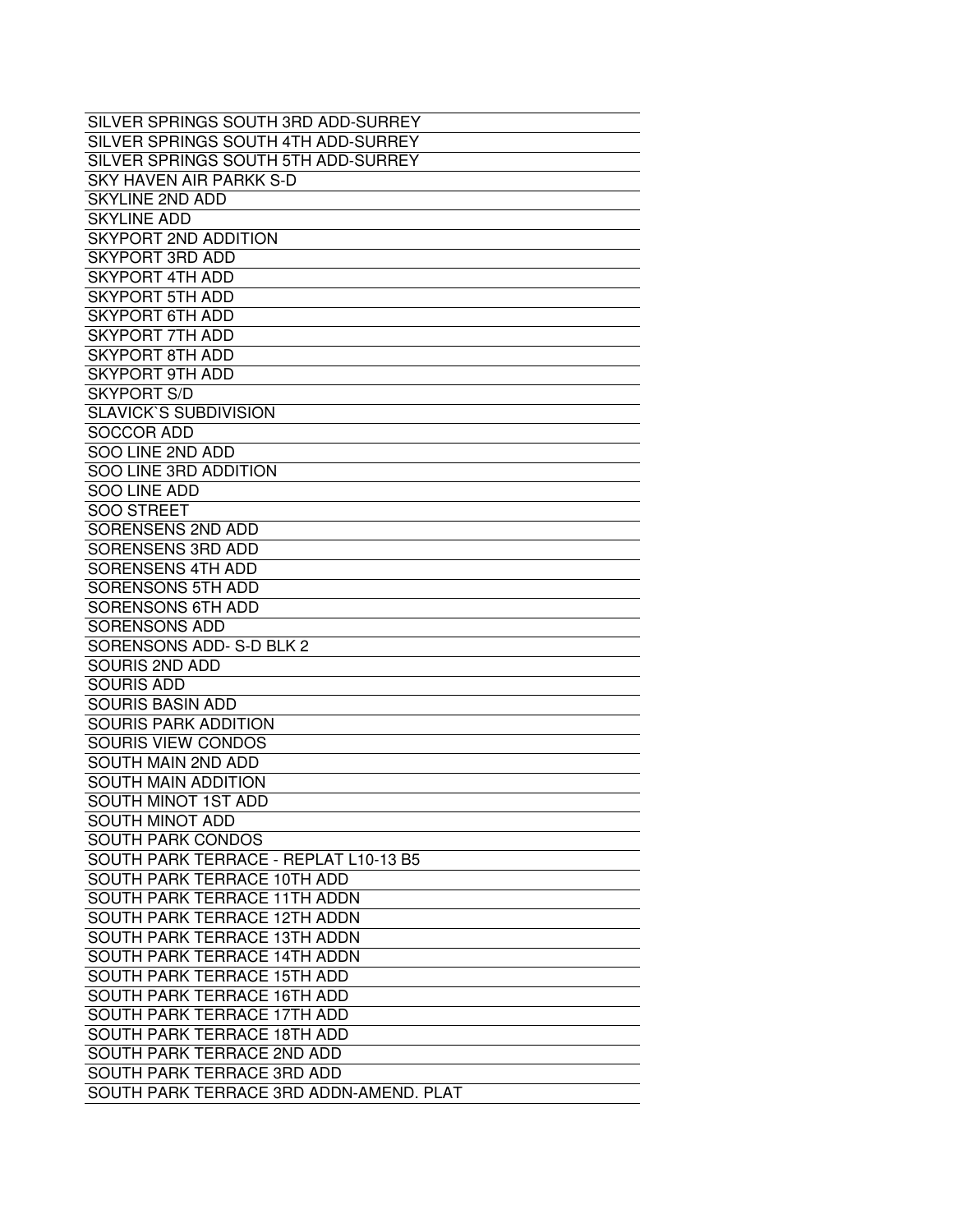| SOUTH PARK TERRACE 4TH ADD              |
|-----------------------------------------|
| SOUTH PARK TERRACE 5TH ADD              |
| SOUTH PARK TERRACE 6TH ADD              |
| SOUTH PARK TERRACE 7TH ADD              |
| SOUTH PARK TERRACE 7TH S/D BLK 3        |
| SOUTH PARK TERRACE 8TH ADD              |
| SOUTH PARK TERRACE 9TH ADD              |
| SOUTH PARK TERRACE ADD                  |
| SOUTHDALE 10TH ADD                      |
| SOUTHDALE 10TH BRECKENRIDGE S/D         |
| SOUTHDALE 10TH-S/D LOT 1                |
| SOUTHDALE 11TH ADD                      |
| SOUTHDALE 11TH ADD-REPLAT OF L1 B1      |
| SOUTHDALE 1ST - MORLEYS R/A BLK 3       |
| SOUTHDALE 1ST ADD                       |
| SOUTHDALE 2ND ADD                       |
| SOUTHDALE 3RD ADD                       |
| SOUTHDALE 4TH ADD                       |
| SOUTHDALE 5TH ADD                       |
| SOUTHDALE 6TH - S/D LOT 4               |
| <b>SOUTHDALE 6TH ADD</b>                |
| <b>SOUTHDALE 7TH ADD</b>                |
| SOUTHDALE 8TH ADD                       |
| SOUTHDALE 9TH ADD                       |
| <b>SOUTHDALE ADD</b>                    |
| SOUTHDALE MANOR ADD                     |
| SOUTHDALE MANOR-REPLAT POR LOTS 18 - 27 |
| SOUTHDALE PLAZA CONDOS                  |
| SOUTHEAST RIDGE BUISNESS PARK ADD       |
| SOUTHFORK 2ND ADD                       |
| <b>SOUTHFORK ADD</b>                    |
| <b>SOUTHGATE ADD</b>                    |
| SOUTHGATE 2ND ADD                       |
| SOUTHGATE 3RD ADD                       |
| SOUTHGATE 5TH ADD                       |
| <b>SOUTHGATE 6TH ADD</b>                |
| SOUTHGATE 7TH ADD                       |
| SOUTHMINOT CONDO                        |
| <b>SOUTH PRAIRIE ESTATES</b>            |
| SOUTHSIDE ADDN BERTHOLD                 |
| SOUTHSIDE ADDN CARPIO                   |
| SOUTHVIEW ADDN                          |
| SOUTHVIEW 2ND ADD                       |
| SOUTHVIEW CONDO                         |
| SOUTHVIEW PLAZA CONDO                   |
| SOUTHWEST CROSSING ADD                  |
| SOUTHWEST KNOLLS 2ND ADD                |
| SOUTHWEST KNOLLS 3RD ADD                |
| <b>SOUTHWEST KNOLLS 4TH ADD</b>         |
| SOUTHWEST KNOLLS 5TH ADD                |
|                                         |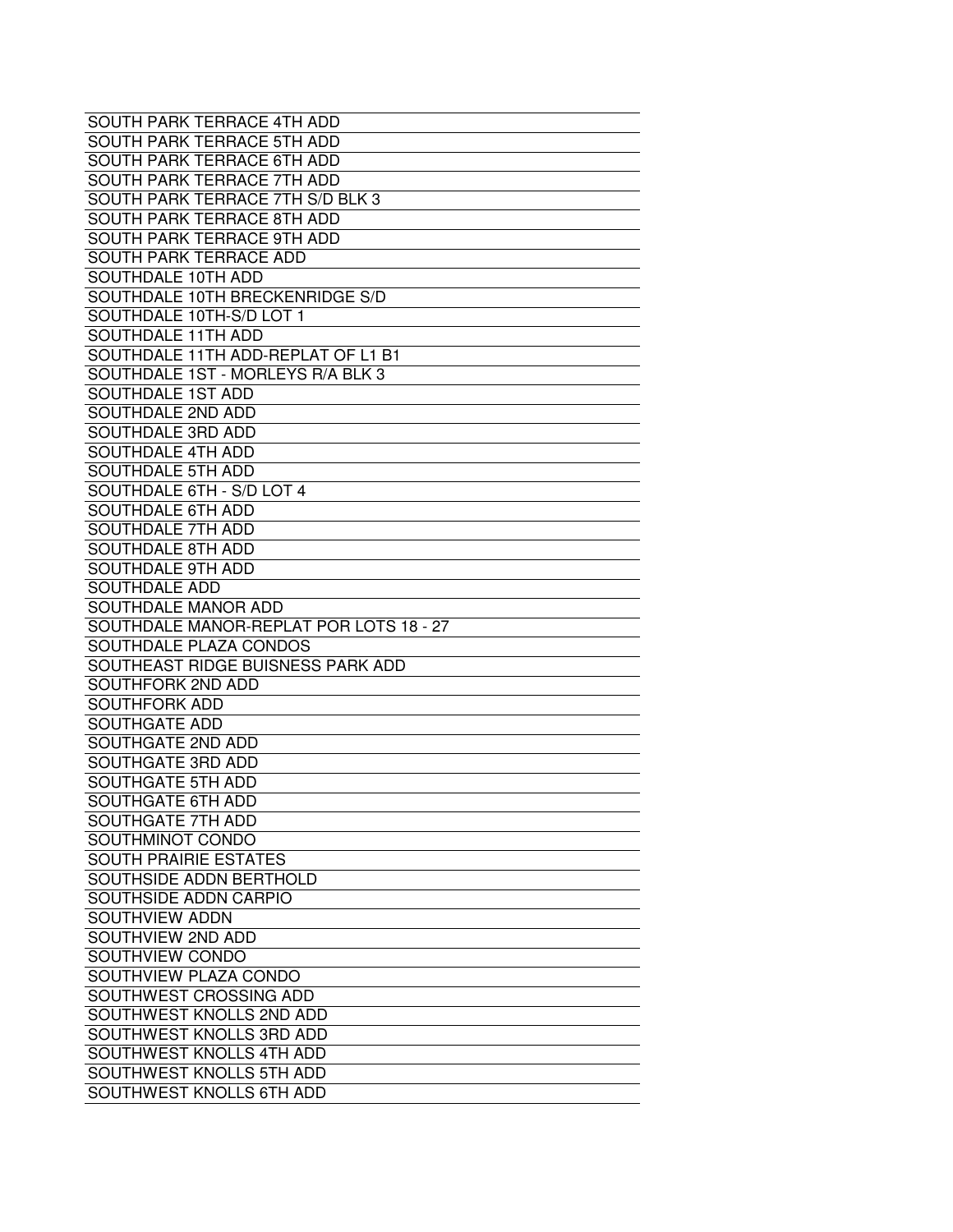| SOUTHWEST KNOLLS 7TH ADDITION              |
|--------------------------------------------|
| SOUTHWEST KNOLLS 7TH REPLAT OF LTS 6 7 & 8 |
| <b>SOUTHWEST KNOLLS 8TH</b>                |
| SOUTHWEST KNOLLS 9TH ADD                   |
| SOUTHWEST KNOLLS ADD                       |
| SOUTHWOOD 2ND ADD                          |
| SOUTHWOOD 3RD ADD                          |
| SOUTHWOOD 4TH ADD                          |
| SOUTHWOOD 5TH ADD                          |
| SOUTHWOOD 6TH ADD                          |
| SOUTHWOOD 7TH ADD                          |
| SOUTHWOOD 8TH ADD                          |
| SOUTHWOOD 9TH ADD                          |
| SOUTHWOOD 13TH ADD                         |
| SOUTHWOOD 15TH ADD                         |
| SOUTHWOOD 16TH ADD                         |
| SOUTHWOOD ADD                              |
| SOUTHWOOD CONDOS                           |
| SPEEDWAY S/D PORT L2 18-15-83              |
| SPEEDWAY-FIRST ADD                         |
| SPEEDWAY 2ND ADD                           |
| SPEEDWAY 3RD ADD                           |
| SPOKLIES 1ST ADD                           |
| SPRING LAKE PARK - S/D OLT A               |
| <b>SPRING LAKE PARK ADD</b>                |
| SPRING LAKE PARK 2ND ADD                   |
| SPRINGCROFF 2ND ADD                        |
| SPRINGCROFF 2ND AMEND PL LTS 6,7,8         |
| SPRINGCROFF ADD                            |
| SPRINGFIELD - PAULS S/D L 2 BLK 4          |
| SPRINGFIELD 2ND ADD                        |
| SPRINGFIELD 4TH ADD                        |
| SPRINGFIELD ADD                            |
| SPRINGFIELD ADD - S/D LOT 1 BLK 4          |
| SPRINGFIELD-SIGURDSONS S/D BLK 5           |
| <b>SPRINGTIME 2ND ADD</b>                  |
| SPRINGTIME ADDN SURREY                     |
| SPRINGTIME ADDN SURREY-REAR                |
| SQUARE 1 CONDOS                            |
| ST ANTHONY HILL ADD                        |
| <b>ST CRIOX ADD</b>                        |
| ST CROIXS 2ND ADDN                         |
| <b>ST JOHNS ADD</b>                        |
| <b>STAR WARS CONDO</b>                     |
| STATESBORO ADD                             |
| <b>STAX ADD</b>                            |
| <b>STEARNS VILLLAGE</b>                    |
| STEENS 1ST ADD BURLINGTON                  |
| STEENS 2ND ADD BURLINGTON                  |
| STEENS 2ND ADDN TO MINOT                   |
| STEENS 3RD ADD BURLINGTON                  |
|                                            |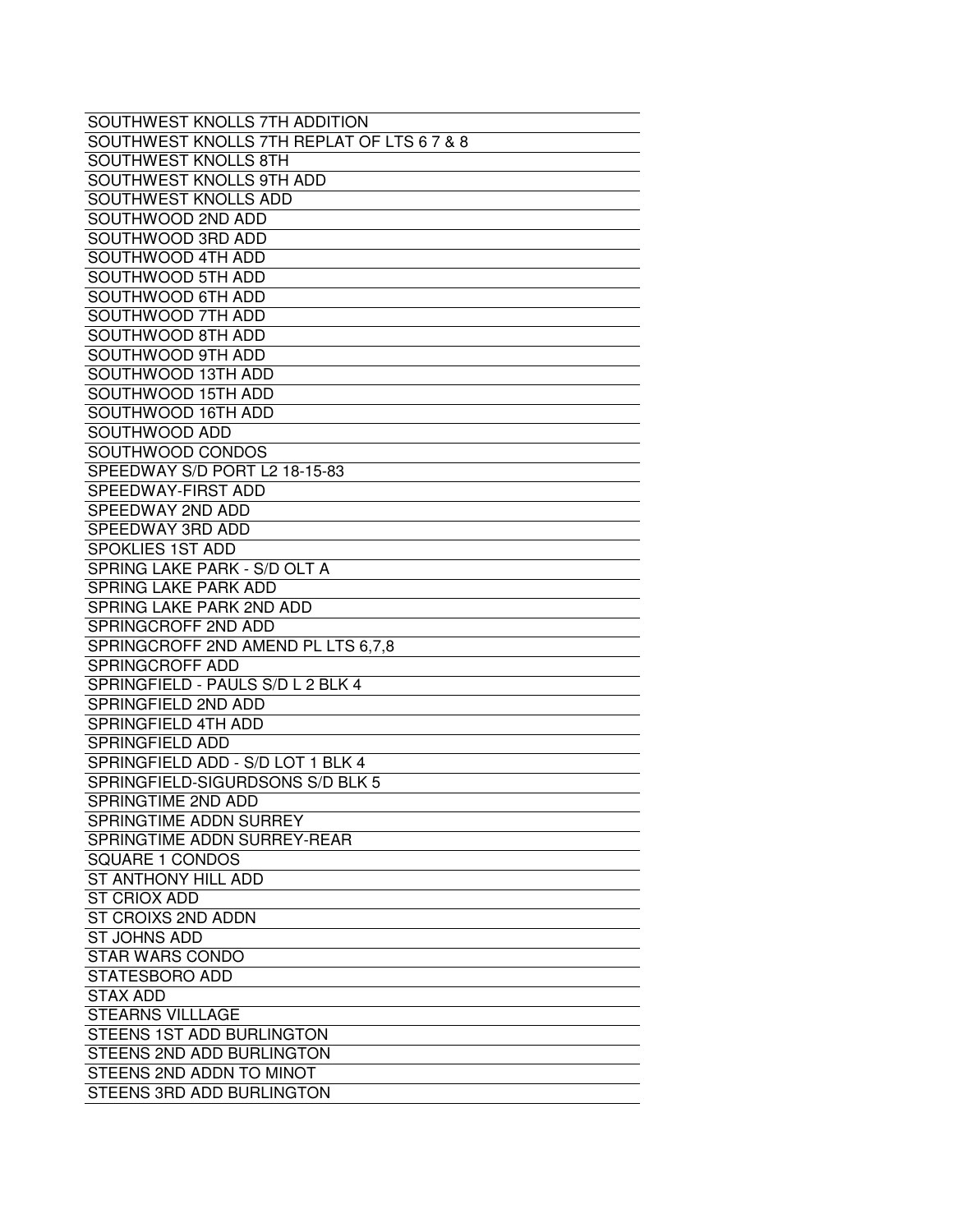| STEENS 3RD ADD-S-D OF L1 BURLINGTON      |
|------------------------------------------|
| STEENS 4TH ADD BURLINGTON                |
| STEENS 5TH ADDITION BURLINGTON           |
| STEENS 6TH ADDITION BURLINGTON           |
| <b>STEENS ADDN</b>                       |
| <b>STEPSIDE PLAZA</b>                    |
| STONEBRIDGE FARMS 1ST ADD                |
| STONEBRIDGE FARMS 2ND ADD                |
| STONEBRIDGE FARMS 3RD ADD                |
| STONEBRIDGE FARMS 4TH ADD                |
| STONEBRIDGE FARMS 5TH ADD                |
| STONEBRIDGE FARMS 6TH ADD                |
| STONE CREST CONDO                        |
| <b>STONE RIDGE CONDO</b>                 |
| STOTLARS 1ST ADD                         |
| STRATA ADD                               |
| <b>STRUKNESS ADD</b>                     |
| <b>STEWART ADD</b>                       |
|                                          |
| <b>SUBURBAN HOMES ADD</b>                |
| SUBURBAN HOMES-NELSONS R/A PORT BLK 2    |
| SUBURBAN HOMES-REPLAT DAVIDS S/D BLK 3   |
| SUBURBAN HOMES 2ND ADD                   |
| SUBURBAN HOMES 3RD ADD                   |
| SUMMIT PARK - FLYKENS S/D BLK 1          |
| SUMMIT PARK ADD                          |
| <b>SUMMIT PARK 2ND ADD</b>               |
| <b>SUN VALLEY ADD</b>                    |
| <b>SUNDBYS S/D</b>                       |
| SUNDOWN ACRES ADDITION                   |
| <b>SUNDRE MANOR</b>                      |
| SUNDRE MANOR 2ND ADD                     |
| SUNDRE VALLEY ADD                        |
| <b>SUNNY SLOPE 2ND ADD</b>               |
| SUNNY SLOPE 2ND ADD-S-D OF LOT 50        |
| SUNNY SLOPE 2ND ADD-REAR L43 & 49        |
| SUNNY SLOPE 3RD ADD                      |
| <b>SUNNY SLOPE ADD</b>                   |
| <b>SUNNYSIDE ADD</b>                     |
| SUNNYSIDE-R/A LOTS 1 - 3 BLK 6           |
| SUNRISE ACRES ADD BERTHOLD               |
| SUNRISE CONDOMINIUM                      |
| SUNRISE EAST 2ND ADD                     |
| SUNRISE EAST 3RD ADD                     |
| <b>SUNRISE EAST ADD</b>                  |
| SUNSET ACRES ADD RICE LAKE               |
| <b>SUNSET HILLS ADD</b>                  |
| SUNSET HILLS-S/D LOT 96 LESS E50`OFN200` |
| SUNSET RIDGE CONDO                       |
| <b>SUNSET RIDGE CONDO I</b>              |
| <b>SUNSHINE ADD</b>                      |
| SUPER 8 S/D                              |
|                                          |
|                                          |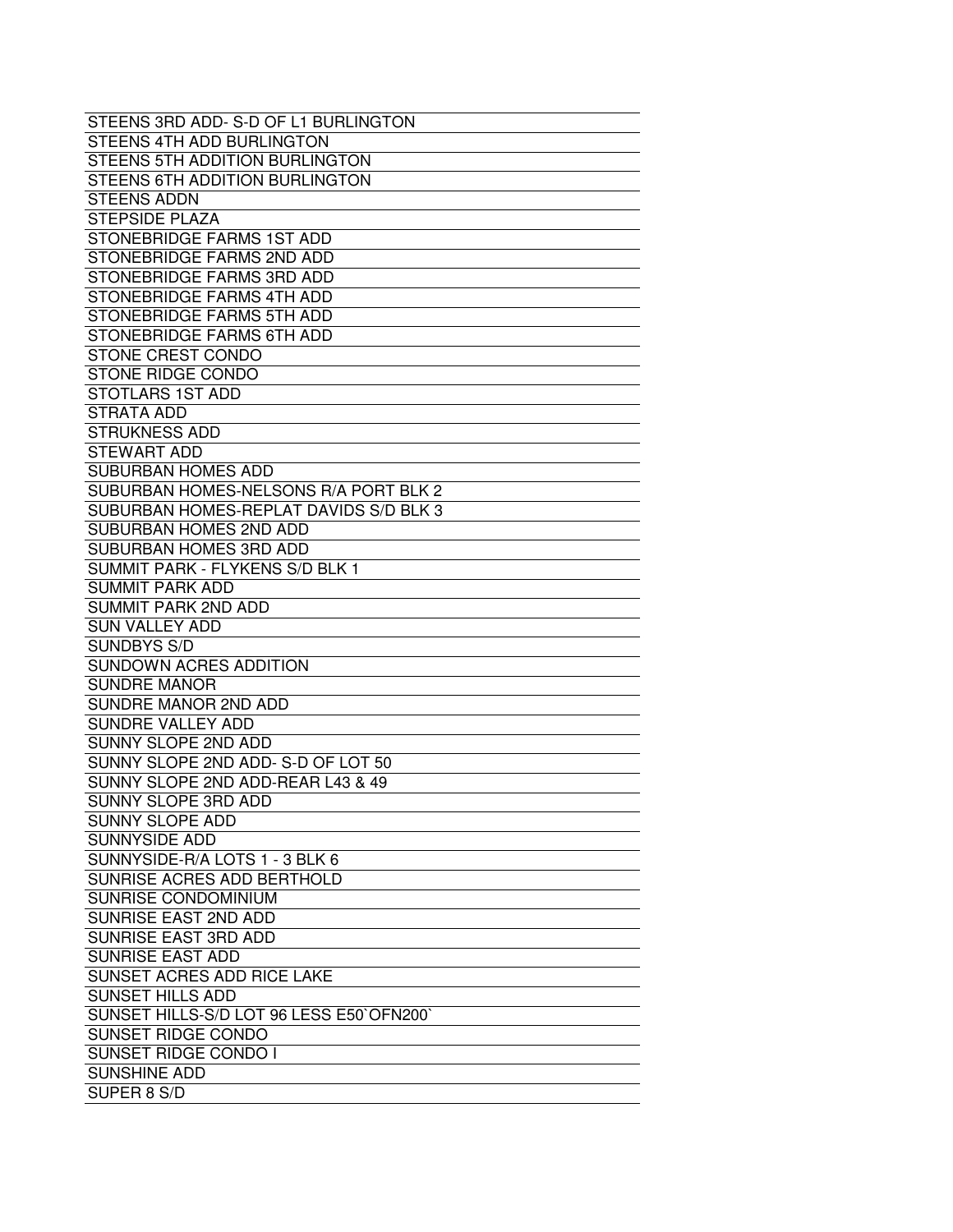| SURREY FLATS ADD SURREY                       |
|-----------------------------------------------|
| SURREY ORIG-S-D L7,8 & 9 B 7                  |
| SURREY-ORIGINAL                               |
| <b>SWANTSON ADD</b>                           |
| SWEETWATER ADD BERTHOLD                       |
| <b>TALBOTTS S/D</b>                           |
| <b>TALON POINT ADD</b>                        |
| <b>TARASENKO ADD</b>                          |
| TERRACE CURVE CONDO                           |
| <b>TERRACE HEIGHTS - S/D LOT 1 BLK 1</b>      |
| <b>TERRACE HEIGHTS 10TH ADDITION</b>          |
| TERRACE HEIGHTS 10TH ADD LOTS A & B OF LOT 15 |
| <b>TERRACE HEIGHTS 11TH ADDN</b>              |
| <b>TERRACE HEIGHTS 12TH ADDN</b>              |
| <b>TERRACE HEIGHTS 13TH ADD</b>               |
| <b>TERRACE HEIGHTS 14TH ADD</b>               |
| TERRACE HEIGHTS 2ND - REPLAT L 8 BLK 3        |
| TERRACE HEIGHTS 2ND ADD                       |
| TERRACE HEIGHTS 2ND ADDN-AMEND PLAT           |
| TERRACE HEIGHTS 3RD ADD                       |
| TERRACE HEIGHTS 4TH - REPLAT S/D L 18         |
| TERRACE HEIGHTS 4TH ADD                       |
| TERRACE HEIGHTS 4TH S/D LOT 18                |
| TERRACE HEIGHTS 5TH ADD                       |
| TERRACE HEIGHTS 5TH R/A L7-11 S/D L 10        |
| TERRACE HEIGHTS 5TH S/D LOT 10                |
| TERRACE HEIGHTS 5TH S/D LOTS 2 & 3            |
| <b>TERRACE HEIGHTS 5TH-S-D L4&amp; 5</b>      |
| <b>TERRACE HEIGHTS 6TH ADD</b>                |
| TERRACE HEIGHTS 7TH ADDN                      |
| TERRACE HEIGHTS 8TH ADDITION                  |
| TERRACE HEIGHTS 9TH ADDITION                  |
| <b>TERRACE HEIGHTS ADD</b>                    |
| <b>TERRACE VIEW CONDOS</b>                    |
| THE HEIGHTS CONDO                             |
| THE TRACKS ADD                                |
| THE PLACE                                     |
| THE PLACE CONDO                               |
| THE PLACE II CONDO                            |
| THE PLACE 3RD ADD                             |
| THOMPSON LAKE CONDO II                        |
| THOMPSON LAKE CONDOS                          |
| THOMPSONS 10TH PLAT                           |
| THOMPSONS 10TH PLAT-REPLAT LOTS 1-44          |
| <b>THOMPSONS 11TH</b>                         |
| <b>THOMPSONS 12TH PLAT</b>                    |
| THOMPSONS 13TH ADD-AMEND PLAT                 |
| <b>THOMPSONS 13TH ADDITION</b>                |
| <b>THOMPSONS 14TH PLAT</b>                    |
| THOMPSONS 15TH ADDITION                       |
| <b>THOMPSONS 16TH ADD</b>                     |
|                                               |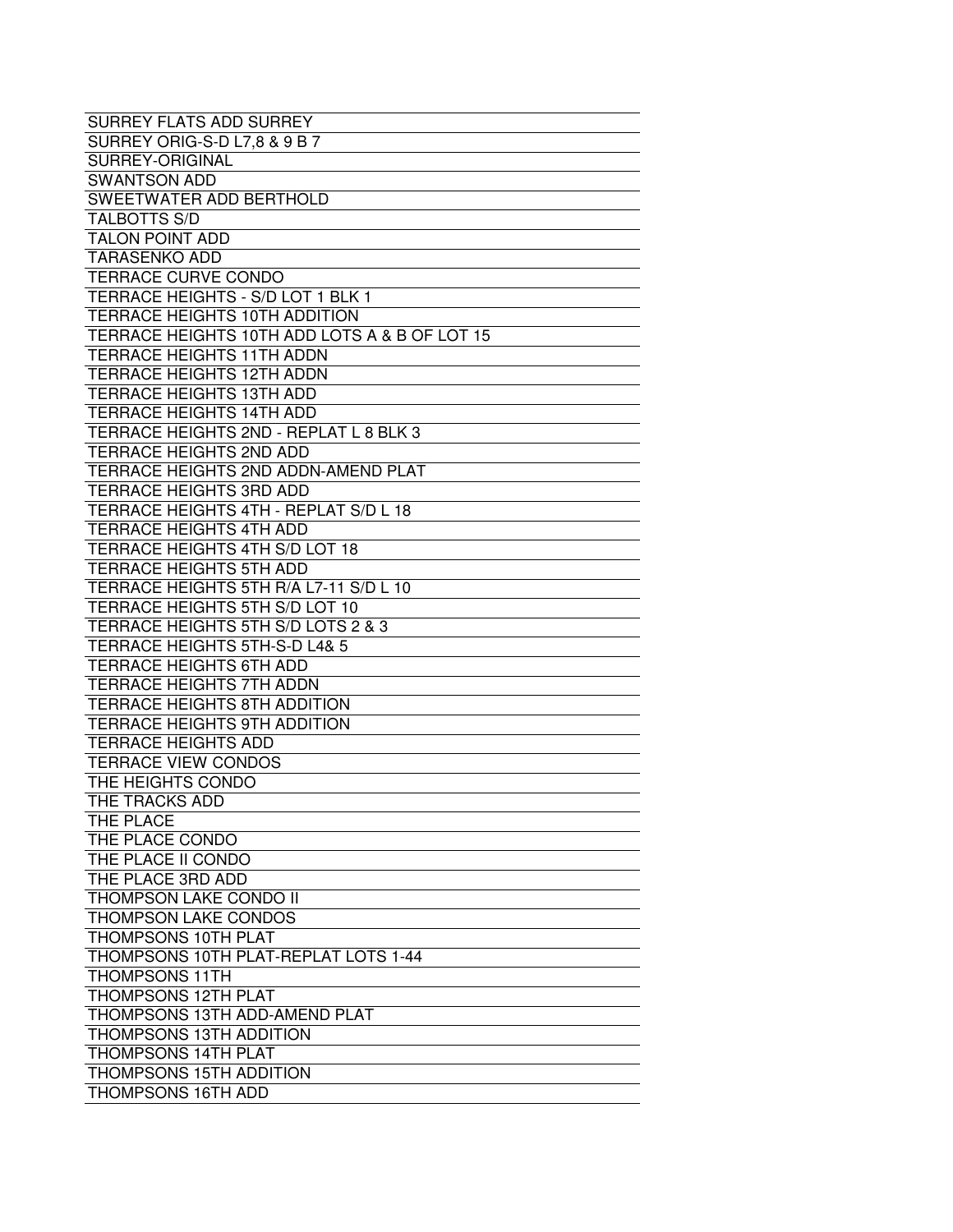| <b>THOMPSONS 18TH ADD</b>                                     |
|---------------------------------------------------------------|
| <b>THOMPSONS 2ND PLAT</b>                                     |
| THOMPSONS 3RD PLAT                                            |
| <b>THOMPSONS 4TH PLAT</b>                                     |
| <b>THOMPSONS 5TH PLAT</b>                                     |
| THOMPSONS 5TH PLAT-REPLAT LOTS 9 & 10                         |
| THOMPSONS 6TH PLAT                                            |
| THOMPSONS 7TH PLAT                                            |
| <b>THOMPSONS 8TH PLAT</b>                                     |
| <b>THOMPSONS 9TH PLAT</b>                                     |
| THOMPSONS LAKE 2ND ADD                                        |
| <b>THOMPSONS LAKE ADD</b>                                     |
| THOMPSONS LAKE-CARLSONS S/D LOT 3                             |
| <b>THOMPSONS PLAT</b>                                         |
| <b>THURSTONS S/D</b>                                          |
| THURSTONS 2ND S/D                                             |
| <b>TIERRECITA VALLEJO 1ST S/D</b>                             |
| <b>TOLLBERG SHORES ADD</b>                                    |
| <b>TOLLEYS 1ST ADD KENMARE</b>                                |
| TOLLEYS 2ND ADD KENMARE                                       |
| <b>TOLLEYS 3RD ADD KENMARE</b>                                |
| <b>TOLLEYS PLAT KENMARE</b>                                   |
| TOLLEYS PLAT OF NORTH KENMARE                                 |
| <b>TOLLEYS RAILWAY ADD KENMARE</b>                            |
| TOMPKINS & ULRICH 2ND ADD                                     |
|                                                               |
| <b>TOMPKINS &amp; ULRICH ADD</b><br><b>TORBENSONS 2ND ADD</b> |
| TORBENSONS 2ND R/A LOT 8 BLK 2                                |
| TORBENSONS 2ND R/A LOTS 5-7 BLK 2                             |
| TORBENSONS 2ND-CARLSONS R/A L 1BLK 1                          |
| <b>TORBENSONS 3RD ADD</b>                                     |
| <b>TORBENSONS 4TH ADD</b>                                     |
| <b>TORBENSONS 5TH ADD</b>                                     |
| <b>TORBENSONS 6TH ADD</b>                                     |
| <b>TORBENSONS ADD</b>                                         |
| <b>TOWNS 1ST ADD SURREY</b>                                   |
| TRAPPERS COVE 2ND ADDITION                                    |
| <b>TRAPPERS COVE ADDITION</b>                                 |
| <b>TRESTLE RIDGE ADD</b>                                      |
| TRESTLE RIDGE 2ND ADD                                         |
| TRESTLE VALLEY HEIGHTS S/D                                    |
| <b>TRESTLE VIEW ADD</b>                                       |
| TRESTLE VIEW 2ND ADD                                          |
| TRESTLE VIEW 2ND ADD-AMENDED PLAT OF LOTS 1.3.5 &6            |
| TRESTLE VIEW 3RD ADD                                          |
| <b>TRESTLE VIEW 4TH ADD</b>                                   |
| TRESTLE VIEW 5TH ADD                                          |
| TRESTLE VIEW PLAZA CONDO                                      |
| <b>TRILLIUM ADDITION</b>                                      |
| TRINITY FIRST ADD                                             |
| TRINITY HEALTH ADD                                            |
|                                                               |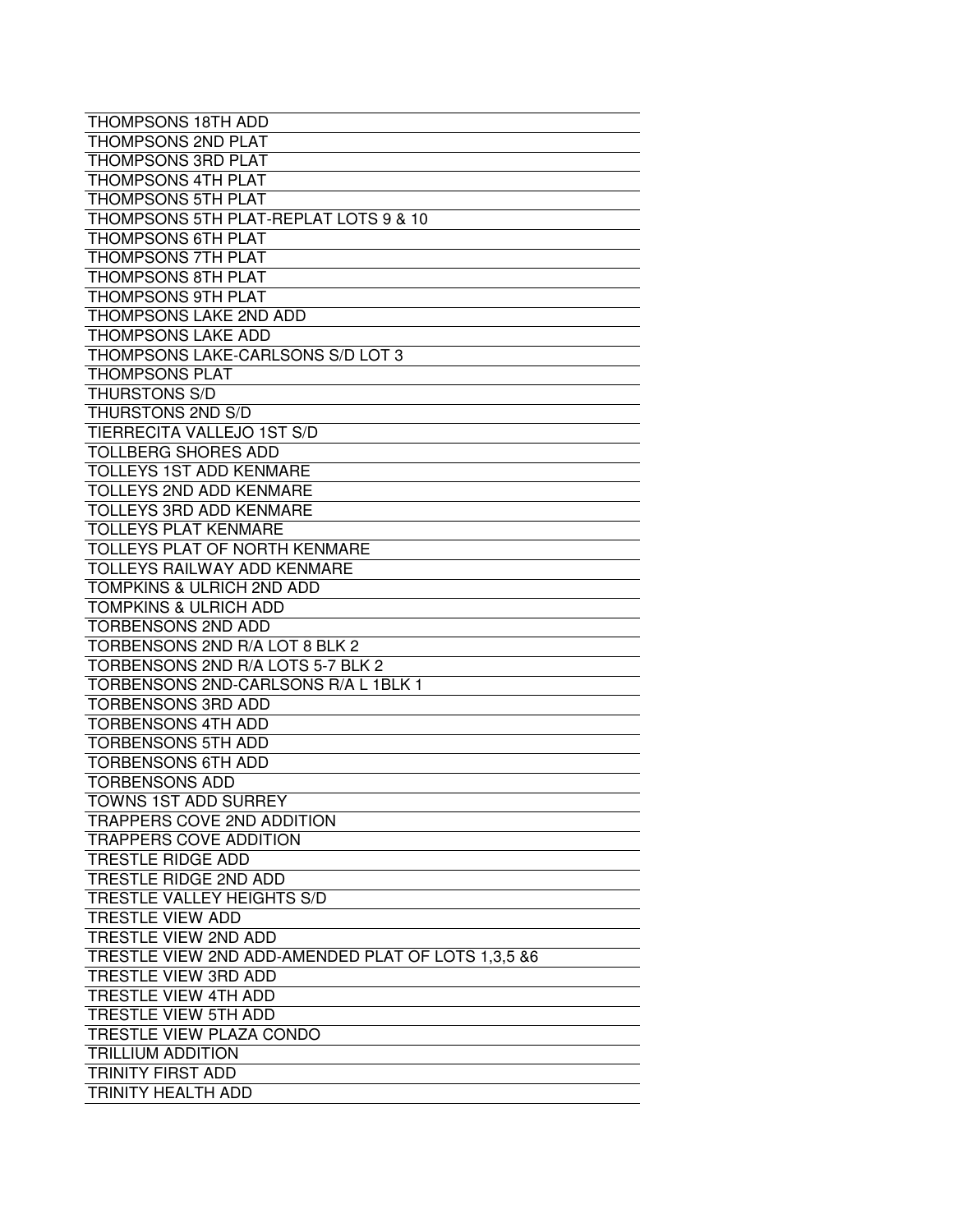| <b>TRYHUS 2ND S/D</b>                   |
|-----------------------------------------|
| TUR ADDN                                |
| TUR 2nd ADD                             |
| <b>TURNEAUS 1ST ADD</b>                 |
| <b>TWELVE OAKS CONDOS</b>               |
| <b>TWIN VILLA CONDOS</b>                |
|                                         |
| UNIVERSITY HEIGHTS ADD                  |
| UNIVERSITY HEIGHTS 2ND ADD              |
| URBAN 10TH ADD                          |
| URBAN 11TH ADD                          |
| URBAN 12TH ADD                          |
| <b>URBAN 13TH ADD</b>                   |
| URBAN 14TH ADD                          |
| URBAN 2ND ADD                           |
| <b>URBAN 4TH ADD</b>                    |
| <b>URBAN 5TH ADD</b>                    |
| <b>URBAN 7TH ADDITION</b>               |
| URBAN 8TH ADDITION                      |
| <b>URBAN 9TH ADD</b>                    |
| <b>URBAN ADD</b>                        |
| <b>URBAN SOUTH CONDO #1</b>             |
| <b>URBAN SOUTH CONDO #2</b>             |
| URBAN SOUTH CONDO #3                    |
| <b>URBAN SOUTH CONDO #4</b>             |
| URBAN SOUTH CONDO #5                    |
| URBAN SOUTH CONDO #6                    |
| <b>URBAN SOUTH CONDO #7</b>             |
| URBAN SOUTH CONDO #8                    |
| URBAN SOUTH CONDO #10                   |
| <b>URBAN SOUTH CONDO #11</b>            |
| <b>URBAN SOUTH CONDO #12</b>            |
| <b>URBAN SOUTH CONDO #13</b>            |
| <b>URBAN SOUTH CONDO #14</b>            |
| <b>URBAN SOUTH CONDO #15</b>            |
| <b>URBAN SOUTH CONDO #9</b>             |
| <b>URIJAHS 1ST ADD</b>                  |
| <b>VALHALLA ADD</b>                     |
| VALLEY BROOK S/D PORT OF NENW 5-154-82  |
| <b>VALLEY CONDOMINIUM</b>               |
| <b>VALLEY ESTATES 2ND S-D</b>           |
| <b>VALLEY ESTATES S-D</b>               |
| VALLEY MANOR ESTATES 2ND ADD LOGAN      |
| <b>VALLEY MANOR ESTATES LOGAN</b>       |
| <b>VALLEY MEADOW ADD</b>                |
| VALLEY VIEW - AMENDED PLAT              |
| <b>VALLEY VIEW CONDOS</b>               |
| VALLEY VIEW-AMEN PLAT R/A L11&12 B1     |
| VALLEY VIEW-AMENDED PLAT R/A LTS 5-8 B1 |
|                                         |
| <b>VALLEY VISTA CONDOS</b>              |
| VALLI HAI 2ND ADD                       |
| <b>VALLI HAI ADDN</b>                   |
|                                         |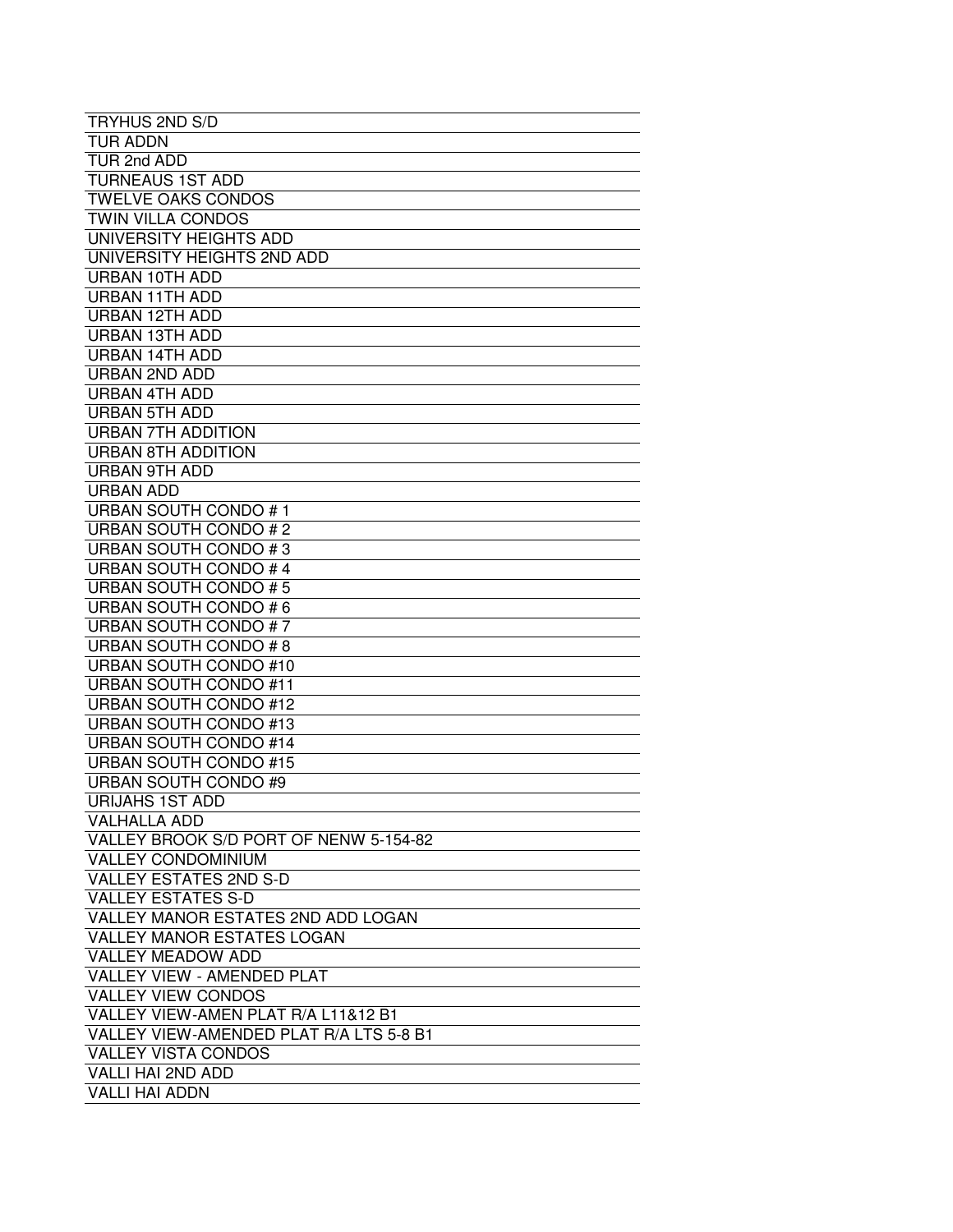| <b>VALLI HAI I CONDOS</b>            |
|--------------------------------------|
| <b>VALLI HAI II CONDOS</b>           |
| VALLI HAI-S/D BLKS 5 & 6             |
| <b>VANGSNESS ADD</b>                 |
| <b>VENTURE 2ND ADDN</b>              |
| <b>VENTURE 3RD ADDN</b>              |
| <b>VENTURE ADD</b>                   |
| <b>VIEW ADD</b>                      |
| <b>VIEW THE</b>                      |
| <b>VILLA COURT CONDOS</b>            |
| <b>VISTA CENTER</b>                  |
| <b>VISTA VIEW ADD</b>                |
| <b>VISTA VIEW CONDO</b>              |
| <b>VOLDS ADD</b>                     |
| <b>WAIDTS ADDITION</b>               |
| <b>WATTS ADD</b>                     |
| <b>WALDORF ADDN</b>                  |
| <b>WALDORF 2ND ADD</b>               |
| <b>WALDORF 3RD ADD</b>               |
| <b>WALDREFS 1ST ADD - LOGAN</b>      |
| <b>WALHOOD ADD</b>                   |
| <b>WALHOOD 2ND ADD</b>               |
| <b>WALKERS ADDN SURREY</b>           |
| WAL-MART ADD REPLAT OF LOTS 2 & 3    |
| WAL-MART ADD REPLAT OF LOTS 4,5, & 6 |
| <b>WAL-MART ADDITION</b>             |
| <b>WAL-MART 2ND ADD</b>              |
| <b>WALTHER 4TH ADD BERTHOLD</b>      |
| <b>WALTHERS 2ND ADD BERTHOLD</b>     |
| <b>WALTHERS 3RD ADD BERTHOLD</b>     |
| <b>WALTHERS ADD BERTHOLD</b>         |
| <b>WASHINGTON SQUARE ADD</b>         |
| <b>WATNAS ADD</b>                    |
| WATNAS ADD - REPLAT OF LOT 1 BLK 2   |
| <b>WEBERS 1ST S/D</b>                |
| <b>WEISHAARS ADDITION</b>            |
| <b>WENZ 2ND ADDN SURREY</b>          |
| <b>WENZ 3RD ADD SURREY</b>           |
| <b>WENZ 4TH ADD SURREY</b>           |
| <b>WENZ 5TH ADD SURREY</b>           |
| <b>WENZ 6TH ADD SURREY</b>           |
| <b>WENZ ADDN SURREY</b>              |
| <b>WERNER-PORTER S/D</b>             |
| <b>WESLEY PLAINS ADD</b>             |
| <b>WEST ADD</b>                      |
| <b>WEST DAKOTA ACRES ADD</b>         |
| WEST DAKOTA ACRES 2ND ADD            |
| <b>WEST DAKOTA ACRES 3RD ADD</b>     |
| WEST DAKOTA ACRES 3RD-AMEND          |
| <b>WEST HILLS ACRES</b>              |
| <b>WEST HILLS ACRES 2ND</b>          |
|                                      |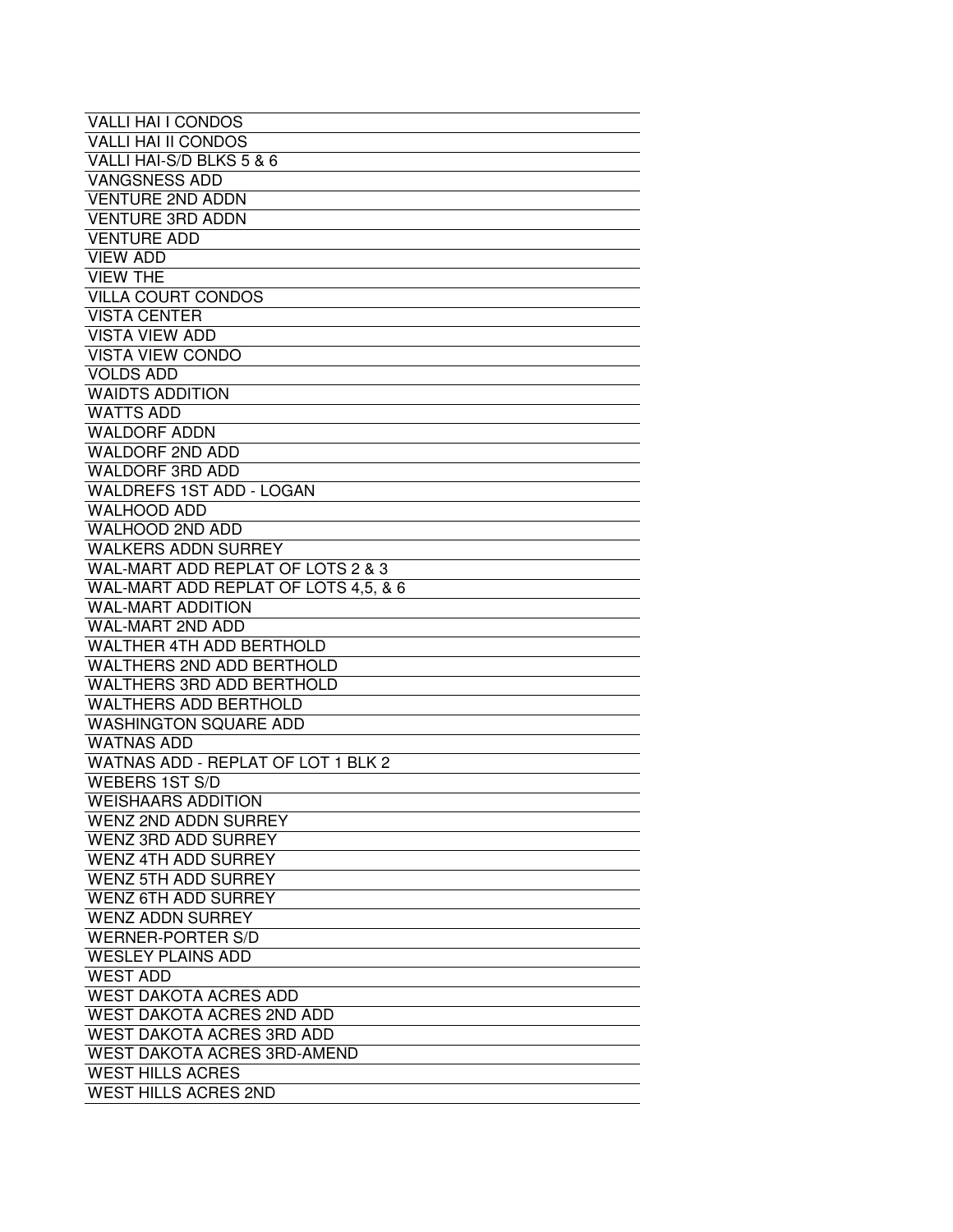| WEST LAKE VIEW CONDOS                   |
|-----------------------------------------|
| <b>WEST MINOT ADD</b>                   |
| WEST MINOT-CLEVENS R/A BLK 4            |
| WEST MINOT-EMLEY'S S/D BLK 20           |
| WEST MINOT-HELLINGS S/D BLK 6           |
| WEST MINOT-MARTINSONS RE S/D BLK 12     |
| WEST MINOT-NESS S/D LOT 4 BLK 8         |
| WEST MINOT-OENS S/D LOTS 2 & 4 BLK 18   |
| WEST MINOT-OENS S/D LTS 1 & 3 BLK 17    |
| WEST MINOT-OLSONS S/D POR BLK 10        |
| <b>WEST MINOT-R/A BLK 1</b>             |
| WEST MINOT-S/D BLK 11                   |
| <b>WEST MINOT-S/D BLK 13</b>            |
| WEST MINOT-S/D LOT 1 BLK 18             |
| WEST MINOT-S/D LOT 2 BLK 8              |
| WEST MINOT-S/D POR BLK 5                |
| WEST MINOT-SCHOLBERGS S/D BLK 15        |
| WEST MINOT-STERLING KNUDSON S/D BLK 18  |
|                                         |
| WEST MINOT-STONES S/D LOT 1 BLK 12      |
| <b>WEST OAKS 2ND ADD</b>                |
| <b>WEST OAKS 3RD ADD</b>                |
| <b>WEST OAKS 4TH ADD</b>                |
| <b>WEST OAKS 5TH ADD</b>                |
| <b>WEST OAKS 6TH ADD</b>                |
| <b>WEST OAKS ADD</b>                    |
| <b>WEST OAKS CONDOS</b>                 |
| <b>WEST RIDGE ESTATES</b>               |
| WEST RIDGE ESTATES REPLAT OF LOTS 2 & 3 |
| WEST RIDGE ESTATES REPLAT OF LOTS 5 & 6 |
| <b>WESTERN HILLS 1ST ADD</b>            |
| <b>WESTERN HILLS ADD</b>                |
| <b>WESTERN PLAINS ADD</b>               |
| <b>WESTERN PLAINS 2ND ADD</b>           |
| <b>WESTERN PLAINS 3RD ADD</b>           |
| <b>WESTFIELD ADD</b>                    |
| <b>WESTFIELD CIRCLE CONDO</b>           |
| WESTFIELD CONDOS LOT 1 BLK 4            |
| <b>WESTLIES 2ND ADDITION</b>            |
| <b>WESTLIES 3RD ADD</b>                 |
| <b>WESTLIES ADD</b>                     |
| <b>WESTOMS ADD</b>                      |
| <b>WESTWOOD PARK ADD</b>                |
| WESTWOOD R/A OF VALLIE ADD              |
| WESTWOOD R/A OF VALLIE-L1-15,32-47 ETC  |
| <b>WHISPER ASH ADD</b>                  |
| WHISPERING MEADOWS 2ND ADD              |
| WHISPERING MEADOWS 3RD ADD              |
| WHISPERING MEADOWS 4TH ADD              |
| WHISPERING MEADOWS ADD                  |
| <b>WHISPERING PINES ADDITION</b>        |
| <b>WHITETAIL RIDGE</b>                  |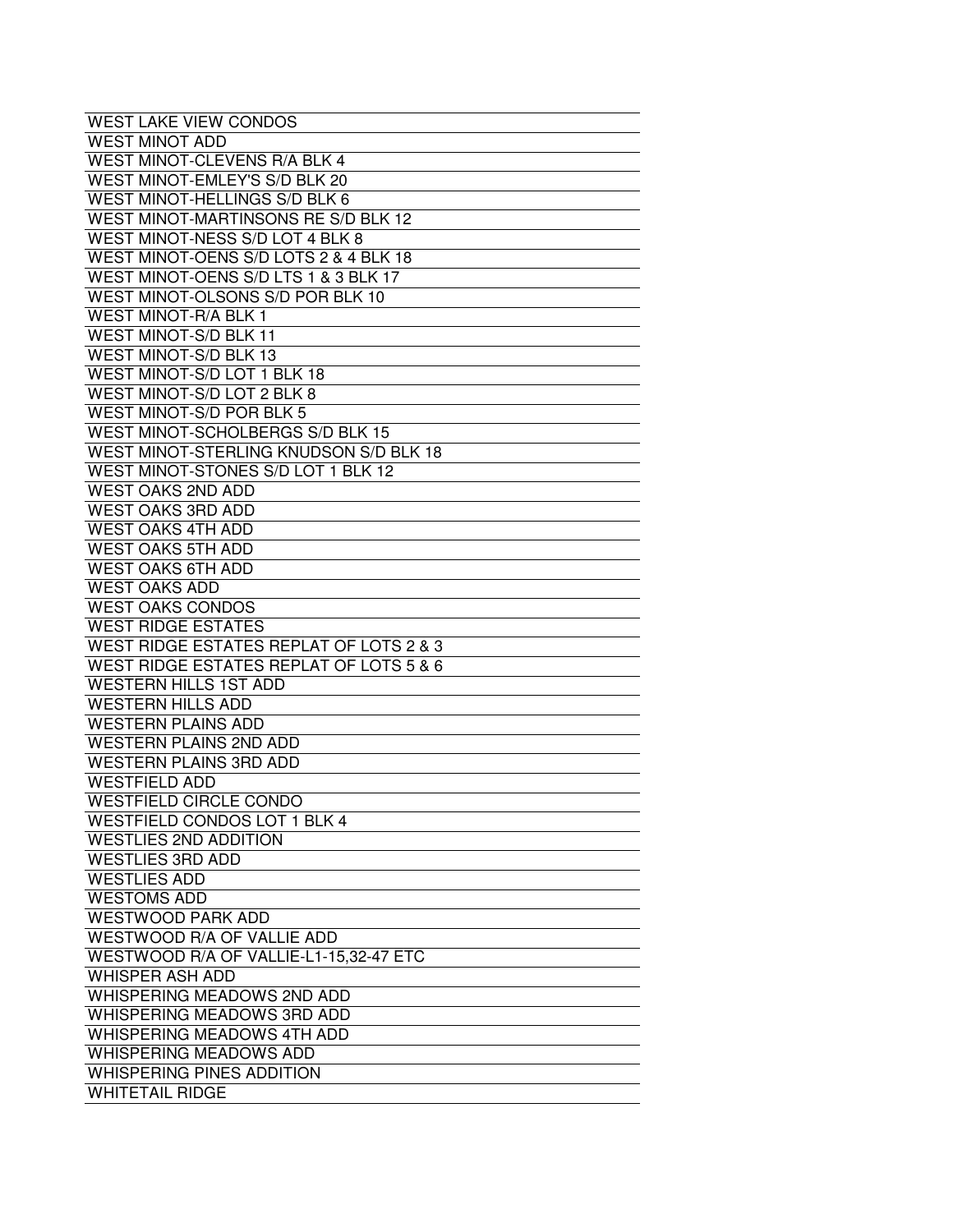| <b>WILDWOOD GLEN</b>                |
|-------------------------------------|
| WILDWOOD GLEN 2ND ADD BURLINGTON    |
| <b>WILLIAMS ADD</b>                 |
| <b>WILLIAMSBURG SQ II CONDOS</b>    |
| <b>WILLIAMSBURG SQUARE I CONDOS</b> |
| WILLIAMSBURG SQUARE III CONDOS      |
| WILLIAMSBURG SQUARE IV CONDOS       |
| <b>WILLOW HEIGHTS CONDO</b>         |
| <b>WILLOW HOLLOW CONODMINIUMS</b>   |
| <b>WINDING CREEK ADDN</b>           |
| WINDING CREEK ADDN-S-D OF LOT B     |
| <b>WITHAMS 1ST ADD</b>              |
| <b>WITHAMS 2ND ADD</b>              |
| <b>WITHAMS 3RD ADD</b>              |
| WITHAMS S/D OLT 12 SEC 23-155-83    |
| WOLFS S/D-COUCH'S S-D BLK 2         |
| WOLFS S/D-S-D L6, COUCH'S S-D B2    |
| <b>WOLFS SD</b>                     |
| <b>WOLLAS S/D</b>                   |
| <b>WOLSETH 1ST ADDN</b>             |
| <b>WOLSETH ADD</b>                  |
| <b>WOODBINE ADD</b>                 |
| WOODBINE-REPLAT OF                  |
| <b>WOODLAND ADD</b>                 |
| <b>WOODLAND 2ND ADD</b>             |
| <b>WOODLAND CONDO</b>               |
| <b>WOODLAND CONDO II</b>            |
| <b>WOODLAND CONDO III</b>           |
| <b>WOODSIDE ADD</b>                 |
| <b>WOODSIDE 2ND ADD</b>             |
| <b>WOODSIDE 3RD ADD</b>             |
| <b>WOODSIDE 4TH ADD</b>             |
| <b>WOODSIDE 5TH ADD</b>             |
| <b>WOODSIDE 6TH ADD</b>             |
| <b>WOODSIDE 7TH ADD</b>             |
| <b>WOODSIDE 8TH ADD</b>             |
| <b>WOODSIDE 9TH ADD</b>             |
| <b>WOODSIDE 10TH ADD</b>            |
| <b>WOODSIDE 11TH ADD</b>            |
| <b>WOODSIDE 12TH ADD</b>            |
| <b>WOODSIDE 13TH ADD</b>            |
| <b>WOODSIDE 14TH ADD</b>            |
| <b>WOODSIDE 15th ADD</b>            |
| WOODSIDE 16TH ADD                   |
| <b>WOODSIDE 17TH ADD</b>            |
| <b>WOODSIDE 18TH ADD</b>            |
| WOODSIDE 19TH ADD                   |
| <b>WOODSIDE CONDOS</b>              |
| <b>WUNDERLICH ADD</b>               |
| YOUNGS ADD                          |
| <b>ZELTINGER ADDITION</b>           |
|                                     |